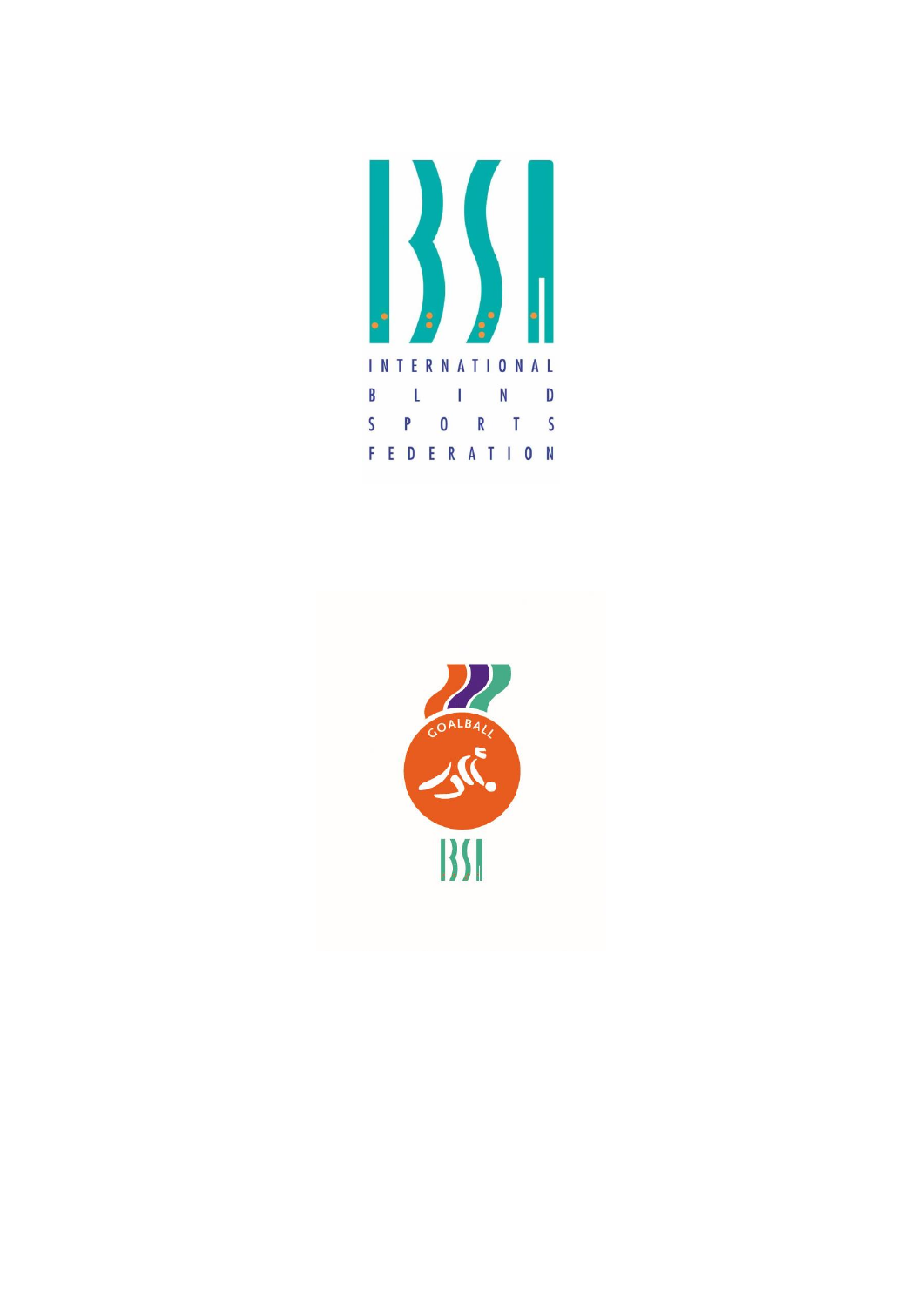# **INTERNATIONAL BLIND SPORTS FEDERATION**

## GOALBALL RULES AND REGULATIONS

2022-2024

*January 1, 2022*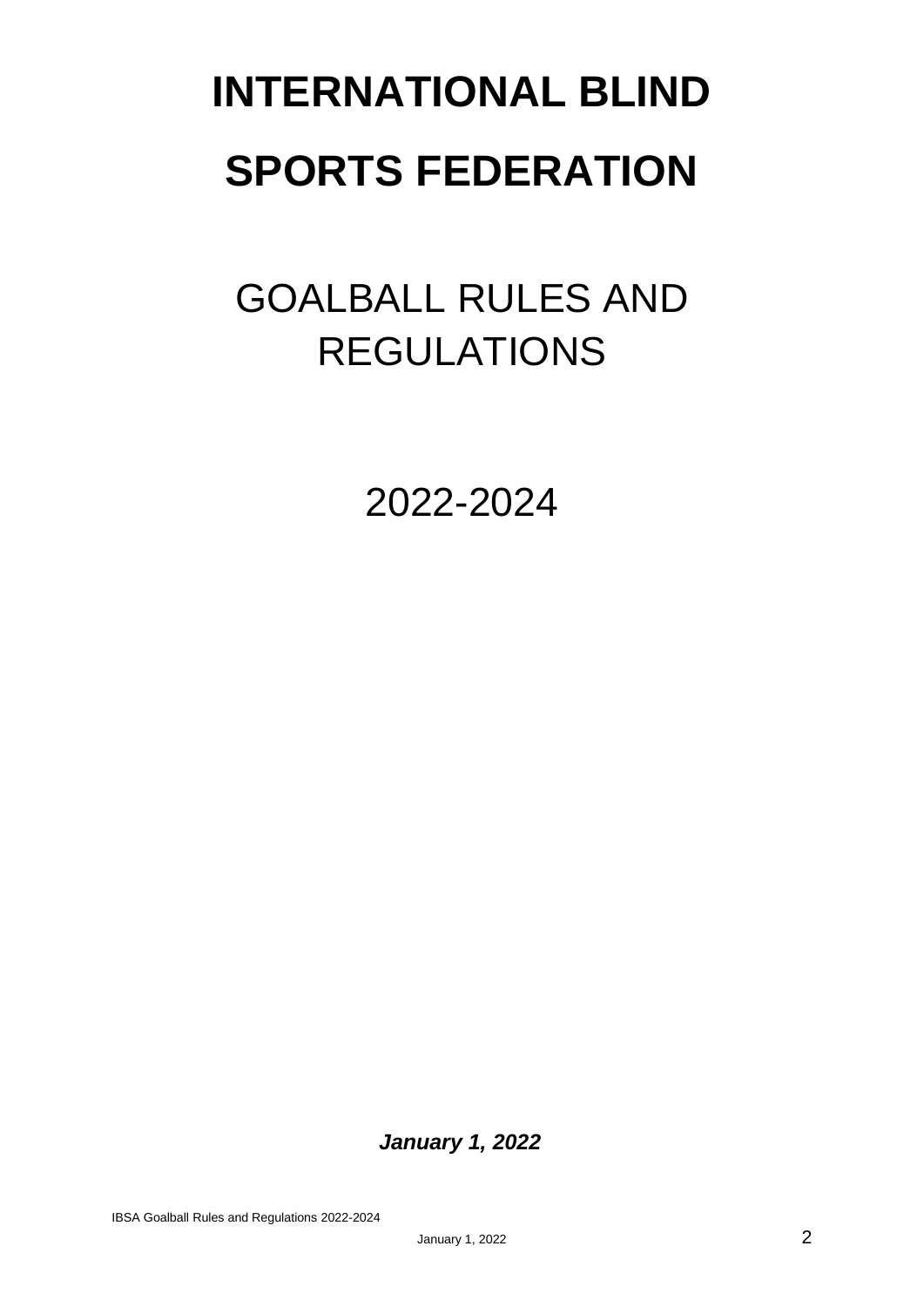#### INTRODUCTION

Goalball is a game played by two teams of three players with a maximum of three substitutes for each team. The game is played in a gymnasium on a court measuring 18.0 m x 9.0 m, which is divided into two halves by a centre line. Teams remain in their own half of the court during the game. The purpose of the game is for each team to throw the ball by hand, along the floor, with the intent of getting the ball across the opponent's goal line while the other team attempts to prevent this from happening. The goals and nets extend right across the 9.0m width at each end of the court. The ball is made of hard rubber and has holes in it that allow bells placed inside the ball to be heard as the ball moves. The rules of the game are controlled by the International Blind Sports Federation (IBSA).

If there is any misunderstanding between the English version of this document and any translated versions of this document, the English version will be used.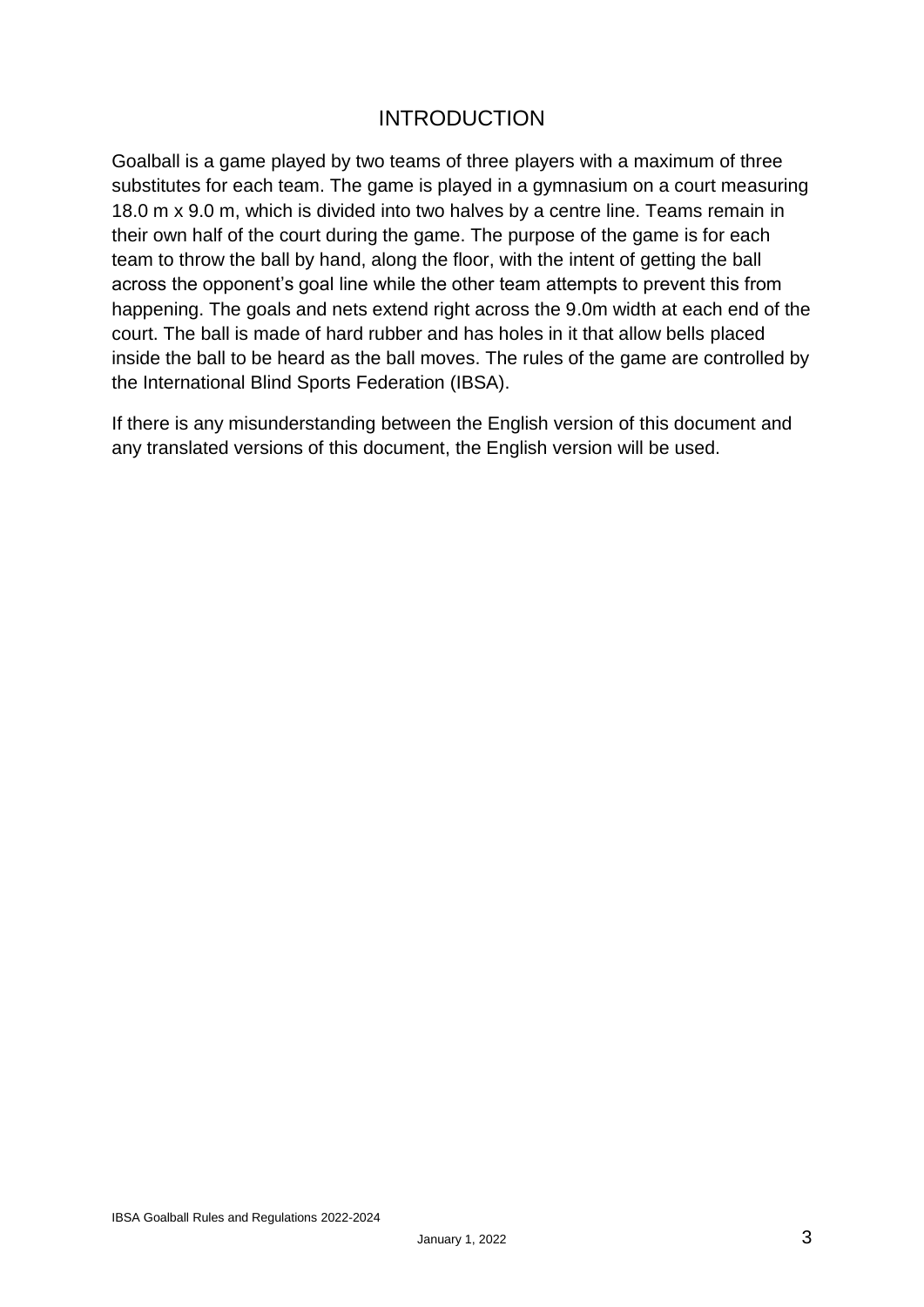### **TABLE OF CONTENTS**

#### **PART A - GOALBALL RULES**

#### **SECTION A - PREPARATION FOR THE GAME**

- 1 Court
- 2 Team Bench Area
- 3 Goals
- 4 Ball
- 5 Uniforms
- 6 Eyeshades / Eye Patches / Eyeglasses and Contact Lenses / Hearing Aids
- 7 Competition Categories and Classification
- 8 Team Composition
- 9 Officials

#### **SECTION B - BEFORE THE GAME**

- 10 Coin Toss
- 11 Warm Up
- 12 Length of the Game

#### **SECTION C - DURING THE GAME**

- 13 Game Protocol
- 14 Scoring
- 15 Team Time-Out
- 16 Official's Time-Out
- 17 Medical Time-Out
- 18 Blood Rule
- 19 Player Substitutions
- 20 Medical Substitutions

#### **SECTION D – INFRACTIONS**

- 21 Premature Throw
- 22 Ball Over

#### **SECTION E - PERSONAL PENALTIES**

- 23 Short Ball
- 24 High Ball
- 25 Long Ball
- 26 Eyeshades
- 27 Illegal Defence

IBSA Goalball Rules and Regulations 2022-2024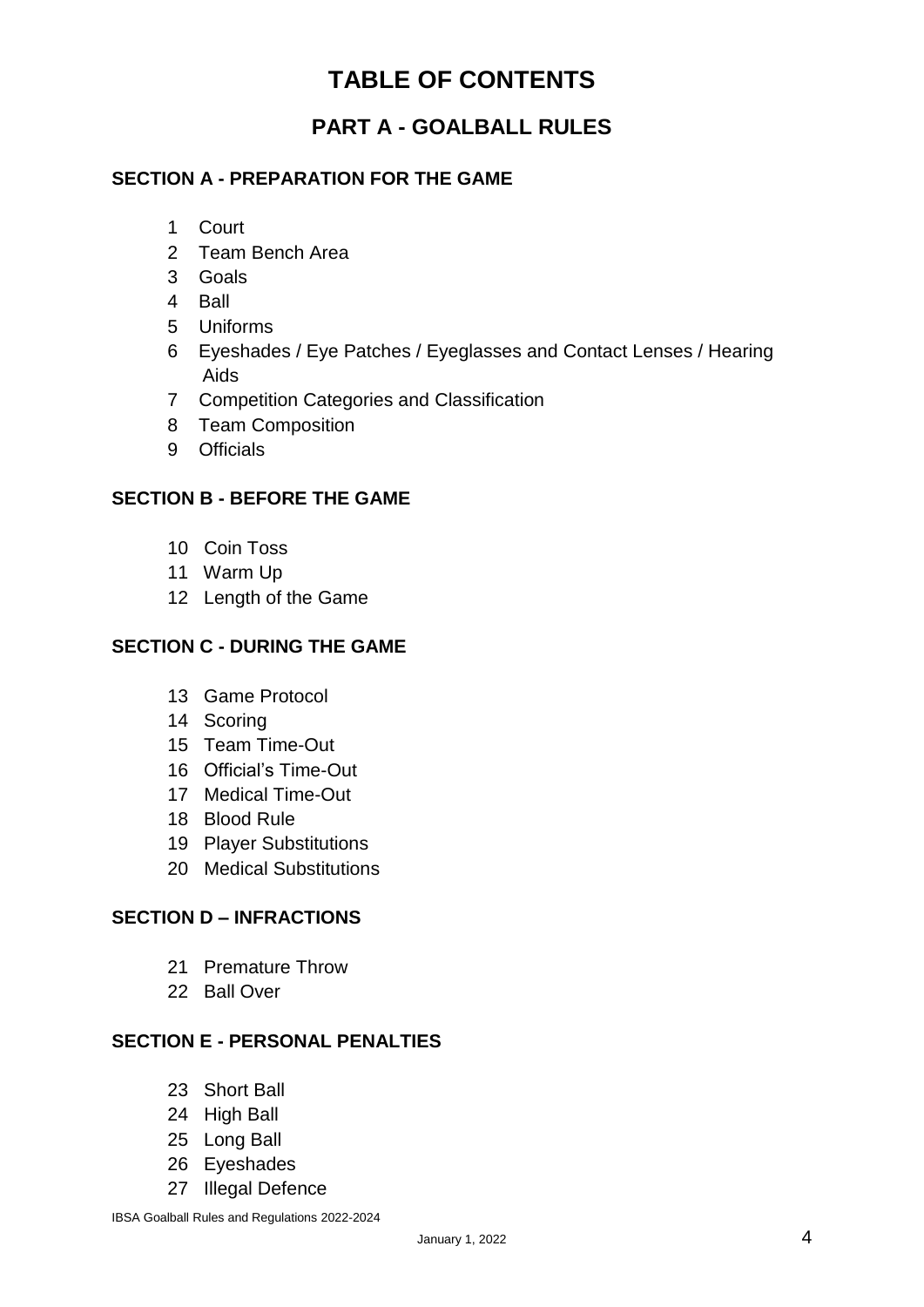- 28 Personal Delay of Game
- 29 Personal Unsporting Conduct
- 30 Noise

#### **SECTION F - TEAM PENALTIES**

- 31 Ten Seconds
- 32 Team Delay of Game
- 33 Team Unsporting Conduct
- 34 Illegal Coaching
- 35 Noise

#### **SECTION G - END OF THE GAME**

- 36 Overtime
- 37 Extra Throws
- 38 Sudden Death Extra Throws
- 39 Signing the Score Sheet and Protest Procedures

#### **SECTION H - REFEREES' AUTHORITY AND ABUSE OF OFFICIALS**

- 40 Referees' Authority
- 41 Abuse of Officials

#### **PART B – TOURNAMENT REGULATIONS**

- 42 IBSA-Sanctioned Tournaments or Paralympic Games
- 43 Facilities and Equipment
- 44 Accommodations
- 45 Officials
- 46 Organisation (Non-Paralympic Tournaments)
- 47 Qualifying Standards
- 48 Conduct of Tournaments
- 49 Ranking of Teams in a Round Robin
- 50 Forfeits
- 51 Maximum Number of Games per Team per Day
- 52 Gross Misconduct
- 53 Game Protocol
- 54 Exceptions to Tournament Regulations

#### **Appendix 1: COURT DIAGRAM, HAND SIGNALS, GOAL, BALL OUT**

#### **Appendix 2: GLOSSARY OF TERMS**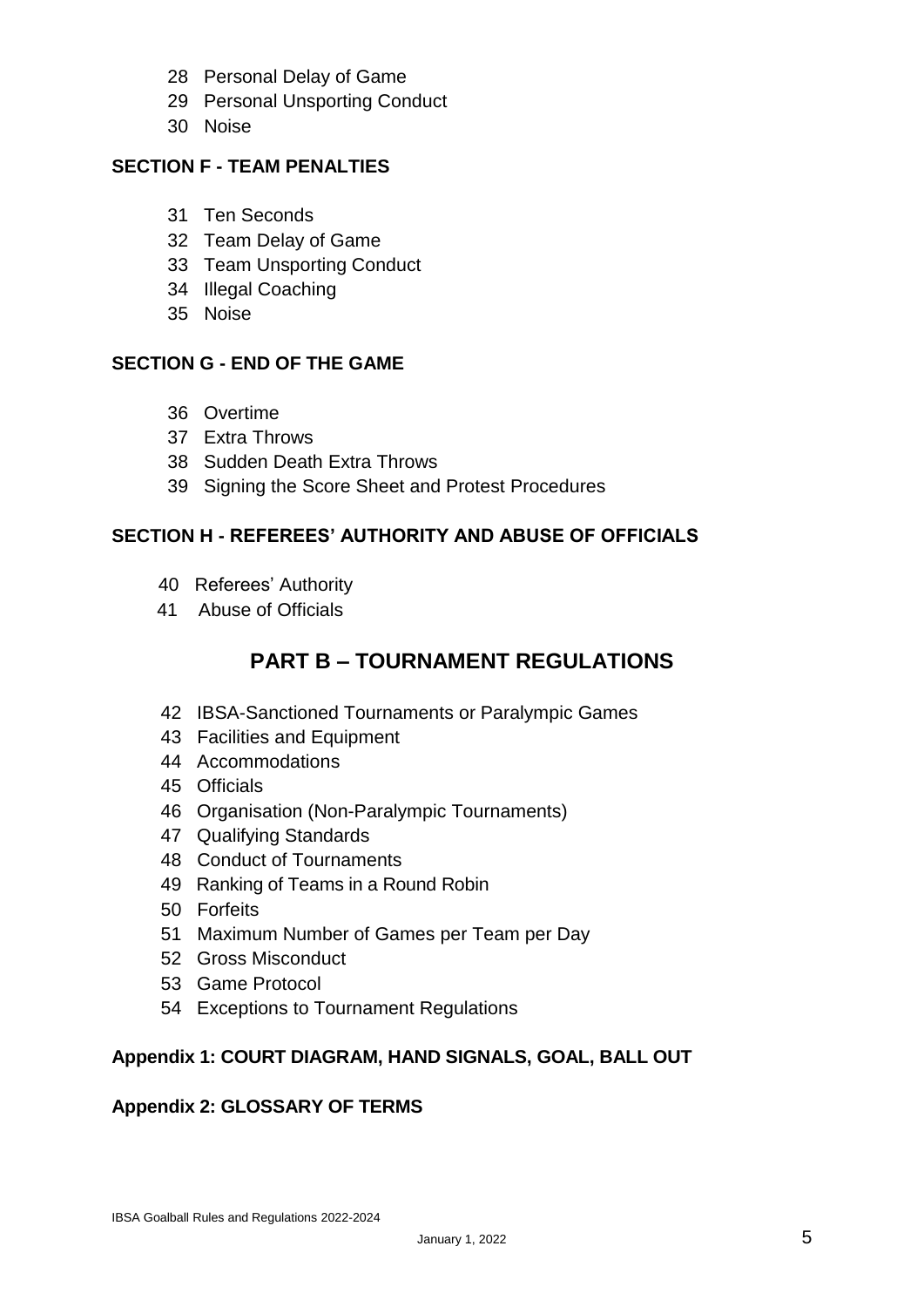#### **GOALBALL RULES**

#### **SECTION A - PREPARATION FOR THE GAME**

#### **1 Court**

- 1.1 The dimensions: The court will be a rectangle 18.0 m long by 9.0 m wide (+/-0.05 m). Measurements are to the outside edges. Nothing except the court markings are allowed as markings on the court. (See diagram at Appendix 1 for markings and measurements). The court is divided every 3.0m along its length to give six areas.
- 1.2 In front of the goals at each end of the court are Team Areas, 6.0 m, (+/-0.05 m) long by 9.0 m (+/-0.05 m) wide. The Team Areas are divided into two equal sections (3.0 m (+/-0.05 m) long and 9.0 m (+/-0.05 m) wide). These sections are called the Orientation Area and the Landing Area. The Orientation Area is closest to the goal and the Landing Area is furthest from the goal. The team areas have player orientation lines as per the court diagram listed in Appendix 1.
- 1.3 The Neutral Area is the middle area of the court. It is 6.0 m (+/-0.05 m) long by 9.0 m (+/-0.05 m) wide and is divided in two by the centre line. (see Appendix 1)
- 1.4 All lines will be 0.05 m in width (+/-0.01 m) and will be marked with tape. They will have string under them to assist with player orientation. The string will be 0.003 m (+/-0.0005 m thickness) and will be placed under the top layer of tape. A tape colour should be used that provides contrast with the floor and ball, and improves the ability of referees and sighted spectators to better observe the ball and court markings.
- 1.5 The floor of the court must have a smooth surface, and be approved by the IBSA Technical Delegate (for IBSA-sanctioned competitions). For Paralympic Games, World Championships and all other Championships, a wood, plastic or synthetic resilient flooring surface will be used.

#### **2 Team Bench Area**

- 2.1 Each team will have a team bench area which will be positioned on either side of the officials' table, a minimum of 3.0 m from the court's side line. It will be 4.0 m long (+/-0.05 m) and 3.0 m (+/-.05 m) deep and will be marked all around by a tape line with string. (See Appendix 1)
- 2.2 The team bench area end closest to the goal line will be in line with the goal line. (See Appendix 1)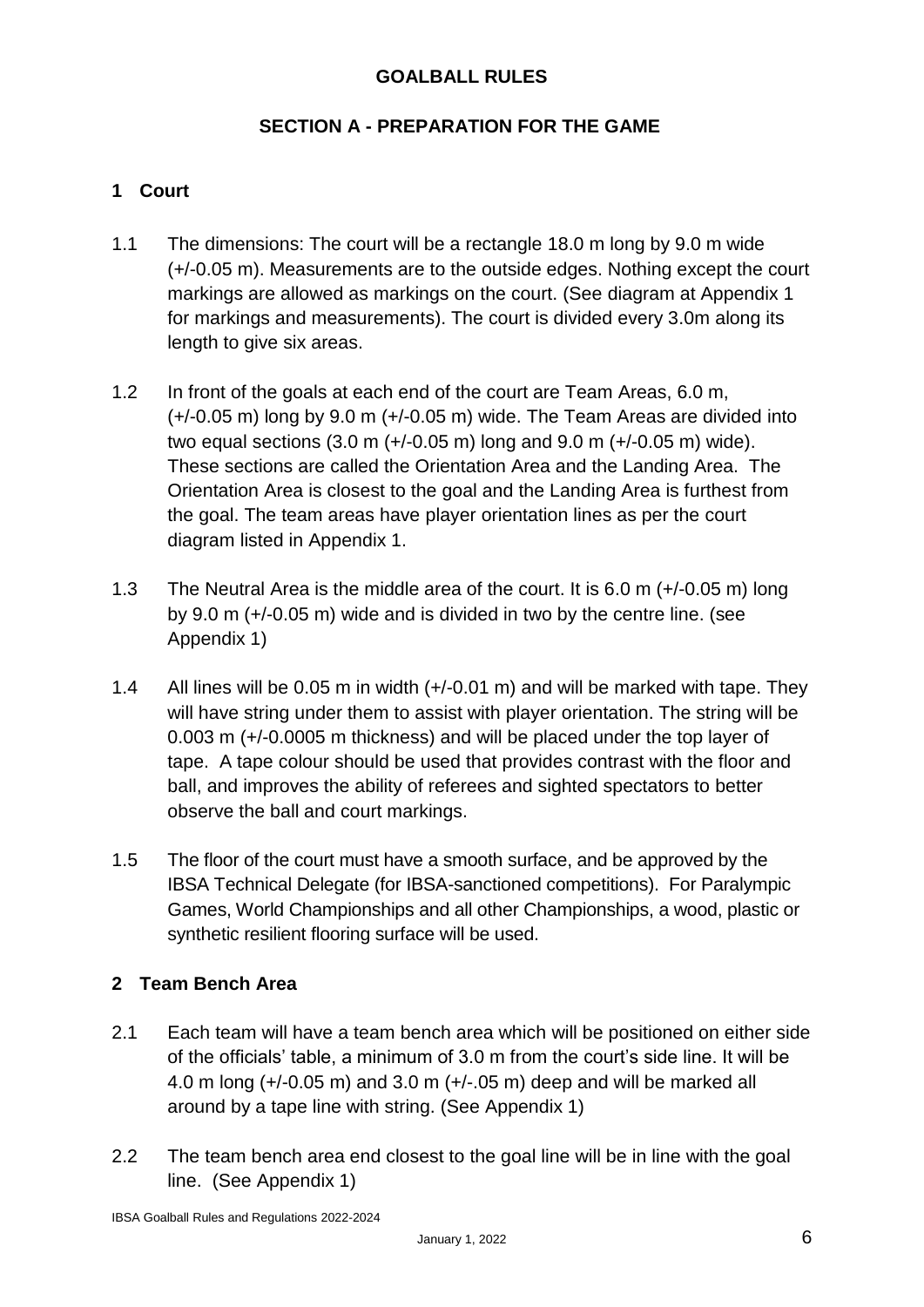- 2.3 At half time, teams will change bench areas as teams change ends.
- 2.4 All members of the team except three players on the court must remain in their designated bench area and must have some part of their body on or behind the tape line during play. Failure to comply will result in a team penalty for delay of game.
- 2.5 If a player who has been injured or has left the competition wishes to sit on the team bench they must wear an identifying jersey provided by the tournament organising committee. The player will be considered a nonparticipant. Failure to comply will result in the player being required to leave the Field of Play.

#### **3 Goals**

- 3.1 The goals will extend across each end of the court. The internal measurements will be 9.0 m across (+/-0.05 m) and 1.3 m high (+/-0.02 m) and at least 0.5 m deep (measured from the front of the crossbar to the closest rear part of the goal).
- 3.2 The cross bar will be rigid.
- 3.3 The goal posts and cross bar will be round or elliptical and must not exceed 0.15 m in diameter.
- 3.4 The goal posts will be positioned with the inside front edge of the post outside the side line and aligned to the rear edge of the goal line..

#### **4 Ball**

- 4.1 The ball will conform to the following specifications:
	- Diameter: the ball must be round and have a diameter of 24-25 cm.
	- Circumference: 75.5 cm-78.5 cm
	- Weight: 1.250 gr (+/-50 gr).
	- Sound holes: 4 holes in upper hemisphere staggered from 4 holes in lower hemisphere
	- Bells: 2 pieces
	- Elastomer: Natural Rubber (NR)
	- Hardness according to Norm DIN 53505: 80-85 °Shore A
	- Colour: blue
	- Surface: knobbed
	- No toxicological components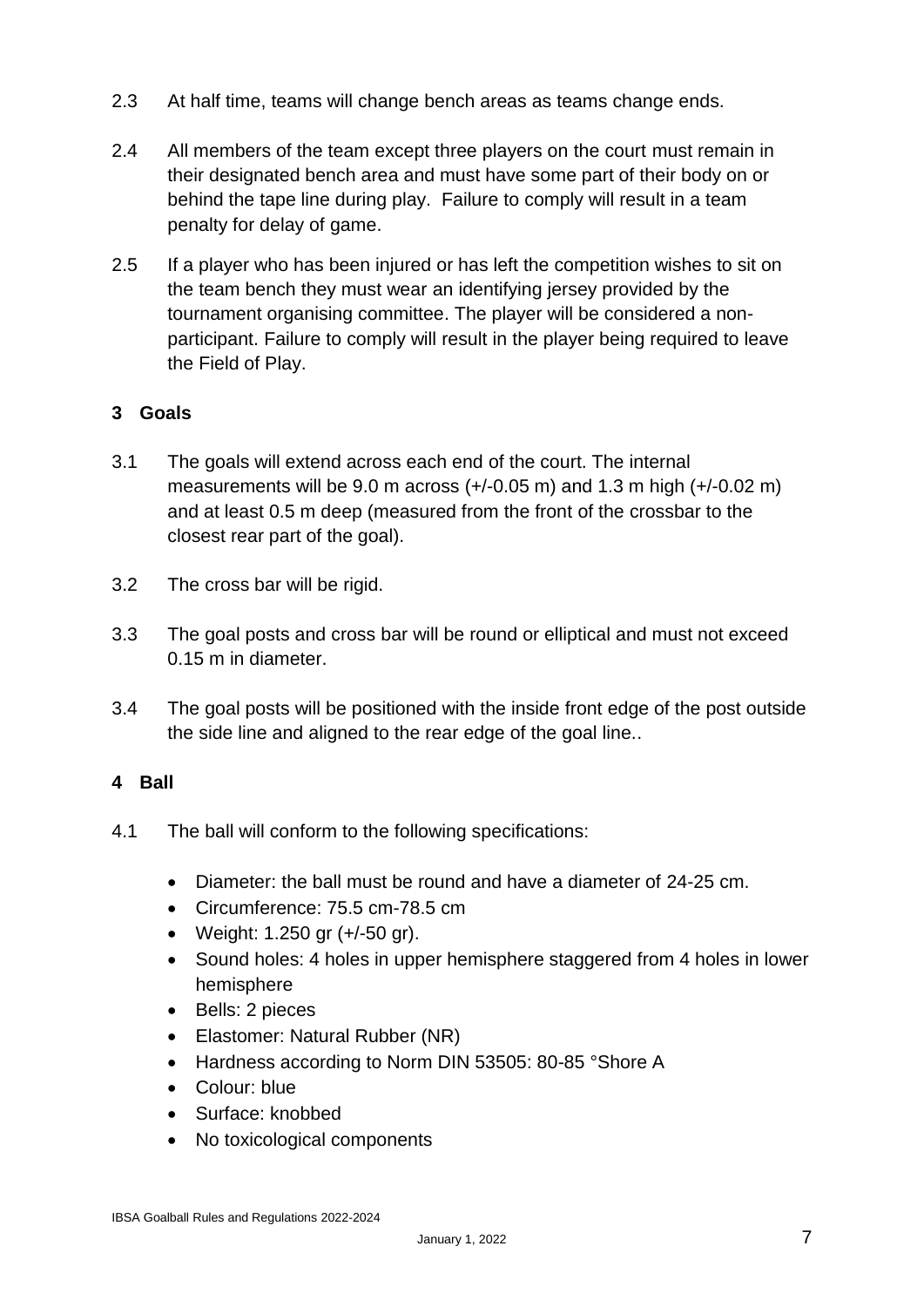4.2 For major championship tournaments (Paralympic Games, IBSA Goalball World Championships and all IBSA Goalball Regional Championships), a ball determined by the organising committee and approved by the IBSA Goalball Sub-Committee is used.

#### **5 Uniforms**

- 5.1 All players must wear an identical team jersey.
- 5.2 Each player must have a number permanently fixed on the front and back of the jersey. Numbers must be 1, 2, 3, 4, 5, 6,7, 8 or 9 and must be a minimum of 18 cm high. To accommodate unique circumstances, a one-time exception to number size may be approved by the Technical Delegate. The number must not be tucked into the shorts, covered by padding or otherwise obscured from the view of referees or table officials. Failure to comply with any of these requirements will result in a team penalty for delay of game.
- 5.3 Players can have their nationality and/or name written on the back of the jersey. The size of letters cannot exceed 7 cm unless approved by the Technical Delegate.
- 5.4 Clothing, equipment and padding must not extend more than 10 cm in any direction from the body. Players are only authorized to play in uniforms described in these rules or in a uniform approved by the Technical Delegate under rules 5.1, 5.2, 5.3, 5.4) of these rules.
- 5.5 At the Paralympic Games the game jersey, trousers and socks worn by all competitors on a team must be identical and meet all advertising standards as required by the International Paralympic Committee. Due to the contractual nature of advertising requirements, non-compliant uniform items will not be permitted on the court. Failure to comply with this requirement will result in a team penalty for delay of game and the player will not be permitted to play.
- 5.6 At the IBSA Goalball World Championships the game jersey, trousers and socks worn by all competitors in a team must be identical and meet all advertising standards as required by the International Blind Sports Federation (IBSA). Due to the contractual nature of advertising requirements, noncompliant uniform items will not be permitted on the court. Failure to comply with this requirement will result in a team penalty for delay of game and the player will not be permitted to play.
- 5.7 Any padding or other external items placed on the head may not interfere with eyeshade positioning or function. Failure to comply with this will result in a delay of game penalty.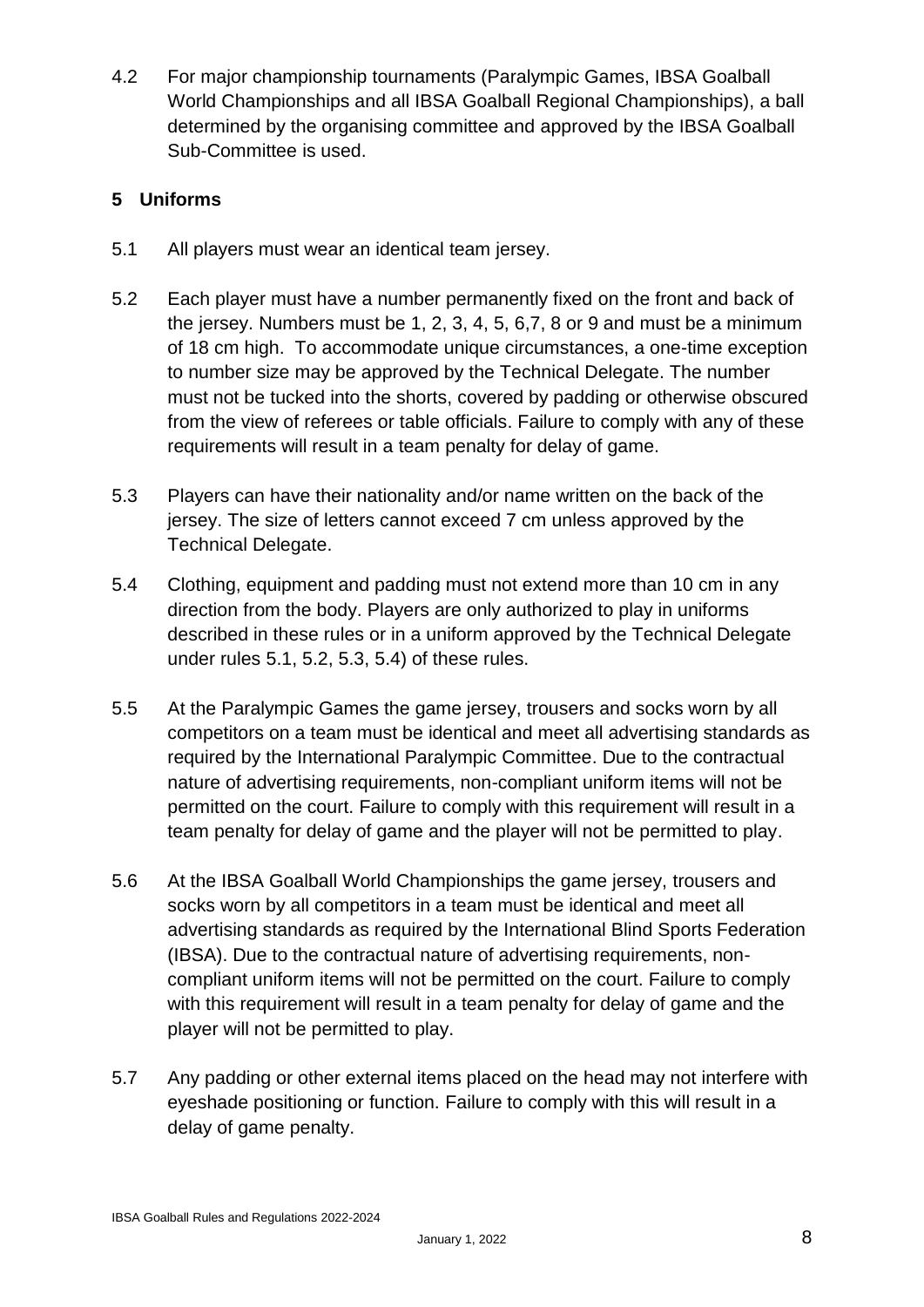- 5.8 Teams must have additional uniforms available in case of blood. Teams will replace blood stained uniform items with one that has the same design and colours as the part of the uniform that is replaced. Failure to comply with this will result in a Team Penalty - Delay of Game.
- 5.9 Teams must also have two sets of jerseys to serve as their home team jersey and their visitor team jersey. The two jerseys will be clearly different in their colour combinations.

#### **6 Eyeshades/Eye Patches/ Eyeglasses and Contact Lenses / Hearing Aids**

- 6.1 Players will not wear eyeglasses or contact lenses.
- 6.2 Eyeshades must be worn by all players on the court from the time of the eyeshade check at the start of the half until the end of the half. Additionally, a player being substituted can remove their eyeshade once their substitution has been announced and they are leaving the court. Failure to comply will result in a Personal Penalty – Eyeshades.
- 6.3 Eyeshades must also be worn during Overtime by all players on the court. All players must wear eyeshades during extra throws, whether they are on the court or not. Failure to comply will result in a Personal Penalty – Eyeshades.
- 6.4 At all major championship tournaments, all players participating in the game must have their eyes covered by gauze patches, or an equivalent material under the supervision of the IBSA Goalball Technical Delegate or by a person designated for each team, who is known by the Technical Delegate. The Local Organising Committee (LOC) must announce the type, mark or brand of the patches sixty (60) days before the start of the tournament allowing all teams to know which type and brand will be used. Teams must provide a medical certification to the Technical Delegate (TD) two (2) weeks in advance, if a player needs to use different patches. If the alternative patches are approved, the team will cover the extra cost for the purchase of the new patches.
- 6.5 If the act of repairing an eyeshade or if the request from a player to substitute an eyeshade takes longer than forty-five (45) seconds to complete, a personal penalty for delay of game will be called. The ten second timer who is not presently timing the ten seconds will time the 45 second official time out.
- 6.6 Any eyeshades provided by a tournament organiser must be approved by the IBSA Technical Delegate and must be worn by all players. Failure to comply without prior written approval from the Technical Delegate will result in removal of the player from the game. That player can be substituted.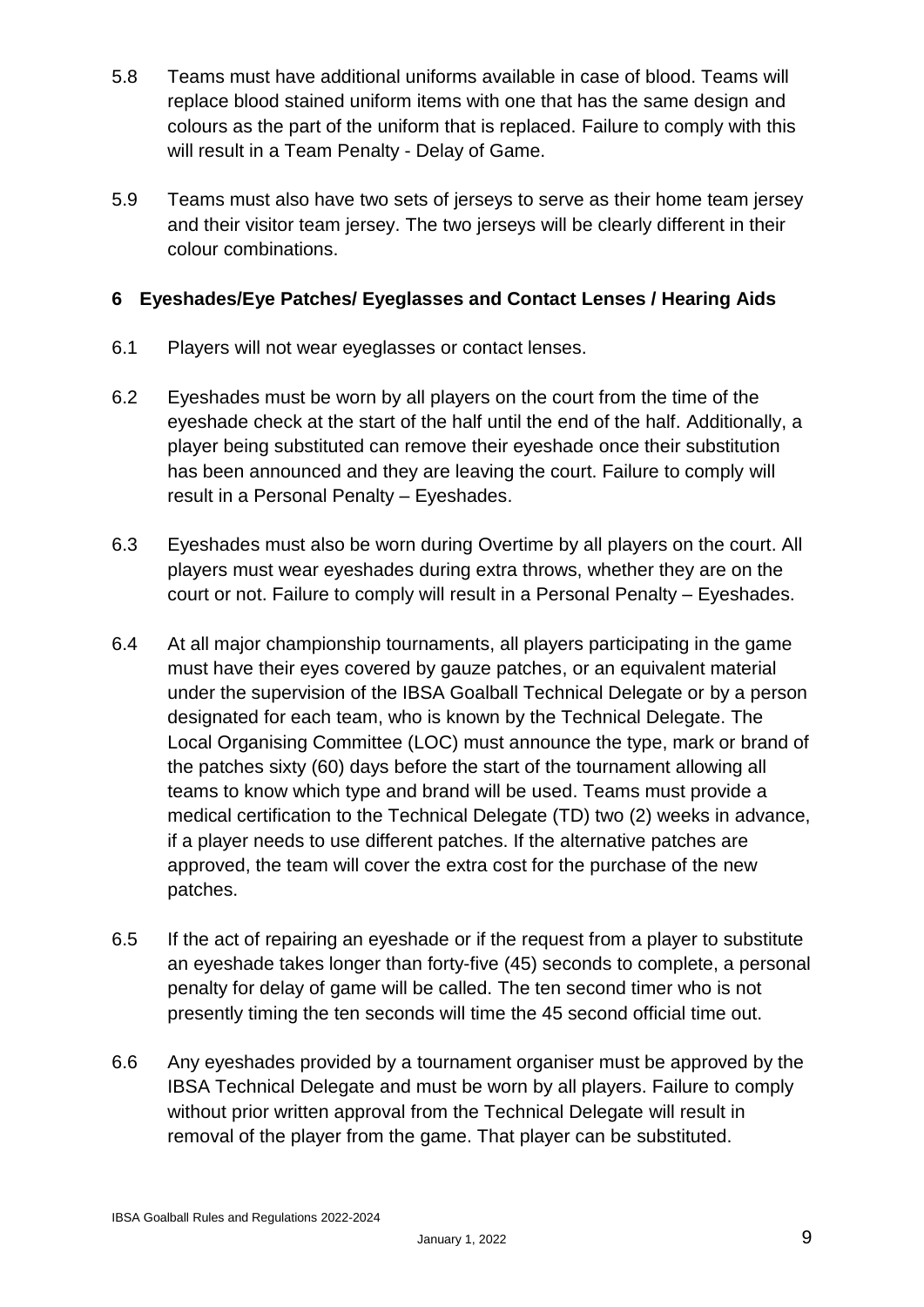6.7 Players cannot wear or use any hearing aids whilst in the Field of Play. Failure to comply will result in a personal unsporting conduct penalty and the player will be removed from that game. That player can be substituted.

#### **7 Competition Categories and Classification**

- 7.1 Competition will be divided into two categories, male and female.
- 7.2 For IBSA-sanctioned competition all players must satisfy the IBSA sport class of B1, B2 or B3.

#### **8 Team Composition**

- 8.1 At the beginning of every game each team will consist of 3 players on court with a maximum of 3 substitutes. A team will be forced to forfeit the game if they cannot start that game with 3 players on court. A game will end at any time a team has only one eligible player for that game.
- 8.2 In addition, each team may have up to 3 escorts on the bench during the game. The total number of individuals allowed in the team bench areas must be not more than nine, including the three starting players. Failure to comply with this will result in a Team Penalty - Delay of Game.
- 8.3 The referees must be notified in writing at the coin toss, of any player(s) in the team bench area who are not involved in the game. The player(s) must wear an identifying jersey provided by the organising committee of the tournament; otherwise, they will not be permitted to sit in the Team Bench. Failure to comply will result in the player being required to leave the bench area.

#### **9 Officials**

- 9.1 At the Paralympic Games and for all IBSA-sanctioned tournaments, each game will have 2 referees, 4 goal judges, 1 scorer, 1 timer, 2 ten second timers and 1 back-up timer.
- 9.2 The officials' duties can be found in the IBSA Goalball ITO Manual. Referees and the technical officials' duties can be found in the Goalball ITO Manual.

#### **SECTION B – BEFORE THE GAME**

#### **10 Coin Toss**

10.1 A team representative will be present at the correct time and place for the coin toss. Failure to comply will result in a loss of choice of throwing or defending the ball and the choice of court ends left or right of the officials' table. If neither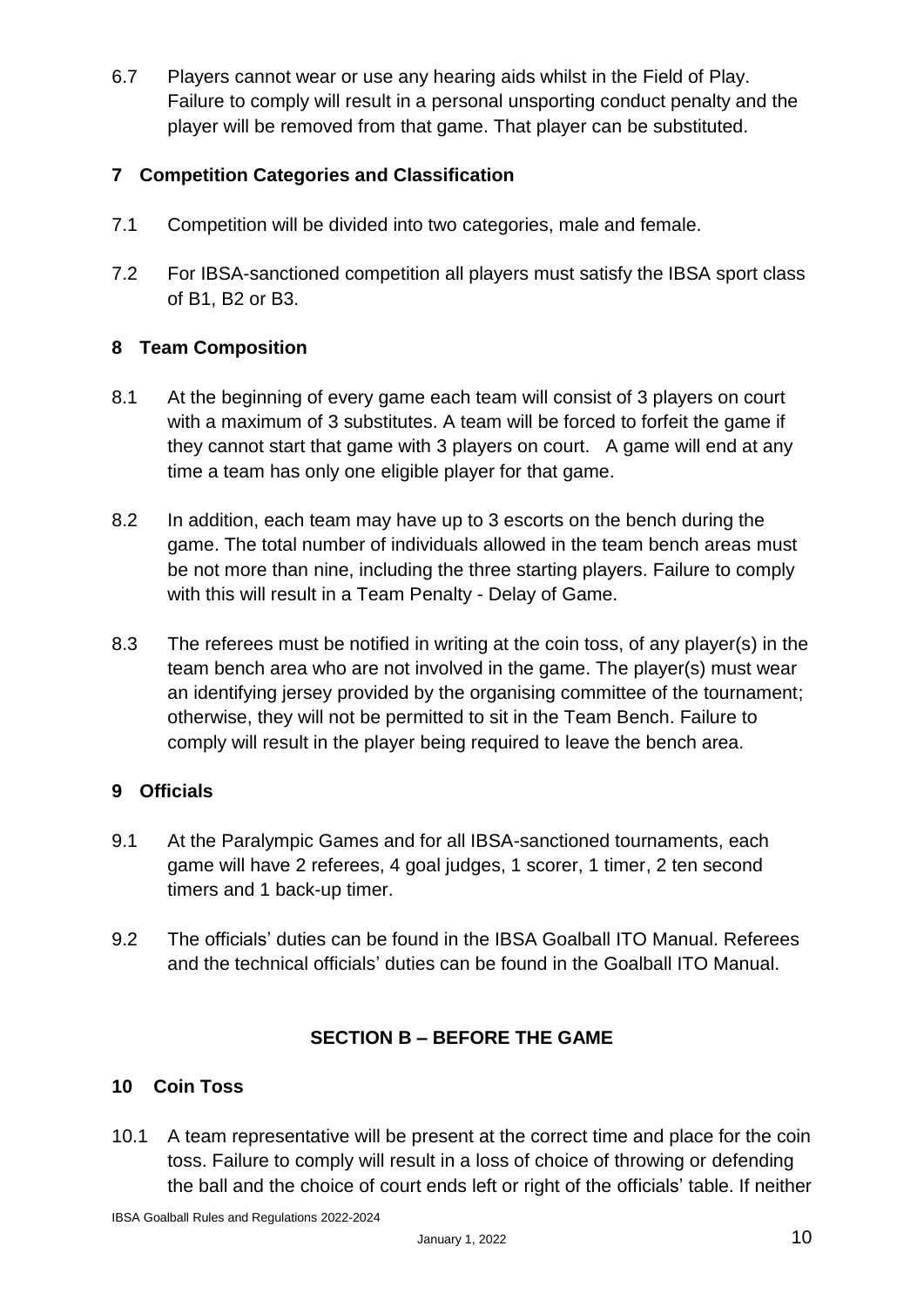team appears for the coin toss, the first team in the scoresheet game information (Team A) will start on the left side of the officials' table with the ball.

- 10.2 Before a team can enter the Field of Play, a team representative will be required to validate the score sheet-game information to ensure that correct player names and numbers are recorded as well as the list of coaches and/or escorts who will be permitted on the bench during the game. If the score sheet-game information is not provided, the score sheet-game information from the previous game will be used. If no previous score sheet-game information exists, team names and functions as presented in the entry form provided to the organising committee for the tournament will be used.
- 10.3 For games that must have a winner, the team representative will complete a line-up sheet, which will be provided by the referee in the first coin toss and must be returned to the referee at the time of the extra throws coin toss. Failure to comply will result in loss of choice to throw or defend, Score sheet - Game information order will be used to determine the player's order. If neither team provided a line-up sheet, Team A will start with the ball.
- 10.4 The coin toss will be conducted by an official approved or appointed by the Technical Delegate for the tournament.
- 10.5 The winner of the coin toss will have the choice of either throwing or defending the ball first, or they may instead choose which end of the court they would like to start play in (left or right). The remaining choice will be decided by the other team.
- 10.6 At the end of the first half, the teams will change ends. The first throw of the second half will be thrown by the team that defended the first throw at the start of the game.
- 10.7 Only players listed on the line-up sheet used for the actual game will be allowed to play that game. All team members listed on the Goalball Score Sheet – Game Information for the actual game must be on the court (three players) or in the team bench area at the buzzer or other audible signal indicating the start of play. Failure to comply will result in one team penalty for Delay of Game.

#### **11 Warm Up**

11.1 The players will be allowed a warm up on court at the end of the court that they will defend. Teams will not be allowed to throw the ball in the direction of the other team's half of the court.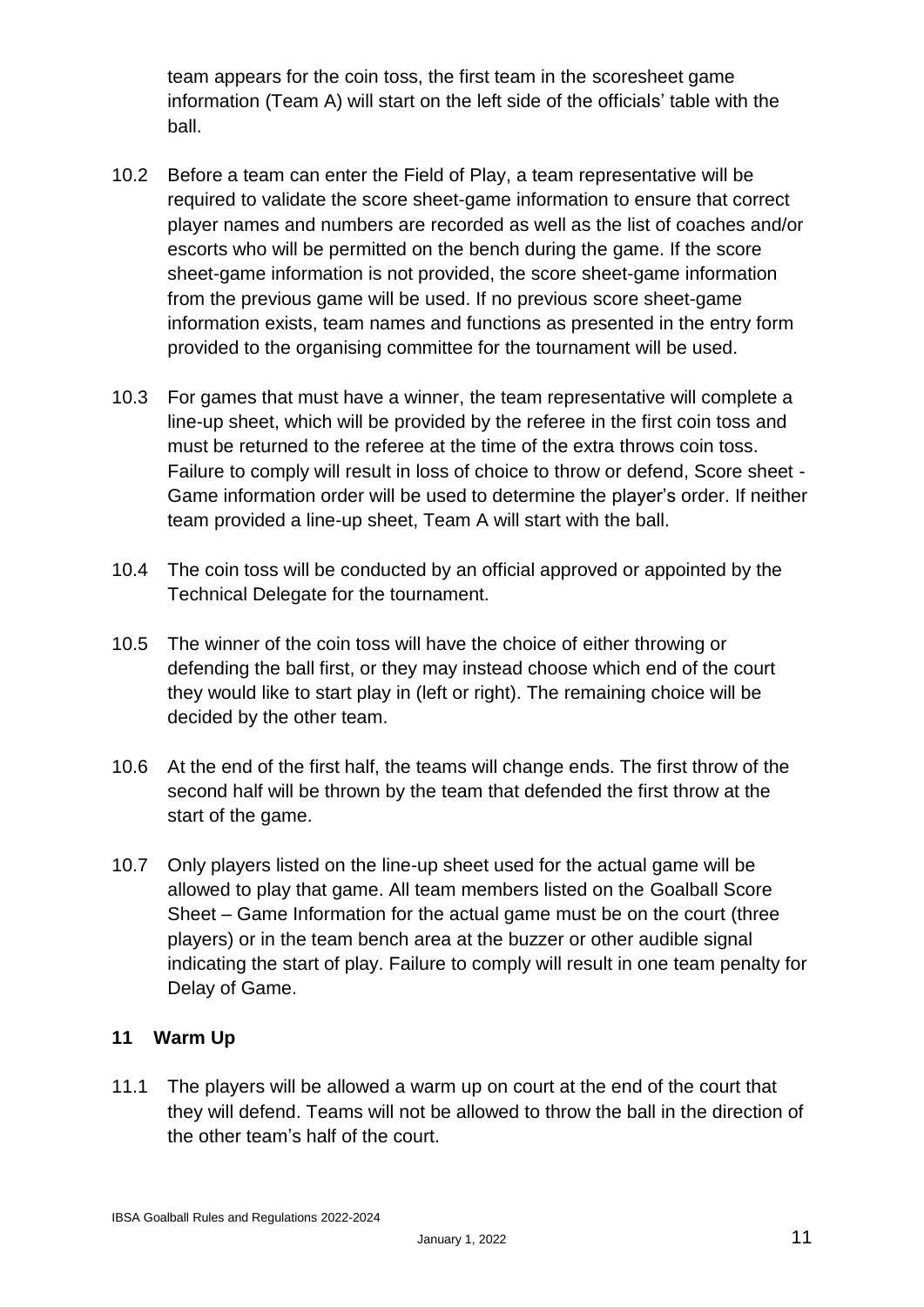11.2 If, during the warm up, a team throws the ball into the other team's half of the court, they will be given a warning by the referee. If the same team throws a second ball into the other team's half of the court they will be given a Team Penalty – Unsporting Conduct. Every subsequent throw to the other team's half of the court will lead to a further Team Penalty for Unsporting Conduct and may result in a player or coach being ejected from the game.

#### **12 Length of the Game**

- 12.1 A game will be a total of 24 minutes divided into 2 halves of 12 minutes each.
- 12.2 There will be at least 5 minutes between the end of a game and the start of the next game. At the Paralympic Games and World Championships, there will be a minimum of 15 minutes between the end of a game and the start of the next game.
- 12.3 An audible signal will be given 5 minutes before the start of the game. There will also be a second audible signal 90 seconds before the start of each half.
- 12.4 Players who are going to start any half must be on court and ready for eyeshade check by the referees, 90 seconds before the start of each half – Failure to comply will result in a Team or Personal Penalty for Delay of Game.
- 12.5 Half time will be 3 minutes in duration.
- 12.6 All teams and players should be ready to start when the table official calls "time" or where there is an audible signal - Failure to comply will result in a Team or Personal Penalty for Delay of Game.
- 12.7 Any half will be considered complete at the end of time.

#### **SECTION C – DURING THE GAME**

#### **13 Game Protocol**

- 13.1 The referee starts the game by asking everyone to switch off mobile phones and remain quiet while the ball is in play. The referee will call "quiet please" before calling "centre", and throwing the ball to the team who is to throw first. The referee will throw the ball to the player who is closest to the centre position. The referee will then blow their whistle three times and call "play".
- 13.2 The main clock and the ten second clock will start on the call "play".
- 13.3 The referee will complete any half by whistling once and calling "half time", "game", "overtime", "extra throws" or "sudden death extra throws". This is a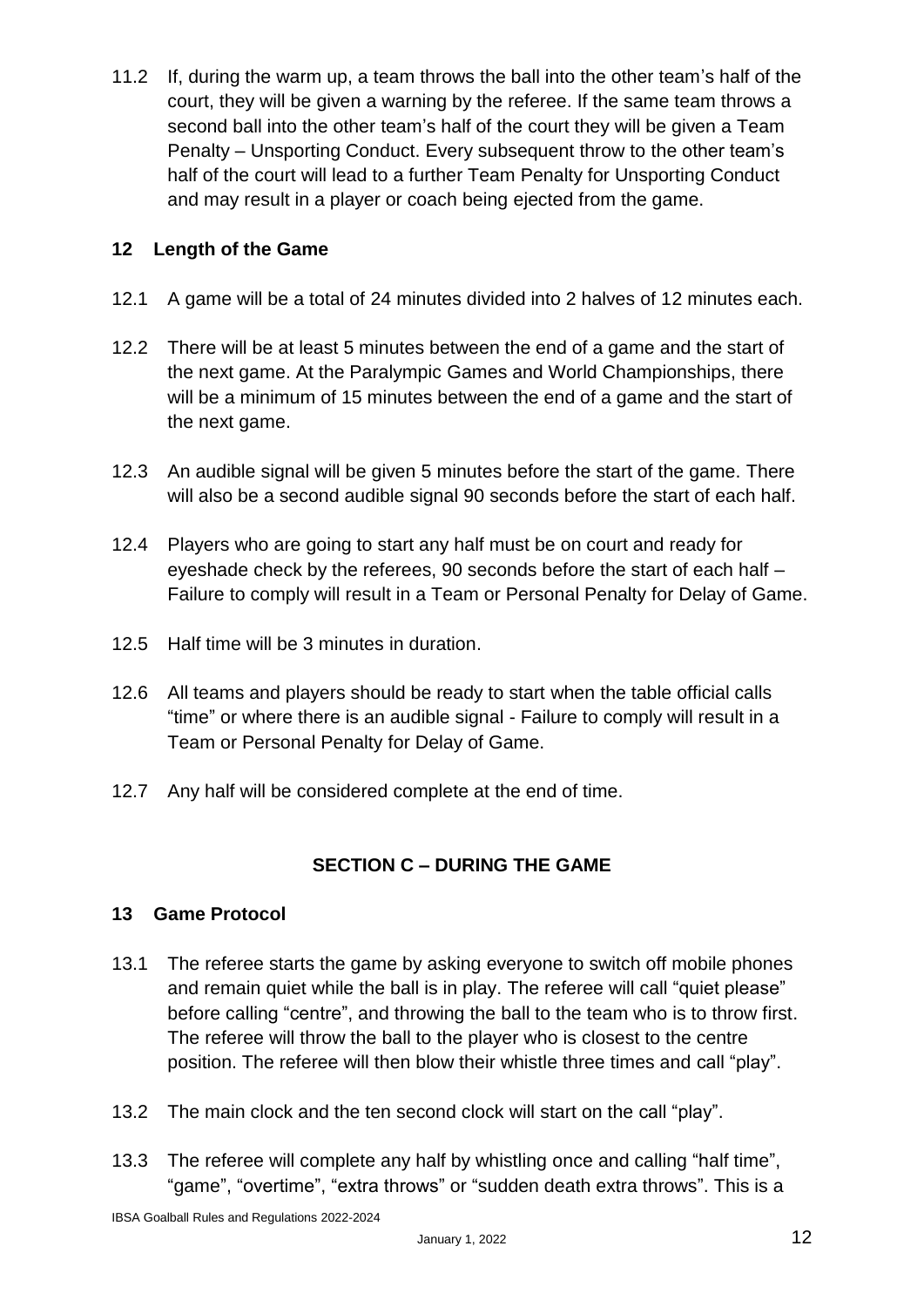signal that players may touch their eyeshades and is to ensure that a penalty situation did not occur before the end of the half. During extra throws and between extra-throws and sudden-death extra throws players are not allowed to touch their eyeshades.

- 13.4 The game clock and the ten second clock will be stopped whenever the referee blows their whistle and started again on the call "play" except during a penalty situation. The game clock is stopped during a penalty situation.
- 13.5 At a time the ball needs to be put back into play it will be dropped by a referee or goal judge at the side line 1.5 m in front of the goal post closest to the side it exited the court. The referee will then call "quiet please", blow their whistle once and call "play". The game and ten second clock will restart on the call "play". In case of the ball goes over the centre line and after the goal the team can keep the ball.
- 13.6 If, in the act of throwing, a ball is thrown more than half way over the side line in a direction moving the ball off the court without touching the defending team, the referee will blow their whistle once and call "out". The game clock will stop. The ten second clock will also be stopped and reset. Any time the ball needs to be put back into play it will be dropped by a referee or goal judge (See rule 13.5). The referee will say "quiet please", whistle and say "play". The game clock and the ten second clock will both restart on the call "play".
- 13.7 If a ball is blocked within the Team Area and is more than half way over the side lines and moving the ball in a direction off the court, the referee will blow their whistle once and call "blocked out". The game clock and the ten second clock will stop. Any time the ball needs to be put back into play it will be dropped by a referee or goal judge (See rule 13.5). The referee will say "quiet please", whistle and say "play". The game clock and the ten second clock will both restart on the call "play".
- 13.8 Any time the game clock is stopped and the ball is dropped back into play by a referee or goal judge at the 1.5 m line in front of the goal post, the referee will call "quiet please", blow their whistle once and call "play" even if no team member is attempting to pick up the ball.
- 13.9 No additional orientation aids are permitted on court. Failure to comply will result in Personal Penalty – Delay of Game.
- 13.10 Following a penalty situation, players may be re-orientated to the goal post by a referee or goal judge. If at any other time a referee must re-orientate a player, a Personal Penalty - Delay of Game will be called.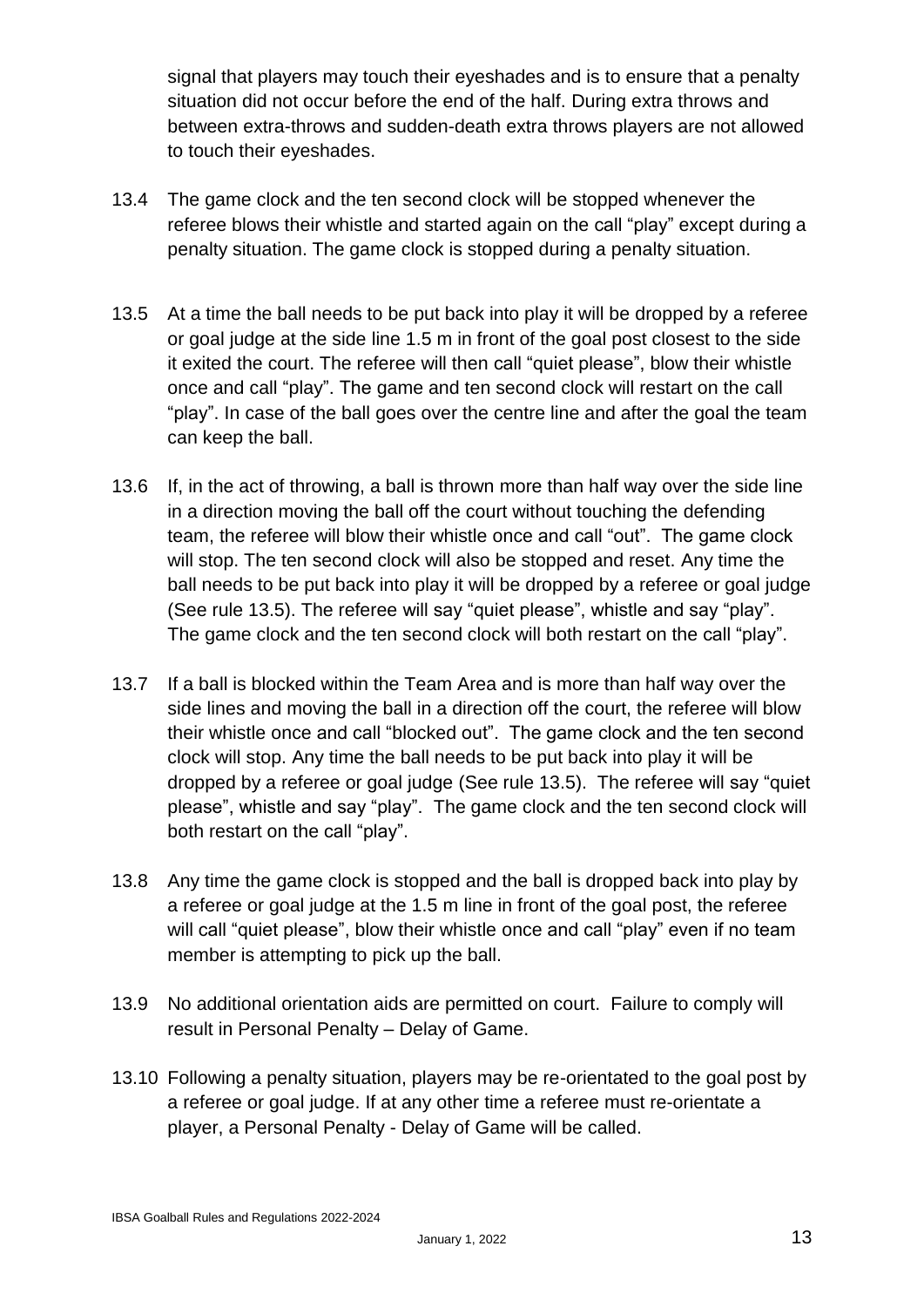- 13.11 When a thrown ball comes to rest in the Team Area of the defending team, without a defending player touching it, this will be called a 'Dead Ball'. The referee will blow the whistle and call "dead ball." The ball will be given to the defending team by an official as per rule 13.5. A "dead ball" will also be called if the thrown ball hits the goal post/crossbar without touching a defending player and comes to rest in either the Team Area or first half of the Neutral Area. The whistle will not be blown until the ball has completely stopped its motion.
- 13.12 A team member will only be allowed to leave the Field of Play (FOP), regardless of the reason (such as medical attention or equipment adjustment) during an official stoppage in play and after receiving permission from the referee. That team member may not return until the end of that half of the game. Failure to comply will result in a Team Penalty – Delay of Game.
- 13.13 To ensure the game flow smoothly, an official time-out to wipe the floor will only be taken when the referee determines that the safety of the players may be compromised. Floor wiping will only take place during an official stoppage in play.

#### 14 **Scoring**

- 14.1 At any time where the game clock is running, the ball is in play and completely crosses a goal line, (see Appendix 1), a goal is scored. The referee will whistle two times and announce the goal. The game clock will stop on the referee's first whistle. A goal cannot be scored by an official passing the ball into play.
- 14.2 During penalty situations when the game clock is not running, but when the ball completely crosses a goal line, a goal is scored.
- 14.3 If a defending player's eyeshades are moved or come off when hit by a thrown ball, the play will be allowed to continue until the ball is controlled, the ball is blocked out or the ball scores.
- 14.4 The team with the most goals at the end of regulation time will be the winner.
- 14.5 The game will end immediately once one team leads the other team by 10 goals.

#### **15 Team Time-Out**

15.1 Each team will be allowed four (4) time-outs of 45 seconds during the game. At least one of these time-outs must be taken during the first half or this timeout will be lost. Once one of the teams has called a time-out both teams may use the time-out.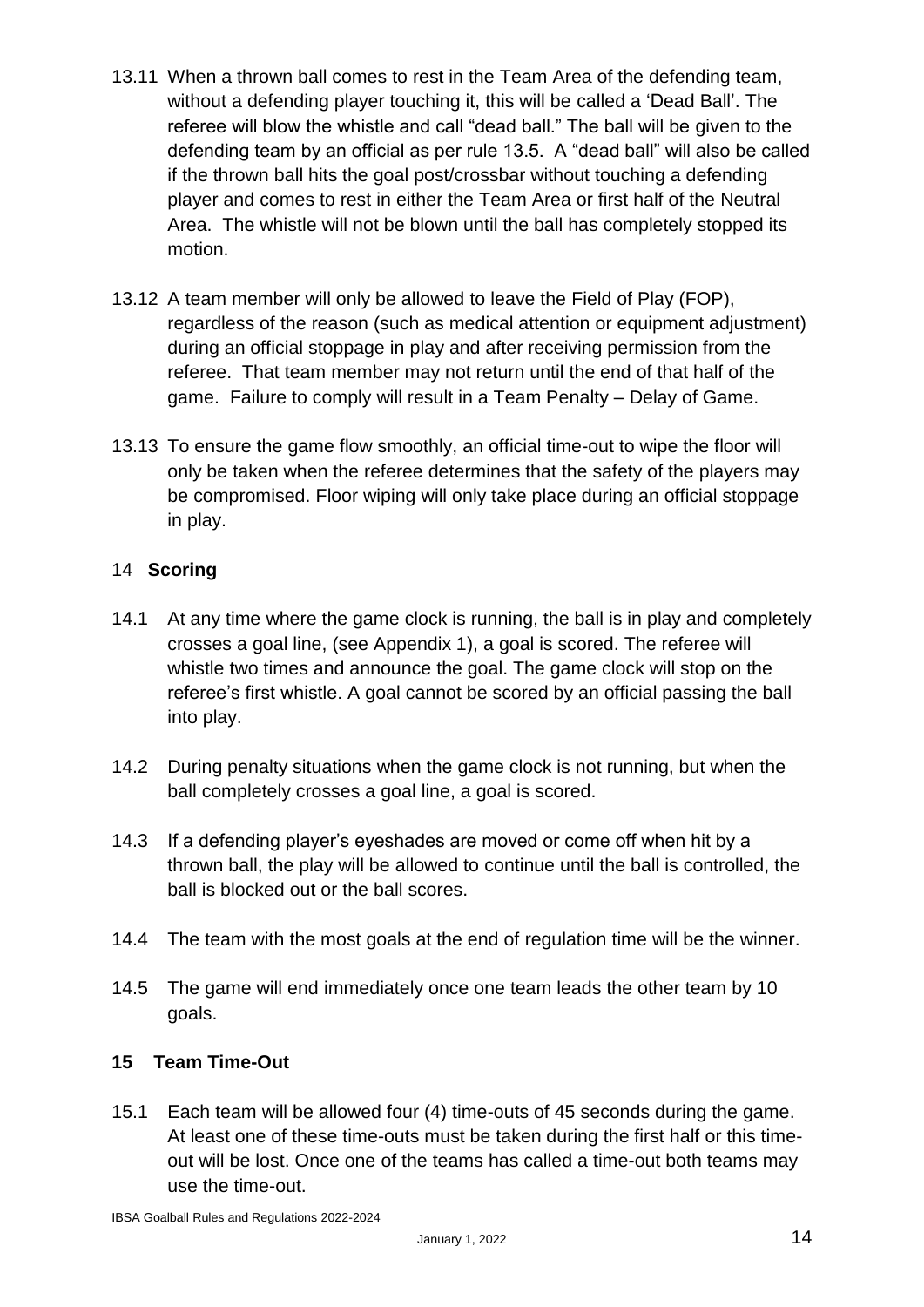- 15.2 Each team will be allowed one time-out during the entire overtime. All timeouts not used at the end of regulation time will be lost.
- 15.3 The team that has control of the ball may request a time-out. Either team may request a time out when there is a whistle stoppage in play.
- 15.4 A time-out may be indicated to the referee by any member of the team, using the "time-out" hand signal (see Appendix 1) and / or by saying "time-out". Any member of the team can ask for the time-out by hand signal before their team has control of the ball but must wait for the ball to be controlled before requesting the time-out verbally. Failure to comply will result in a team penalty – Illegal coaching.
- 15.5 The time-out starts when the referee announces it and the requesting team by name. Any person in the team bench area is then allowed to enter the court.
- 15.6 A ten second timer will record the 45 second time-out, giving an audible signal 15 seconds before the time-out is finished and again when the time-out expires. At the expiration of the time-out all team members not presently playing in the game must be in the team bench area. Failure to comply will result in a Team Penalty – Delay of Game
- 15.7 When the 15 second audible signal sounds, the referees will call out "15 seconds".
- 15.8 A substitution may be called before the end of a time-out by the team that requested the time out. If the team that requested the time out signals for a substitution before the end of the time-out, that team will be charged with both a time-out and a substitution. At the end of the 45-second time-out, the referee will call the substitution and the substitution will then be processed. If the team that requested the time out signals for a substitution after the end of the time-out, that team will be charged with a Team Penalty – Delay of Game.
- 15.9 After a team calls a time-out at least one throw must take place before the same team can call another time-out or a substitution.
- 15.10 If a team takes more than four (4) time-outs during regulation time or more than three (3) time-outs during the second half or more than one (1) time-out during overtime, the request will be rejected and an immediate Team Penalty -Delay of Game will be called.
- 15.11 When the referee says "quiet please" all communication from the bench must stop or a Team Penalty – Illegal Coaching will be called.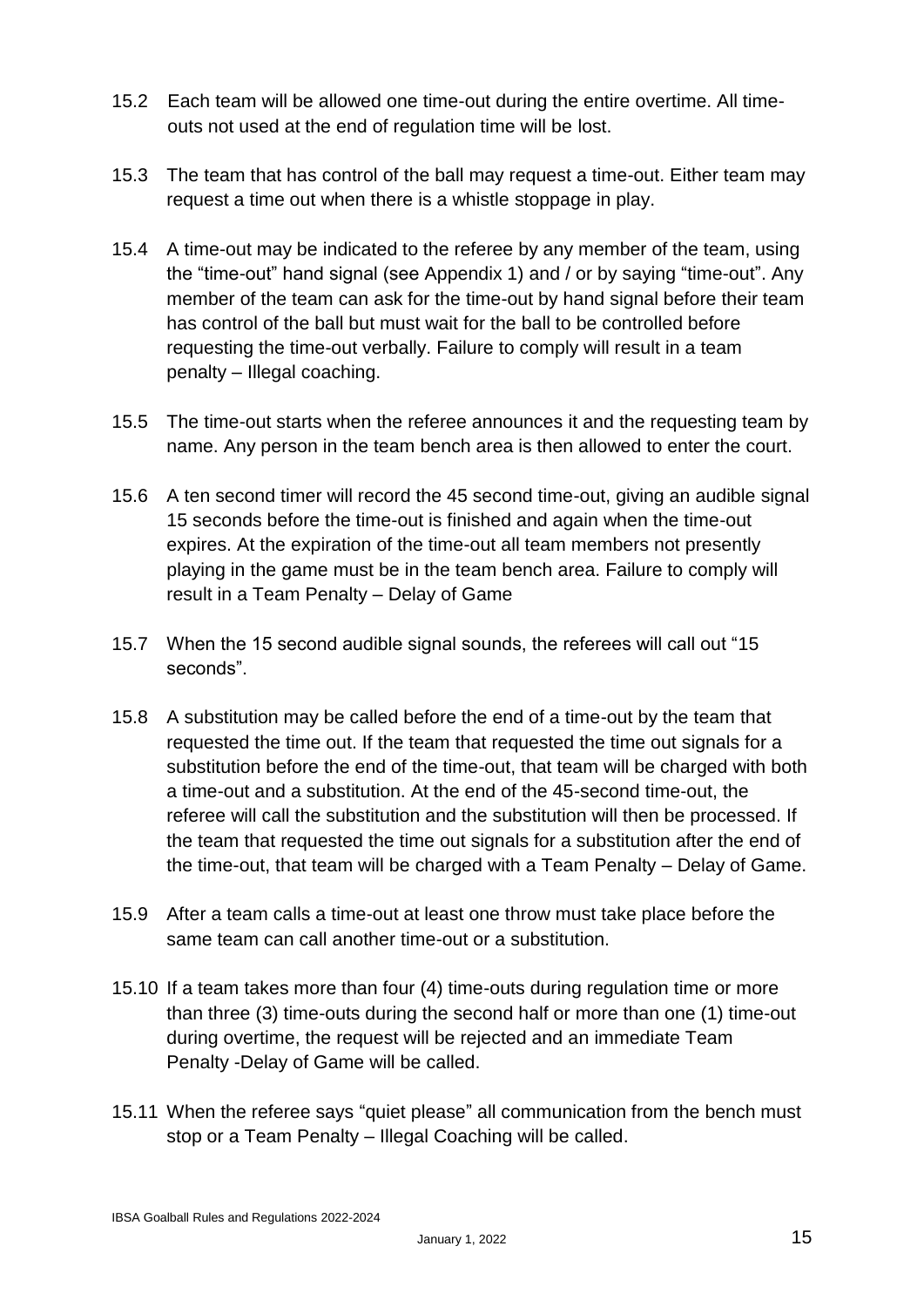#### **16 Official's Time-Out**

- 16.1 A referee may call an official's time-out at any time.
- 16.2 If a referee has whistled for an official's time-out as the result of the actions of the team in possession of the ball, the ball will be controlled by the goal judge. At the end of the official's time-out the goal judge will drop the ball 1.5 m in front of the goal post (as per Rule 13.5).
- 16.3 There is no time limit on an official time-out.
- 16.4 During an "official's time-out", any member of the team on the bench may communicate with the players on the court until the referee calls "quiet please". All communication from the bench must then stop. Any failure of a team member to be quiet after "quiet please" is announced will result in a Team Penalty as per Rule 15.11.

#### **17 Medical Time-Out**

- 17.1 Medical time-out is a maximum of forty-five (45) seconds. In the event of an injury or illness a "medical time-out" may be called by a referee. The referee will consult and determine whether the player is able to continue to play at the conclusion of forty-five (45) seconds.
- 17.2 The ten second timer who is not presently timing the 10 seconds will time the 45 second medical time-out.
- 17.3 An audible signal will be given 15 seconds before the medical time-out is due to expire and also when the medical time-out expires.
- 17.4 If the referee determines that the injured player is not ready to play at the end of the medical time-out they must be medically substituted but may return if the coach uses a regular substitution to return the player to the game.
- 17.5 No more than one person from the team bench area is allowed to enter the court during a medical time-out unless the referee grants permission to other individuals to enter the court. Everyone who enters the court on a medical time-out must be in their team bench area by the end of the medical time-out. A 15 second signal will be provided. If more than one person from the team bench area enters the court without the referee's permission or any other person who entered the court is not in their team bench area by the end of the medical time- out, a team delay of game penalty will be assessed. If more than one person from the team bench area enters the court without the referees' request, a team delay of game penalty is given immediately and the team is not allowed to use the whole 45 seconds of the medical time-out. In case the injured player is not able to continue to play, the player must be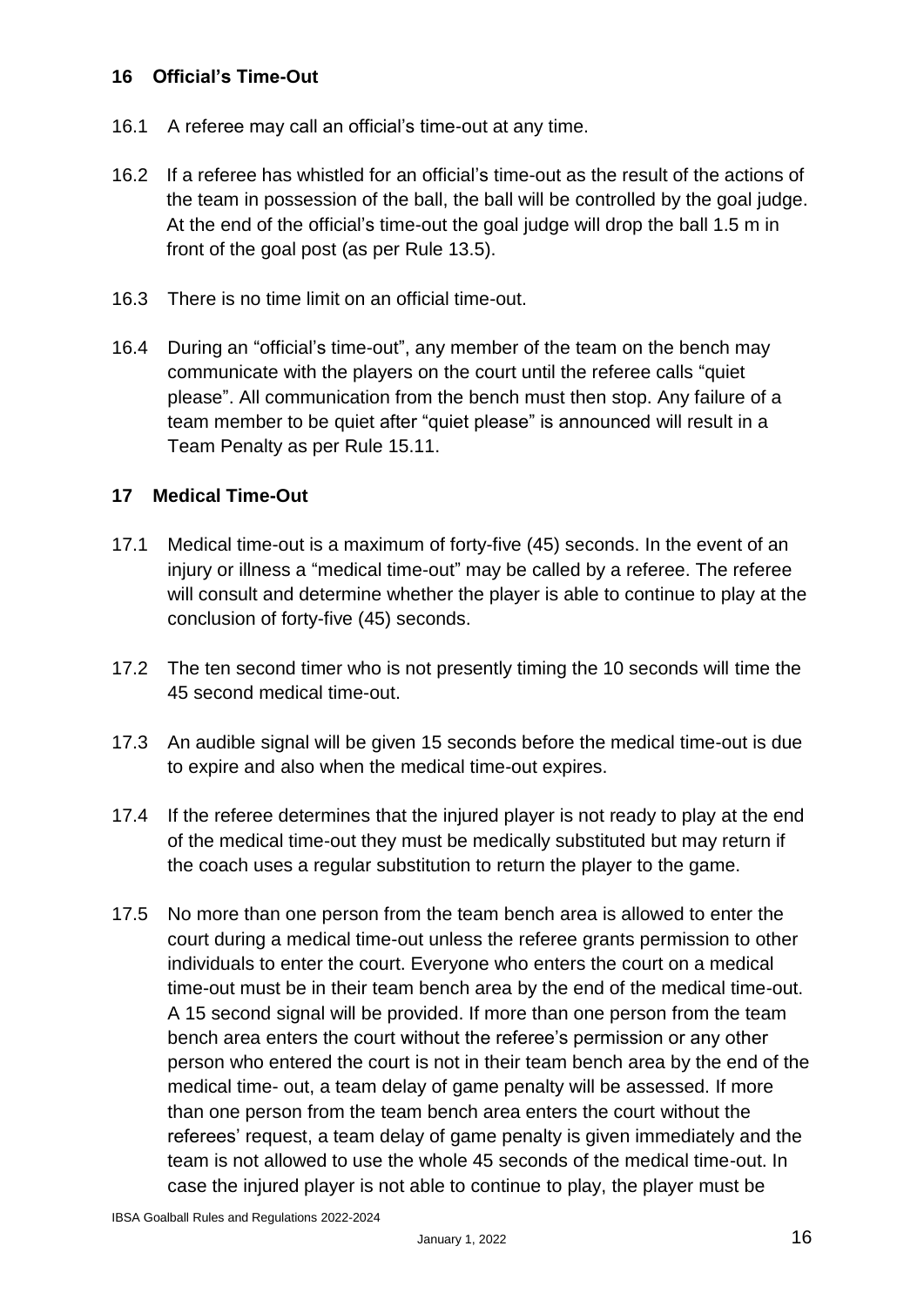medically substituted before conducting the penalty throw and in this case the player cannot be selected by the opposing coach to defend the penalty.

#### **18 Blood Rule**

- 18.1 If a player receives an injury where blood is observed by the referee, a medical time-out will be called. The player will be removed from the court and may not return to the court until bleeding has stopped, the wound is covered, and if necessary, the uniform changed. If the bleeding has not stopped, the wound is not covered and the uniform hasn't been changed within the medical time out period, a medical substitution is required.
- 18.2 If the injured player is substituted because of a blood issue, this will be considered a "medical substitution". The player may return if the coach uses a regular substitution and only if the referee determines that the player has met the requirements of rule 18.1.
- 18.3 All contaminated surfaces must be appropriately cleaned before play restarts.
- 18.4 If the player does not have an additional game jersey with the same number as their original one, they will be allowed to wear a jersey with a different number (not already in use by the team) as long as this is indicated to the referee who will announce the change. The jersey must be the same colour worn during that game by that team's other players.

#### **19 Player Substitutions**

- 19.1 Each team will be allowed four (4) substitutions during a game. At least one substitution must be taken during the first half of the game or this substitution will be lost.
- 19.2 Each team will be allowed one (1) substitution during the entire overtime. All substitutions not used at the end of regulation time will be lost.
- 19.3 The same player may be substituted more than once.
- 19.4 A team that has control of the ball may request a substitution. Either team may request a substitution when the game clock is stopped.
- 19.5 A substitution may be indicated to the referee by any member of the team, using the "substitution" hand signal (See Appendix 1) and / or by saying "substitution". Any member of the team can ask for the substitution by hand signal before their team has control of the ball but must wait for the ball to be controlled before requesting the substitution verbally. Failure to comply will result in a Team Penalty – Illegal Coaching.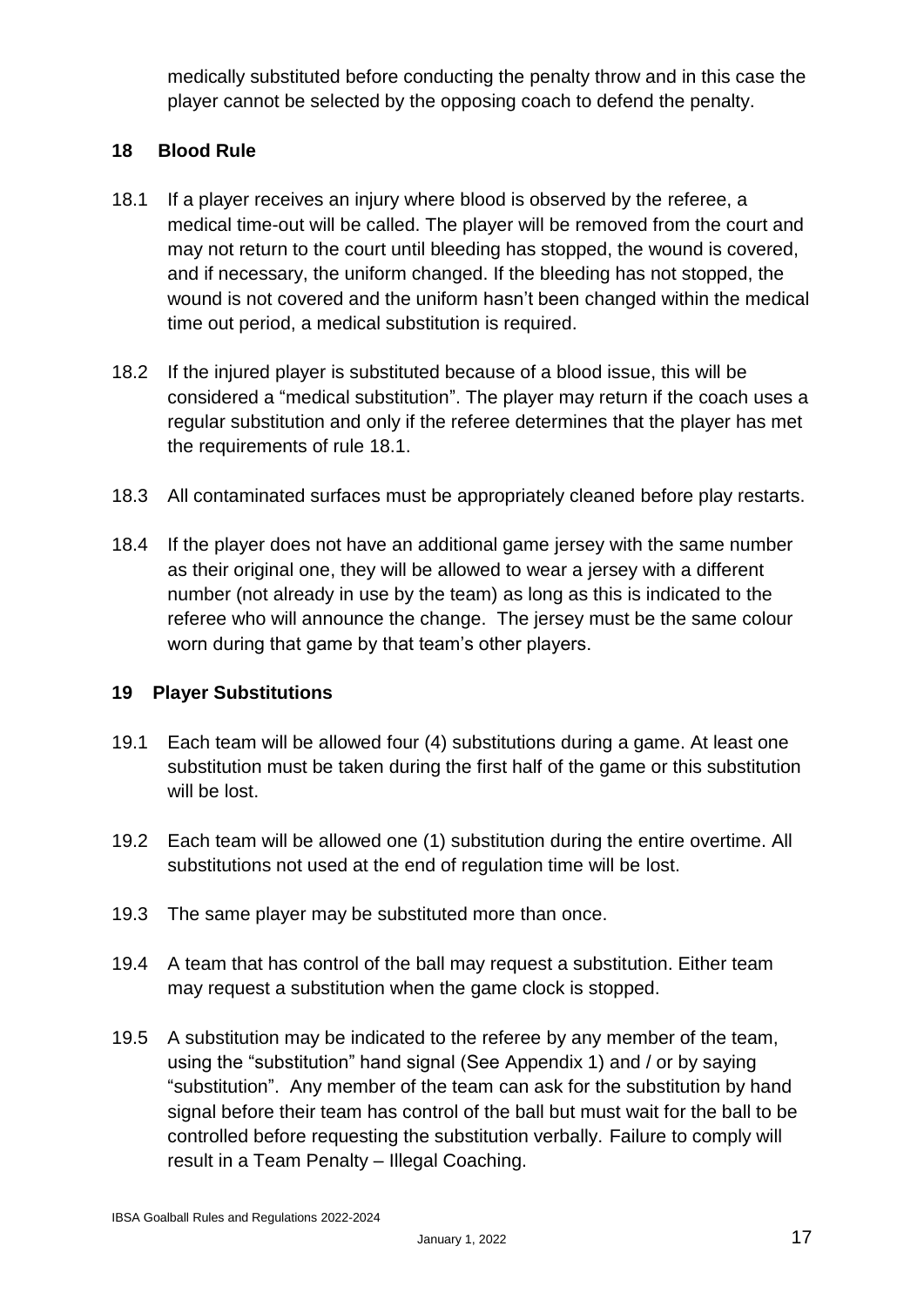- 19.6 The substitution starts when the referee announces it and the requesting team by name.
- 19.7 Once the substitution has been announced by the referee, the requesting team will hold up the substitution boards with the number of the player first-to come off the court followed by number of the player to go on the court. Failure to comply will result in a Team Penalty – Delay of Game.
- 19.8 In a tournament requiring patching, the player to be substituted into the game must be patched and ready for eyeshade inspection when the referee announces the substitution. Any delay caused by a coach or a player to be substituted will result in a penalty. Team Penalty – Delay of Game.
- 19.9 A time-out may be called before the end of the substitution. If the team that requested the substitution signals for a time-out before the end of the substitution, the team will be charged with both a substitution and a time-out.
- 19.10 A team may have more than one substitution at the same time however after a team completes a substitution, at least one throw must take place before the same team can call another substitution or time-out. A substitution is considered completed, when the player steps on court. Failure to comply will result in a Team Penalty – Delay of game.
- 19.11 As soon as the referee has announced the team name and the number of the outgoing player, the outgoing player is then allowed to remove their eyeshades, eye patches and go to the team bench area. The goal judge shall be available to help the outgoing player off the court and then take the incoming player to the goal post nearest the team bench area. If the outgoing player touches their eyeshades before their team name and number has been announced by the referee, they will be assessed an eyeshade penalty.
- 19.12 During a penalty situation, substitutions will be allowed, except for the penalised player.
- 19.13 Coaching from the bench of either team is allowed during a substitution until the referee says "quiet please". If a team continues to coach after the call for 'quiet please', that team will be given a Team Penalty – Illegal Coaching.
- 19.14 Any player substitutions during half time, between regulation and overtime and half time during overtime will not count as one of the team's potential remaining substitutions. During half time, teams must indicate any substitutions to the scorer. Table side referee will then announce the substitution(s) at the beginning of the next period of play. If a team fails to inform the scorer of their substitution before the expiration of the half time, that team will be charged with a Team Penalty – Delay of Game.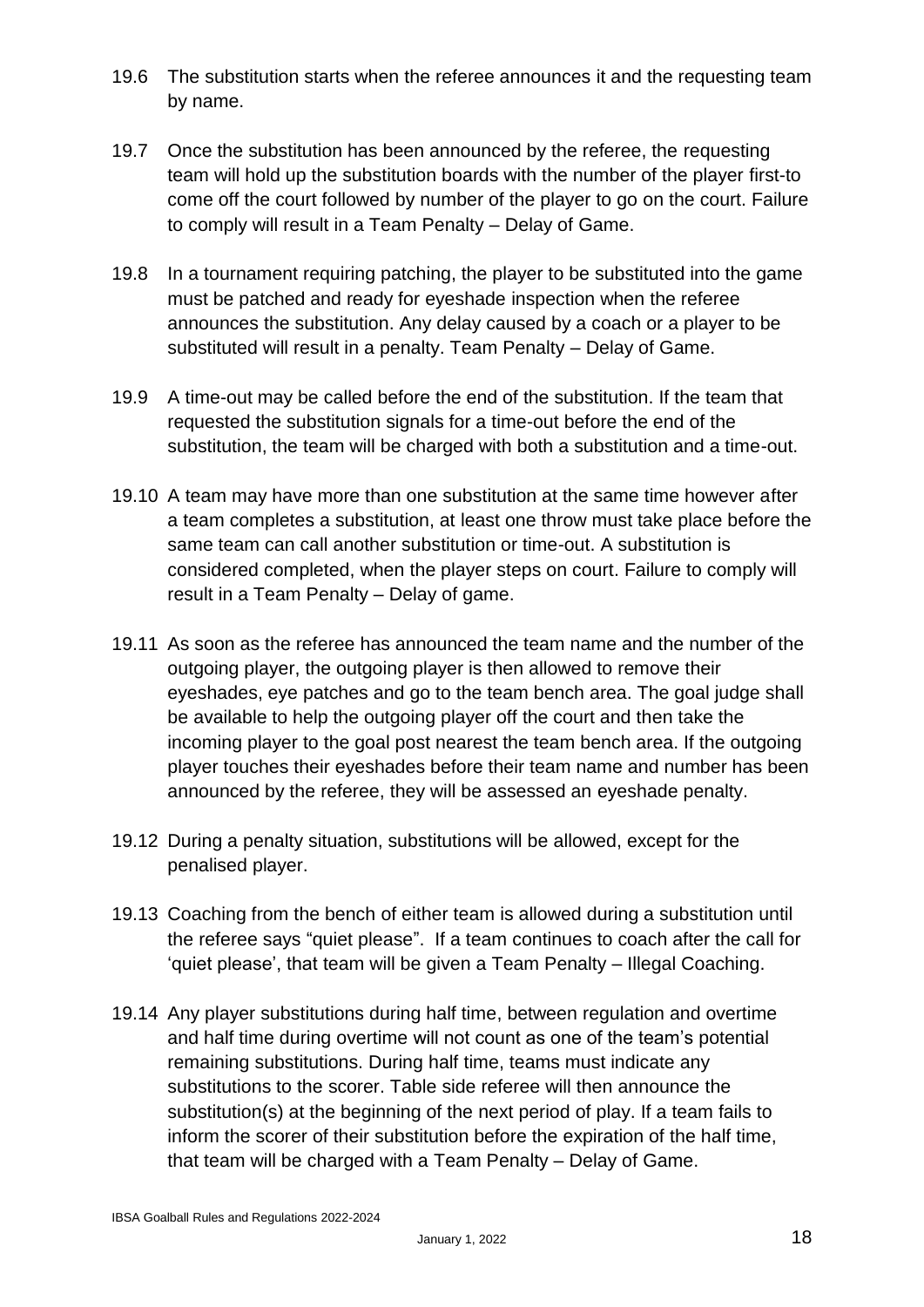19.15 If a team requests more than four (4) substitutions during regulation time or more than three (3) substitutions during the second half or more than one (1) substitution during overtime, the request will be rejected and a Team Penalty - Delay of Game will be called.

#### **20 Medical Substitutions**

- 20.1 A medical substitution will not count as one of the four (4) substitutions allowed during regulation time or the one (1) substitution allowed during overtime.
- 20.2 Two medical time-outs called during regulation time and overtime for the same player will, at the decision of the referee, result in that player's removal from the court for the remainder of that half of the game. Any new medical stoppage for the same player in any remaining half will result in an immediate medical substitution and that player will not be able to return for the remainder of that half of the game.
- 20.3 After a medical time out has been announced, the referee will determine whether the player is able to continue to play. At the conclusion of forty five (45) seconds, if the referee determines the player cannot continue, the player must be substituted but may return if the coach uses a regular substitution to return the player to the game.
- 20.4 The team may communicate with the players on court during a medical substitution until the referee says "quiet please". Failure to comply will result in a Team Penalty - Illegal Coaching.

#### **SECTION D – INFRACTIONS**

When an infraction occurs, the referee will blow the whistle, if necessary, and name the infraction. The ball will be given to the team that did not commit the infraction.

#### **21 Premature Throw**

21.1 A Premature Throw occurs if a player throws the ball before the referee has given the "play" command.

#### **22 Ball Over**

22.1 If a ball is blocked by a defending player and the ball rebounds; (a) over the centre line or (b) over the side line in the neutral area, the referee will whistle and call "ball over". The ball will then be dropped back into play and to the opposing Team Area from which it was blocked out. See rule 13.5. The referee will then call "quiet please" and blow their whistle and say "play".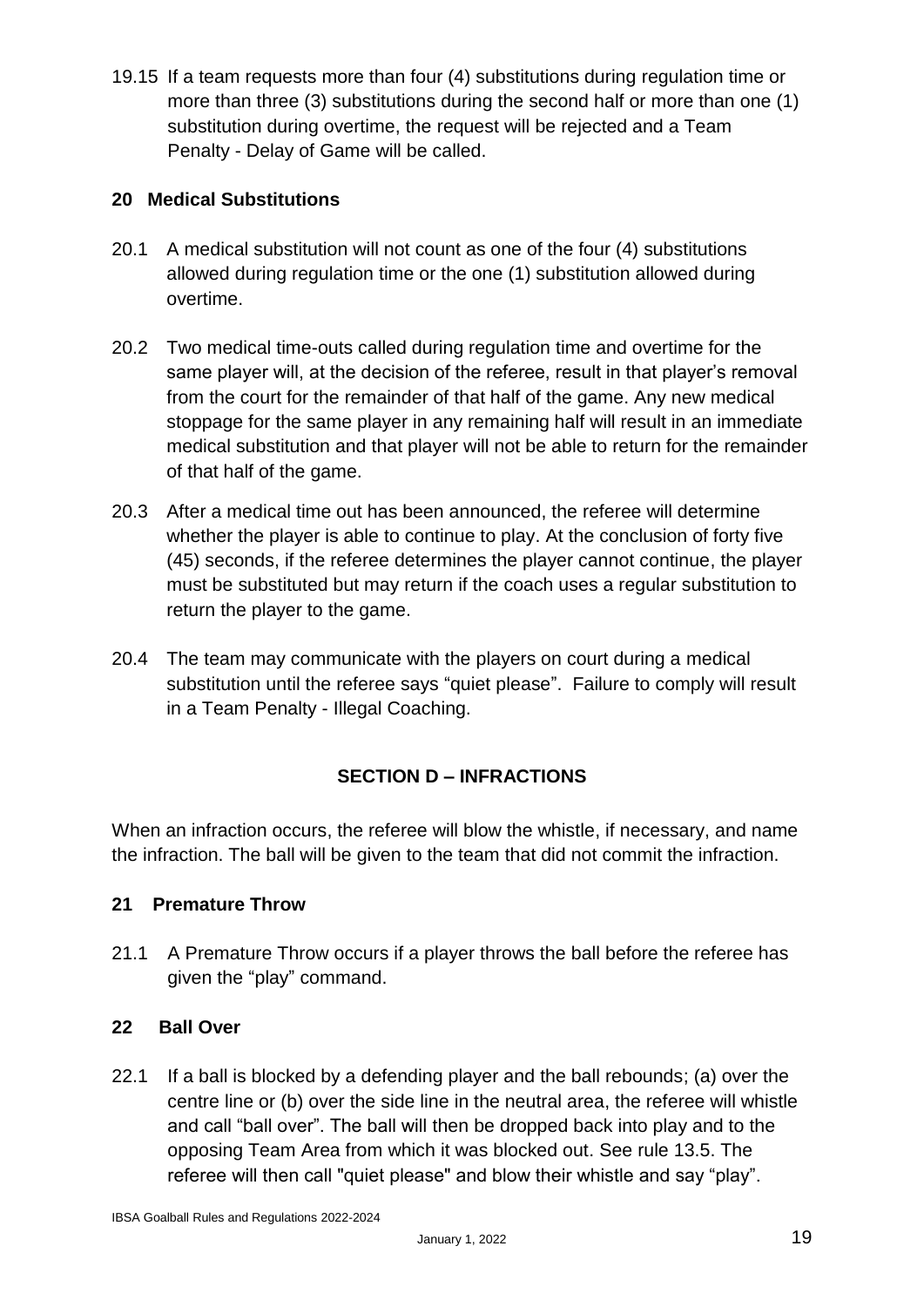- 22.2 If the ball hits a goal post or cross bar and rolls back over the centre line or over the side line in the neutral area, the referee will whistle once and call "ball over".
- 22.3 If the ball hits an object above the court, the referee will whistle once and call "ball over".
- 22.4 If a player carries the ball completely over the centre line the referee will whistle once and call "ball over".
- 22.5 This rule does not apply to extra throws and penalty throws.

#### **SECTION E - PERSONAL PENALTIES**

In the case of a "Personal Penalty" the referee will blow the whistle, name the penalty, the number of the player and the team. The penalised player will defend the penalty throw. If, due to injury or ejection, the penalised player is unable to defend the penalty, the throwing team will select the defending player from the remaining two players on court. The rules of the game apply to all penalty throws being that if a penalty occurs on the thrower, the throw cannot score and the throwing team will be charged with a personal or team penalty. If a defensive penalty occurs then the throw will be repeated unless that throw scored. If during the act of throwing, the ball finishes in to the thrower's own goal it will not be counted as a score but as a loss of possession of the ball. If another penalty is awarded during a personal penalty situation, the first penalty will be completed before the second penalty is played. If the team awarded the penalty throw decides to decline the penalty throw, they should indicate by using the hand signal (see Appendix 1) and/or by saying "penalty declined". The team declining the penalty will have possession of the ball when play starts again. The game clock is stopped during all penalty situations.

#### **23 Short Ball**

23.1 Any time a thrown ball stays on the court but forward motion of the ball stops before the defending team's Team Area, the player who threw the ball will receive a short ball penalty.

#### **24 High Ball**

24.1 If the ball does not touch the court at least once on or before the High Ball (6 meter) Line at the front of the thrower's Team Area when the ball is released from the thrower's hand, the thrower will receive a high ball penalty.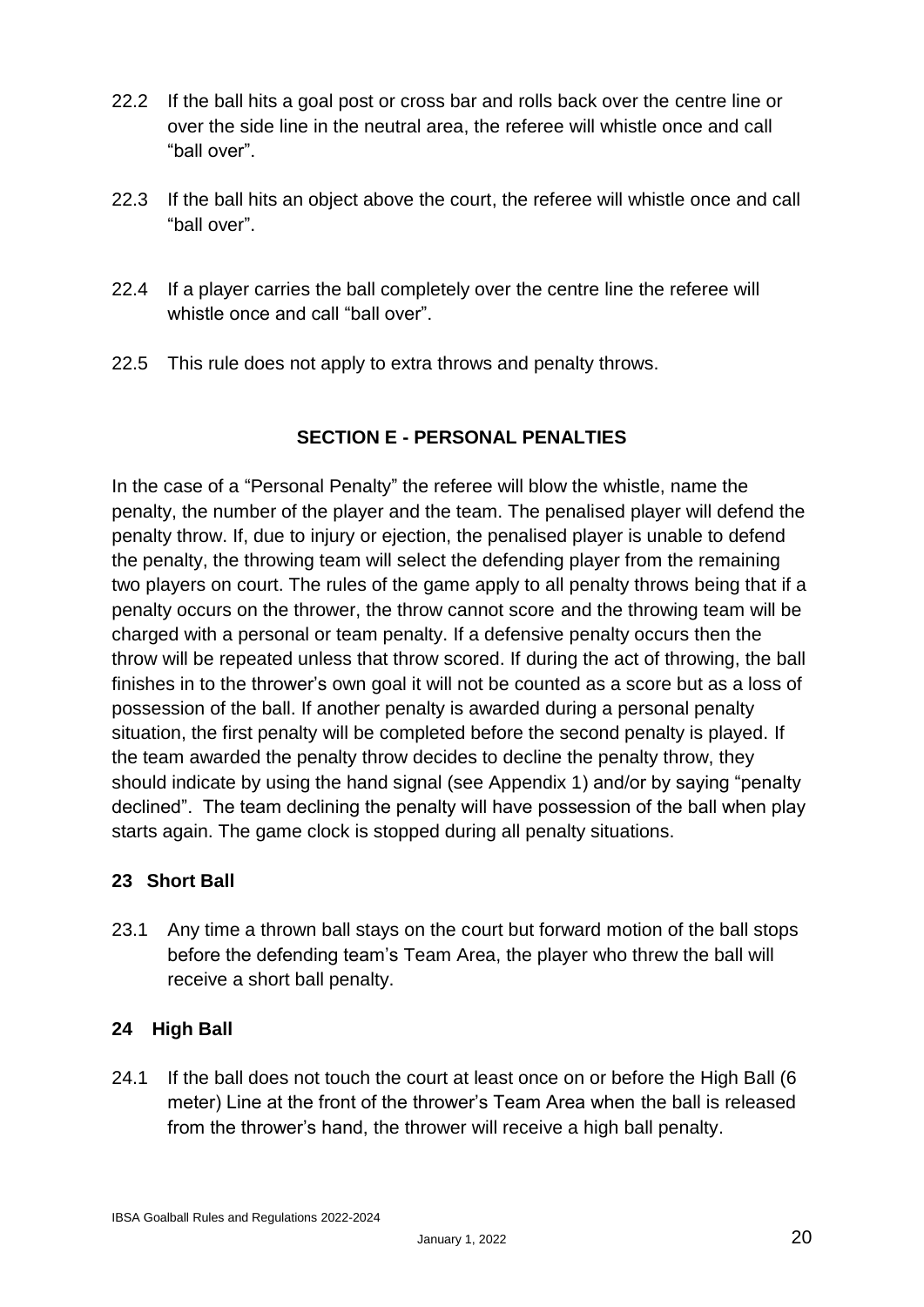#### **25 Long Ball**

25.1 Notwithstanding the rule in paragraph 24, during the throw, the ball must also touch the floor at least once in the Neutral Area or the thrower will receive a long ball penalty.

#### **26 Eyeshades**

- 26.1 During the game any player on the court who intentionally touches their eyeshades or the eyeshades of any other player without the referee's permission will receive an eyeshades penalty.
- 26.2 A player removed from the court during a penalty situation may not touch their eyeshades or they will receive an eyeshades penalty.
- 26.3 If a substituted player leaving the court touches or removes their eyeshade and/or eye patches before the referee has announced the substitution by team name and outgoing player number. They will receive an eyeshades penalty.
- 26.4 The Eyeshades penalty may be called by either referee or can be drawn to the referees' attention by ten second timer. If called by the latter, the ten second timer will signal the referee by using the sound used to indicate a ten second penalty. The table referee will confirm the details of the Eyeshades penalty with the ten second timer before checking the eyeshades and/or eye patches concerned and taking the appropriate action.

#### **27 Illegal Defence**

- 27.1 The first defensive contact with the ball must be made by a player who has at least any part of their body in the Team Area (Orientation and Landing Areas).
- 27.2 When a defending player has committed an illegal defence, play will be allowed to continue until the ball is controlled, blocked out or scores. If the ball scores, the penalty will not be called.

#### **28 Personal Delay of Game**

- 28.1 Players must be prepared to play at the start of any half, on the referee's command.
- 28.2 Players must not be re-orientated by anyone other than an on-court team member unless they are being assisted by the referee or goal judge after a penalty situation (as per rule 13.10).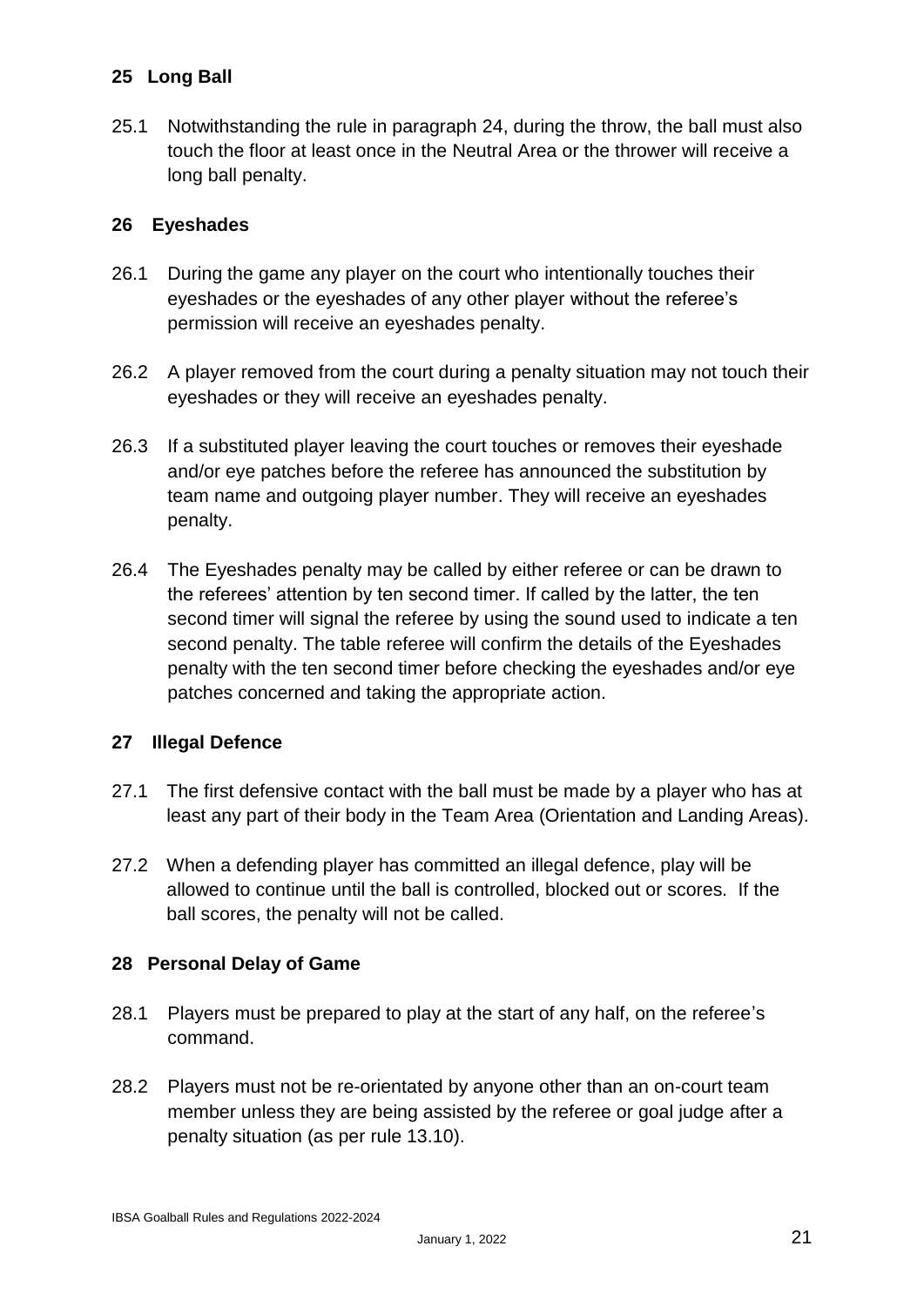28.3 Any action taken by a player in the opinion of the referee to deliberately delay the game will receive a delay of game penalty.

#### **29 Personal Unsporting Conduct**

- 29.1 If the referee determines that a player is not behaving in a sportsmanlike manner, the player will be given a personal Unsporting Conduct penalty. Any personal Unsporting Conduct penalty received by a single player during a game may result in ejection from that game. Furthermore, two personal Unsporting Conduct penalties received by a single player during a game will result in ejection from that game. Any player ejected from a game as the result of one or more Unsporting Conduct penalties will receive an automatic suspension from their next game in the same tournament. Any further Unsporting Conduct penalties may result in ejection from the venue or tournament.
- 29.2 If a player is ejected, the referee must report this action to the Technical Delegate. The Technical Delegate, together with the Protest Committee will then, without delay, decide if a player will be suspended from further competition in that tournament. This incident and the Protest Committee's decision must be documented by the Technical Delegate in a written report submitted to the IBSA Goalball Subcommittee before the conclusion of that tournament. If the Protest Committee is unable to convene and make a decision on this matter, the player in question will not be able to participate in any further games in that tournament until that decision is made by the Protest Committee. If the matter cannot be resolved prior to the end of the tournament, the matter will be submitted to the IBSA Goalball Subcommittee for further disposition.
	- 29.3 A player ejected from the game for personal Unsporting Conduct can be substituted. This substitution will count as one of the allowable substitutions.
	- 29.4 Before or during a game, any intentional physical contact with a technical official, caused by a player or any other member on the team's line-up sheet, will result in immediate ejection of that person from the game and the Field of Play. The team to throw the penalty will choose the defending player from the remaining players on court. If the penalty is awarded before the game has commenced, the throwing team will be able to choose any player from the score sheet to defend the penalty.
	- 29.5 The ball must be round immediately after leaving the thrower's hand or an Unsporting Conduct penalty will be called.
	- 29.6 No foreign substance will be allowed as an enhancement aid in the sport of Goalball. The use of resin/"stick'em", perspiration or any other foreign substance that increases or decreases the adhesion of the surface of the ball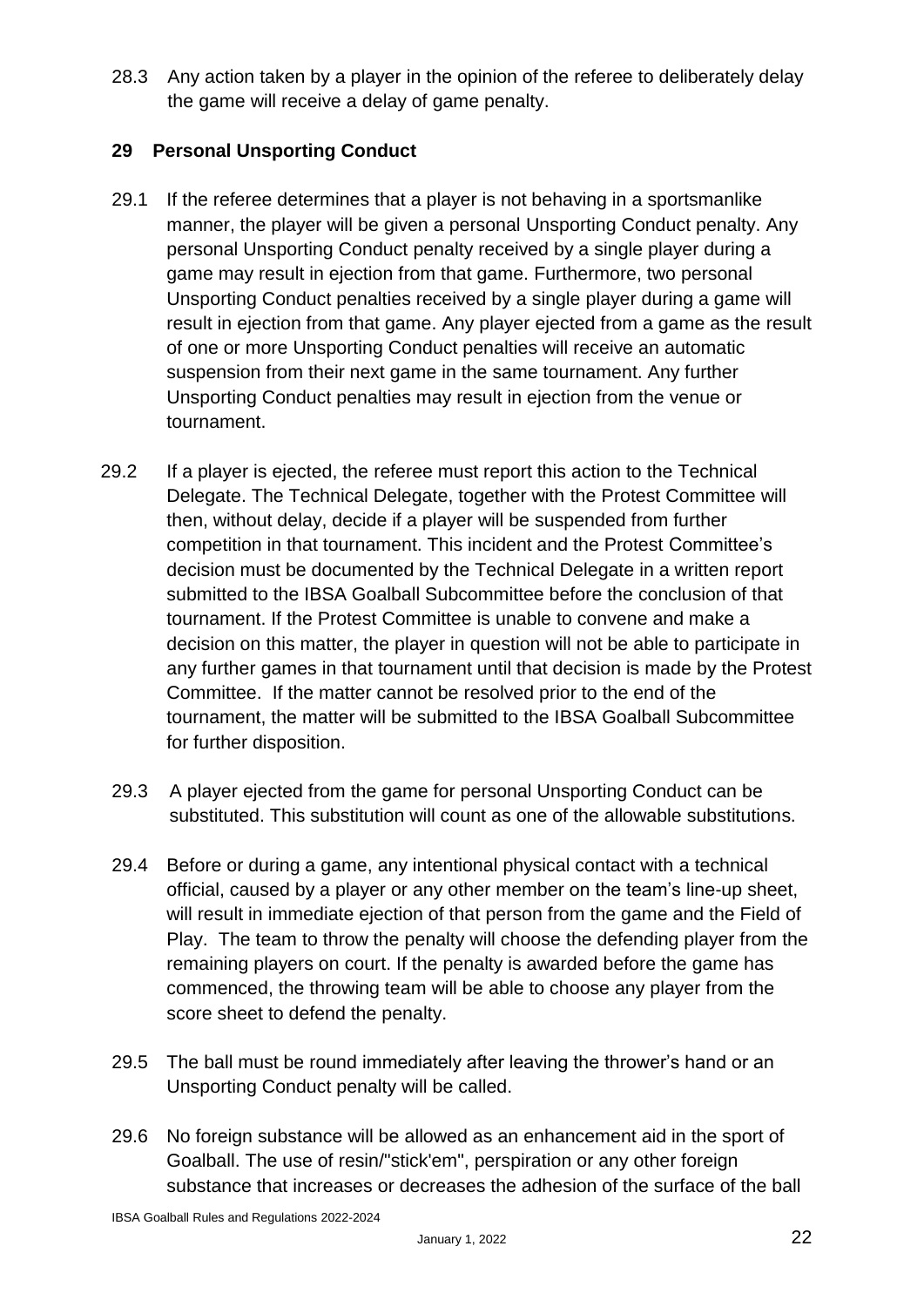to that of a player will be strictly prohibited. Such conduct will result in a personal Unsporting Conduct penalty.

- 29.7 Any player intentionally making the ball wet by rubbing it on any surface will be given an Unsporting Conduct penalty.
- 29.8 After first contact any intentional kicking of the ball in standing position will be given a personal Unsporting Conduct penalty.
- 29.9 Any throwing of the ball out of play, if referee determines, that ball thrown off the court could harm anyone, a personal Unsporting Conduct penalty will be given to the thrower.
- 29.10 A player may not intentionally interfere with the eye patches under their eyeshades in any way. Otherwise, that player will be given an Unsporting Conduct penalty and removed from the rest of the game. That player can be substituted. This substitution will count as one of the allowable substitutions.

#### **30 Noise**

- 30.1 Any unnecessary noise made by a thrower during their act of throwing until the ball touches the defensive team's player, will be penalised.
- 30.2 Any unnecessary noise includes (but is not limited to), animal noises, excessive stomping (with the feet), excessive punching or slapping on the court by hand, excessive clapping, whistling, singing, shoe squeaking, tongue clicking continuous excessive or unrelated conversation and unnecessary shouting.

#### **SECTION F - TEAM PENALTIES**

In the case of a Team Penalty the referee will blow the whistle, announce 'team penalty', announce the penalty and announce the team. The team awarded the penalty throw will choose the player that will defend the penalty throw from among the on-court players. If the Team Penalty is awarded before the start of the game, the team awarded the penalty throw will choose the player that will defend the penalty throw from any player listed on the Score sheet - Game Information. The rules of the game apply to all penalty throws, and if a penalty occurs on the thrower, the throw cannot score and a Personal or Team Penalty will be charged to the throwing team. If a defensive penalty occurs, the throw will be repeated unless that throw scored. If the throwing player puts the ball into their own goal it will not be counted as a score but as a loss of possession of the ball. If the team awarded the penalty throw decides to decline the penalty throw, they should indicate declination of the penalty by using the hand signal (see Appendix 1) and/or by saying "penalty declined". The team declining the penalty will have possession of the ball when play starts again.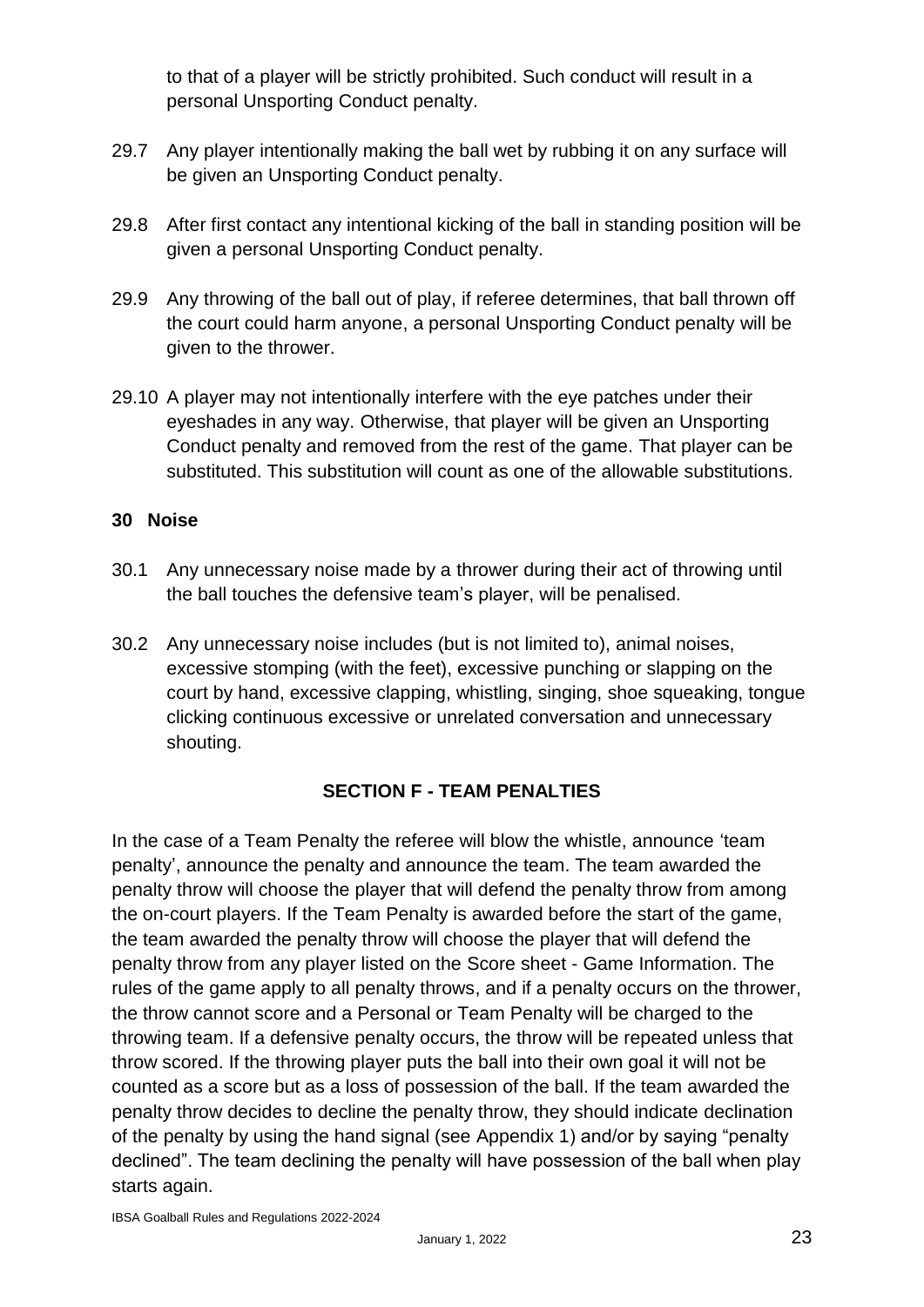#### **31 Ten Seconds**

- 31.1 A team has 10 seconds to ensure the ball crosses the court centre line or side line from their first defensive contact with the ball.
- 31.2 If a time out, substitution or blocked-out occurs after defensive contact is made, and the team has the ball under control (in a player's physical possession or the ball is clearly being passed between players) the 10 seconds clock will be stopped/paused on the referee's whistle and be restarted when the referee calls "play". The team will have the remaining time left on the clock to ensure the ball crosses the court centre line or side-line.
- 31.3 When a defensive contact is followed by a whistle and a "blocked out" call, the 10 second clock will be stopped. After returning the ball to the court the referee will call "quiet please", blow the whistle and call "play". The 10 second clock will restart from the call "play".
- 31.4 The 10 seconds clock will be reset if an "official's time out" is called.
- 31.5 The 10 seconds clock will be reset after a goal.
- 31.6 The 10 seconds clock will be reset at the end of any half.
- 31.7 The 10 seconds clock will be reset in penalty situations.
- 31.8 The 10 seconds clock will start from first defensive contact regardless of whether or not the team has control of the ball.
- 31.9 The 10 seconds timer at the table will indicate to the referee when the clock reaches 10 seconds and the team is still in possession of the ball from first contact or before the ball has crossed the court centre line or side-line from that team's half of the court.

#### **32 Team Delay of Game**

- 32.1 Players who are going to start any half must be on court and ready for eyeshade check by the referees, 90 seconds and able to start play for that half on the instruction of the referee.
- 32.2 Any action of a team preventing the continuation of the game.
- 32.3 The scorer must be notified before the completion of half time or the period between the end of the game and overtime, of any substitution(s) that are made during those periods.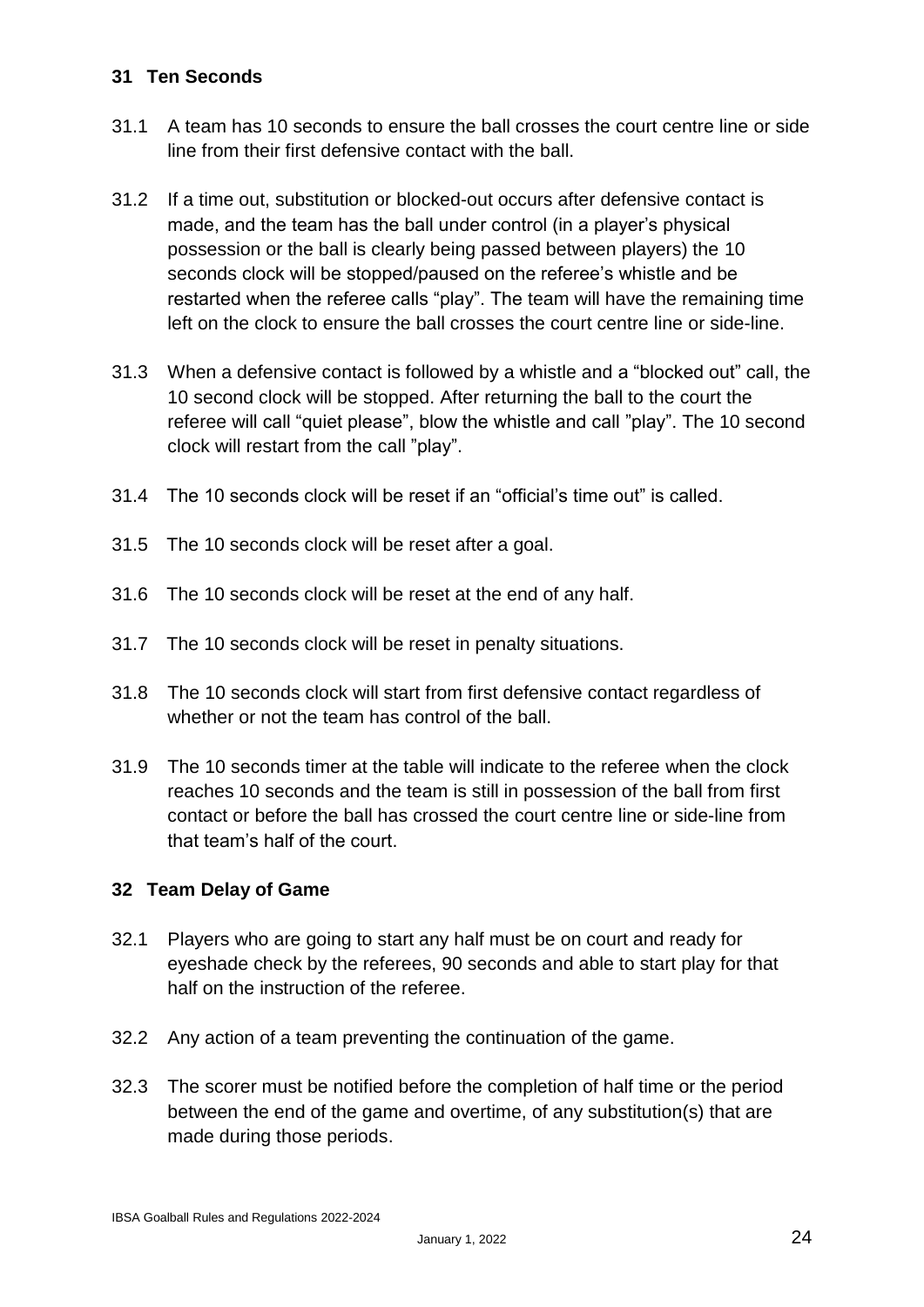- 32.4 A team may not request more than four (4) time-outs during regulation time or more than three (3) time-outs during the second half or more than one timeout during overtime.
- 32.5 A team may not request more than four substitutions during regulation time, or more than three (3) substitutions during the second half or more than one substitution during overtime.
- 32.6 When acknowledged by the referee, the coach must be ready to show the substitution boards in a proper sequence. When announced, player to be substituted must be ready for eye patches and eye shade checking.

#### **33 Team Unsporting Conduct**

- 33.1 Any violation of warm-up protocol (See rule 11.2).
- 33.2 All members of the team and its delegation that are present at the game must behave in a sportsmanlike manner.
- 33.3 Any further unsporting conduct may result in elimination from the game or the premises and/or further participation in the tournament if a referee feels the situation deserves it. The referee has to report the incident to the Technical Delegate for further decision. If the Technical Delegate feels it is necessary, a team may be ejected from further games in the tournament. The Technical Delegate has to send a written report to IBSA Goalball Subcommittee.

#### **34 Illegal Coaching**

- 34.1 The Illegal Coaching penalty may be called by either referee or can be drawn to the referees' attention by either ten second timer. If called by the latter, the ten second timer will signal to the referee by using the sound used to indicate a ten second penalty. The table referee will check the details of the Illegal coaching penalty with the ten second timer before confirming the penalty has been made and taking the appropriate action.
- 34.2 Members of the team listed on the line-up sheet and not on court may only communicate with the players on the court during an official break in play (whistle stoppage), and only until the referee says 'quiet please'. If a team is still communicating after 'quiet please' is called the team will receive an illegal coaching team penalty.
- 34.3 If there is a second incident of illegal coaching during the same game, that person will be removed from the Field of Play (FOP) and a Team Penalty will be given.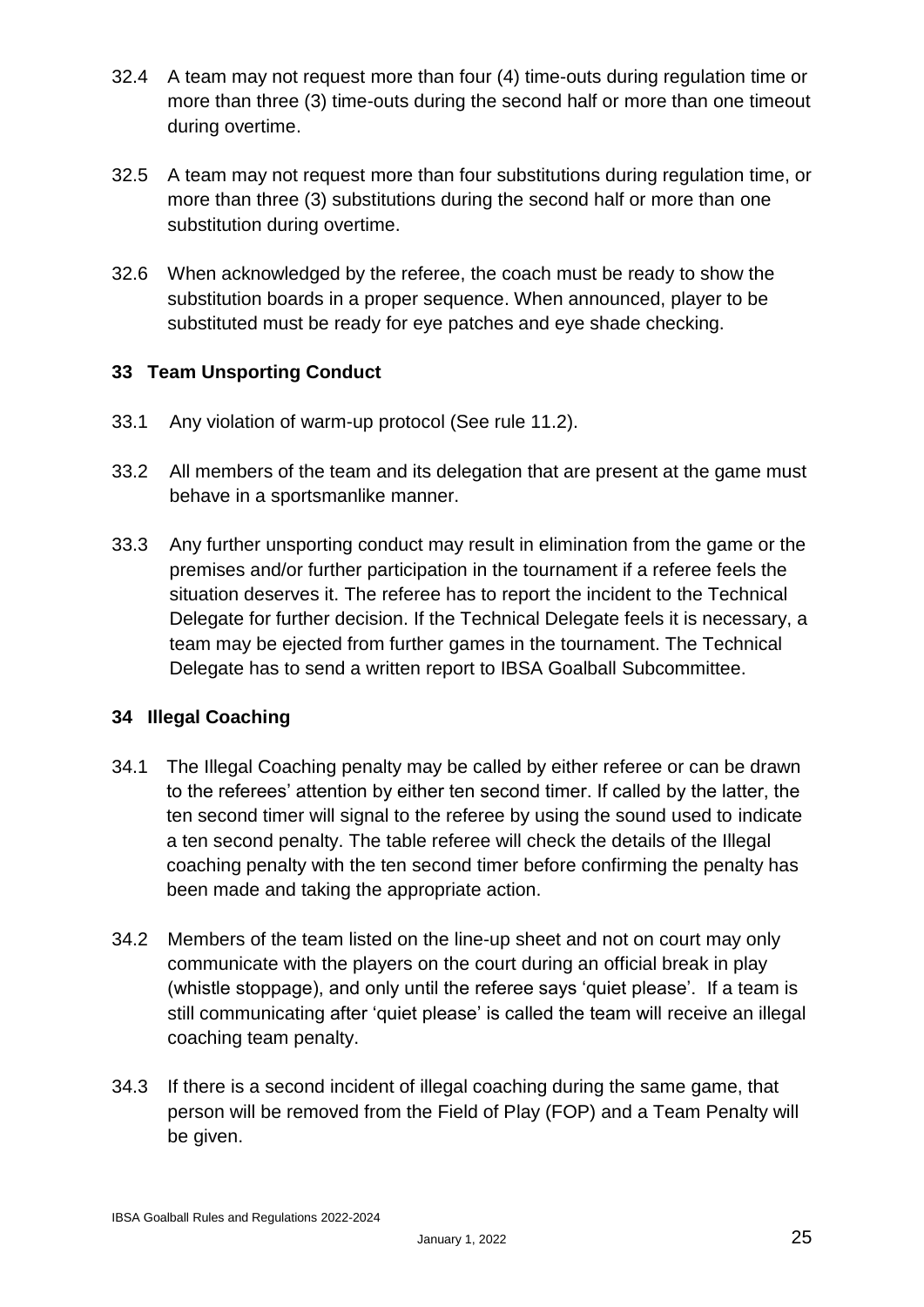34.4 E-coaching by the use of any electronic devices is allowed from the 'spectators' area to members on team bench. Players cannot use any hearing devices as in rule 6.7. If an E-coaching device is making any sound or noise that will disturb the game, a team penalty will be called for illegal coaching and the device(s) will be switched off, removed from the bench area and given to table official.

#### **35 Noise**

- 35.1 Any unnecessary noise made by any member of the throwing team on the court during the act of throwing until the ball touches the defensive team, will be penalised.
- 35.2 Any unnecessary noise includes (but is not limited to), animal noises, excessive stomping (with the feet), excessive punching or slapping on the court by hand, excessive clapping, whistling, singing, shoe squeaking, tongue clicking continuous excessive or unrelated conversation and unnecessary shouting.

#### **SECTION G - END OF THE GAME**

#### **36 Overtime**

- 36.1 If a winner is needed in the case of a tied score at the end of regulation play, the teams will play two (2) additional three (3) minute halves if needed.
- 36.2 There will be a three (3) minute break between the end of regulation time and the first overtime half. During this time, there will be a coin toss to determine which team throws and defends and which end the teams will start play.
- 36.3 The first team to score a goal is the winner.
- 36.4 If a second overtime half is required, the teams will change ends and bench areas during the three minutes' break between overtime halves.

#### **37 Extra Throws**

- 37.1 If the score is still tied at the end of overtime, extra throws will decide the winner. The rules of the game apply to all extra throws.
- 37.2 When the winner of a game needs to be determined, the coach will be provided with a line up sheet for extra throws at the coin toss before the game. The line-up sheet must include all players on the information score sheet.
- 37.3 The number of extra throws per team will be determined by the minimum number of players listed on either line up sheet.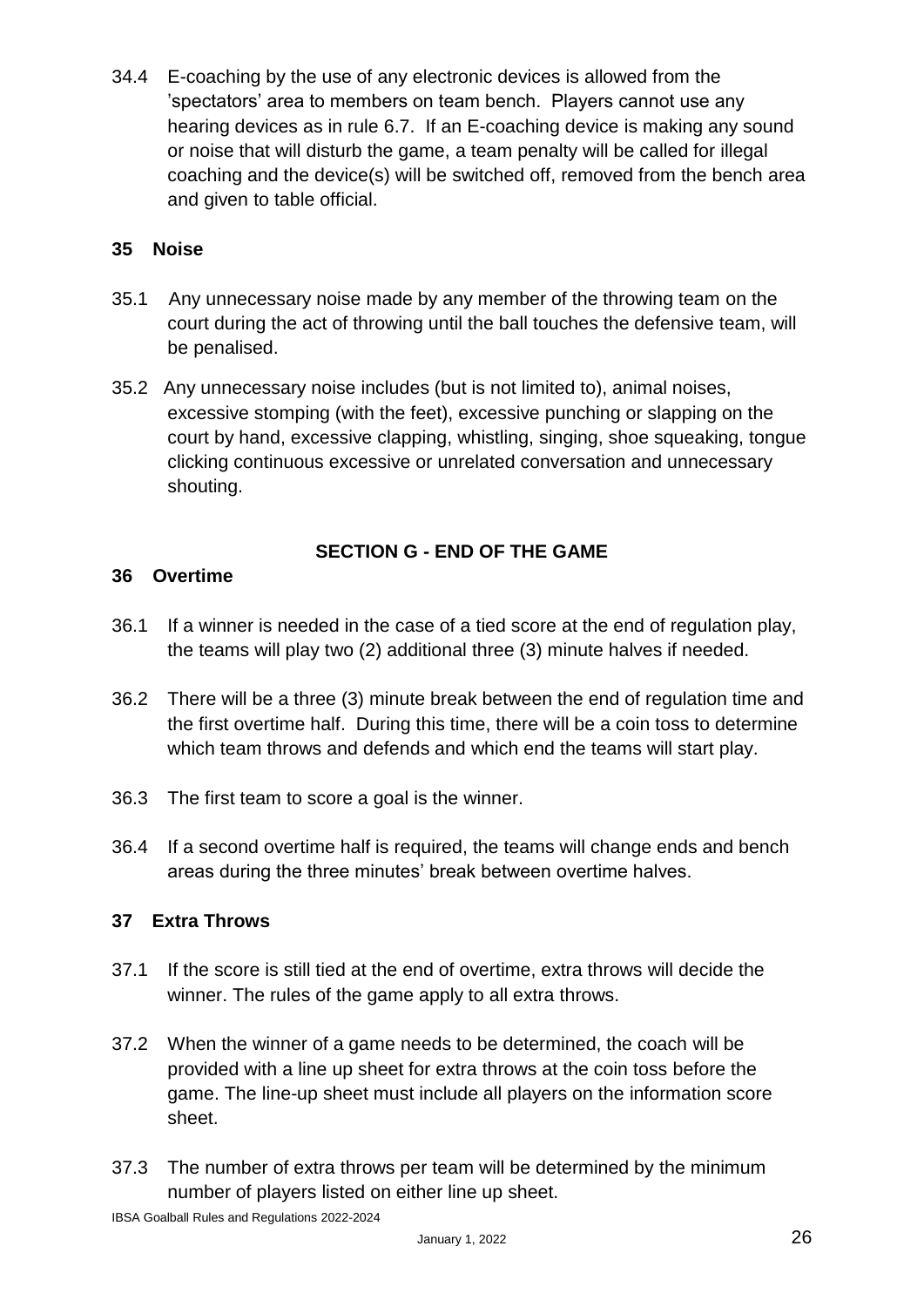- 37.4 There will be a coin toss at the beginning of extra throws to determine which team throws first. At this coin toss, the coach must submit the line-up sheet that was provided to them at the first coin toss. Players will throw and defend in the order submitted on the line up sheet.
- 37.5 All players will wear eyeshades and they will remain in the team bench area until taken on to the court by a referee. Eyeshades will remain on until all extra throws have been concluded.
- 37.6 The first player on the line-up sheet from each team will enter the court assisted by a referee to be placed at back centre, and each player will throw once. The referee will present the player by team name and number and state which thrower will throw first.
- 37.7 Any players injured during extra throws will be deleted from the line up sheet, the remaining players will move up in order of line up sheet and the extra player of the opposite team will be removed from the bottom of the sequence.
- 37.8 The team winning the coin toss will choose to either throw or defend in the first pair or throws. The order will be reversed in the second pair of throws and this procedure will continue until a winner has been decided.
- 37.9 If a Personal or Team penalty occurs on the throwing team, the throw counts but cannot score and that throw will not result in a further penalty. If a Personal or Team penalty occurs on the defending team then the throw will be repeated unless that throw scored. An own goal will be considered a throw out of court and will not result in a goal.
- 37.10 For each pair of players on the court, each player will throw and defend based on the outcome of coin toss. The sequence is repeated until the minimum number of players has had a chance to throw and defend. A winner will be declared when one team is ahead by more goals than there are throws remaining.
- 37.11 The team with the greatest number of goals will be declared the winner.
- 37.12 If during the act of throwing, the ball finishes in the thrower's own goal, the team loses possession of the ball but the goal does not count.

#### **38 Sudden Death Extra Throws**

38.1 If the score is still tied at the end of extra throws, sudden death extra throws will decide the winner. The rules of the game apply to all sudden death extra throws.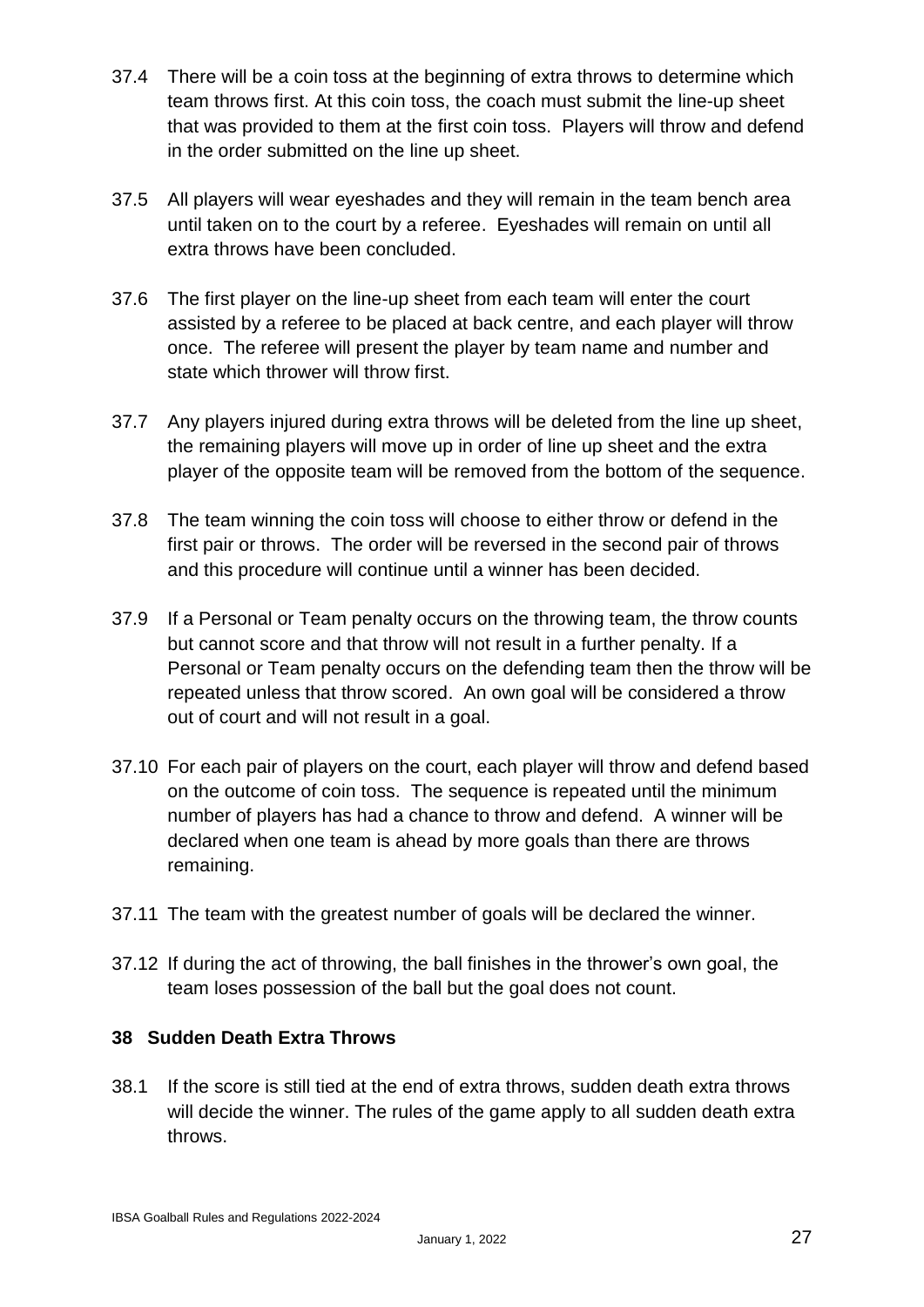- 38.2 The players that took part in extra throws will also take part in sudden death extra throws as per the line-up sheet for extra throws.
- 38.3 There will be a coin toss at the beginning of sudden death extra throws to determine which team throws first.
- 38.4 The first person on the line up sheet from each team will enter the court assisted by a referee to be placed at back centre, and each player will throw once. The referee will present the player by team name and number and state which thrower will throw first.
- 38.5 The team winning the coin toss will choose to either throw or defend in the first pair of throws. The order will be reversed in the second pair of throws and this procedure will continue until a winner has been decided.
- 38.6 The sequence is repeated until a winner has been declared. A winner will declared, when one team is ahead at the conclusion of any pair of throws.
- 38.7 If an injury to a player occurs, rule 37.7 above applies.
- 38.8 If a Personal or Team penalty occurs on the throwing team, the throw counts but cannot score and that throw will not result in a further penalty. If a defensive penalty occurs then the throw will be repeated unless that throw scored.
- 38.9 If during the act of throwing, the ball finishes in the thrower's own goal, the team loses possession of the ball but the goal does not count.

#### **39 Signing the Score Sheet and Protest Procedures**

- 39.1 Immediately after the game a coach of each team, both referees and the scorer will sign the score sheet at the table. If a coach does not sign the score sheet immediately after the end of the game, the coach cannot protest the results of that game.
- 39.2 The coaches are required to indicate whether or not they will protest the game. Any protest must be submitted in writing to the IBSA Technical Delegate or their representative, within 30 minutes after the end of the game that is being protested and the protest fee will be due at that time. The protest fee will be decided by the Organising committee, but must not be less than one hundred (100) Euros or the equivalent.
- 39.3 Protests must be submitted on IBSA protest forms and written in English. The protest forms must list the rule number(s) protested. The protest must specifically involve the incorrect use of a rule and cannot be about playing venues and the appointment of referees.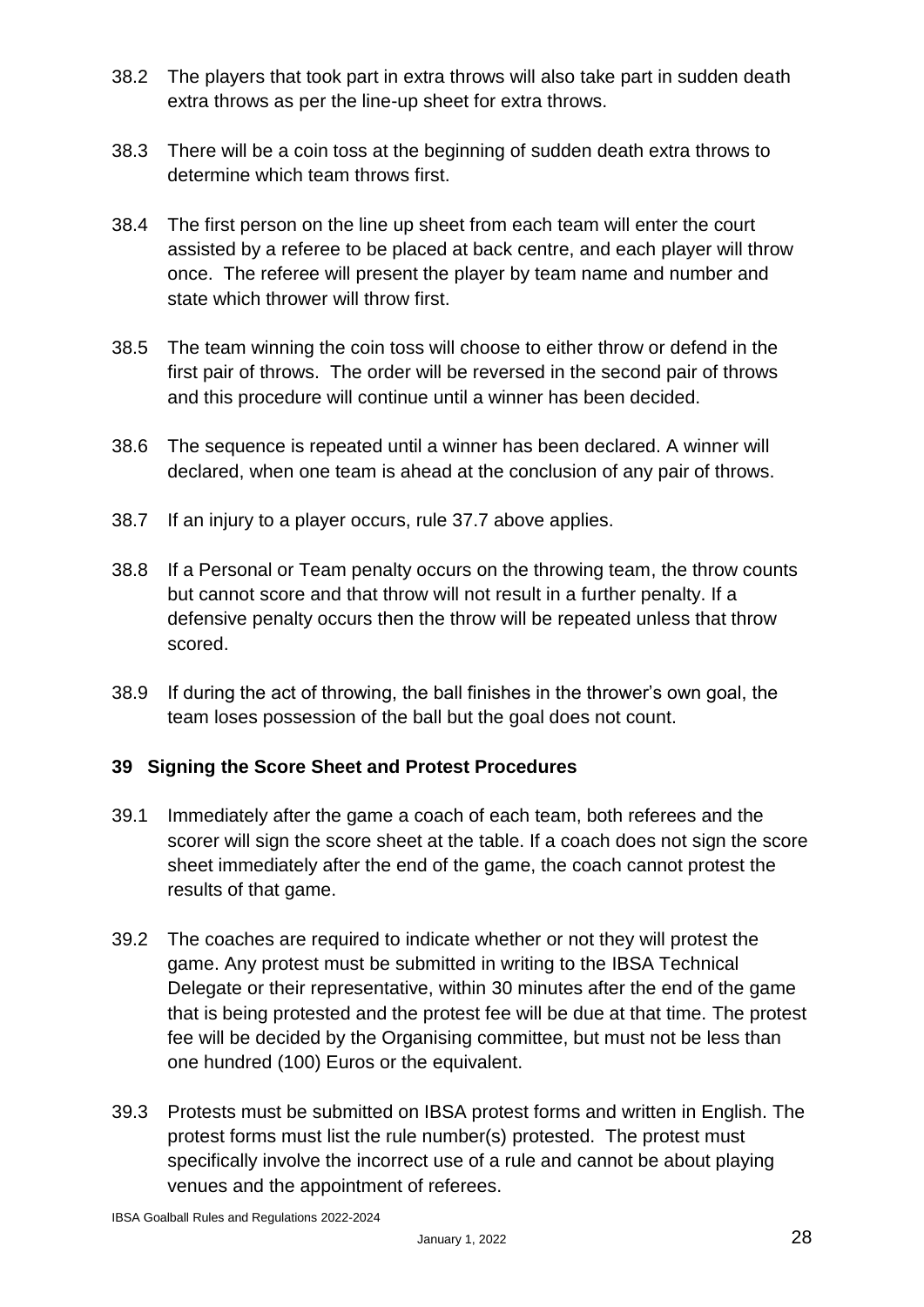- 39.4 The Technical Delegate, tournament director, or designated representative will inform the protestor of the time and place where the protest committee will review the protest. All participants will be given time for a short presentation with arguments for the protest that are relevant and supplement the written protest. The participant submitting the protest will have the first opportunity to provide their presentation. The other party named in the protest will then be provided time to provide comments or a response. Any information to support the protest must be provided at the time the protest form is submitted and must be provided in the format outlined in the instructions listed on the protest form.. Video or other digital recordings can be accepted, but only when recorded by the Organising Committee's equipment. Videos from the Organising Committee will start 5 minutes before the start of the game and will end 5 minutes after the end of the game.
- 39.5 The protest committee's decision is final. Both teams must be informed of the committee's decision in writing no later than 30 minutes after the protest committee meeting concludes. All parties mentioned in the protest will receive written notification. The written decision shall include rationale for the committee's decision. All results of the protested game will be put on hold until a determination is made by the protest committee.
- 39.6 If a protest is upheld, the protest fee will be returned to the protestor. If the protest is dismissed the protest fee will be credited to (a) IBSA, if the tournament was sanctioned by IBSA or (b) the tournament organising committee, if the tournament was not sanctioned by IBSA.

#### **SECTION H - REFEREES' AUTHORITY AND ABUSE OF OFFICIALS**

#### **40 Referees' Authority**

- 40.1 In all matters of safety, the rules, procedures and play, the final decision will be made by the referee.
- 40.2 If there is a dispute between a team and an official only the head coach may speak to the referee. The discussion will only occur at an official break in play and only after the referee has acknowledged the request of the coach.
- 40.3 The referee will explain the issue to the head coach.
- 40.4 If the coach does not agree with the explanation, the game will be completed and the coach may protest the game after it is completed on the IBSA Protest form provided by the organising committee.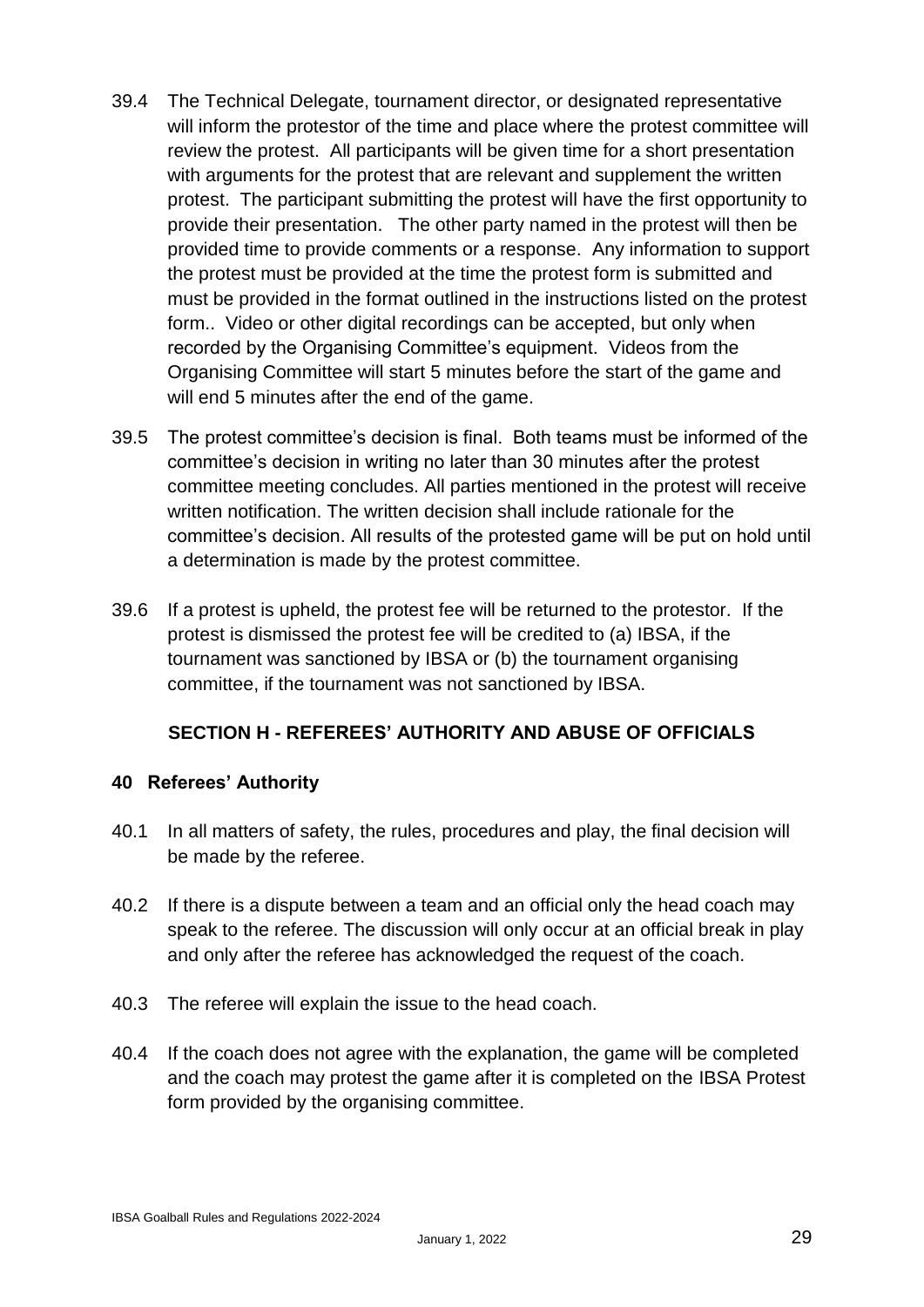40.5 If a coach continues to argue the matter with the referee after the first explanation has been given, a penalty will be awarded. Team Penalty – Unsporting Conduct.

#### **41 Abuse of Officials**

41.1 Any action by a participant in a game, that is reported by an IBSA official, in writing, to the IBSA Goalball Subcommittee, will be dealt with at the next Subcommittee meeting. Sanctions against that participant(s) will be decided by the Subcommittee as per paragraph 52.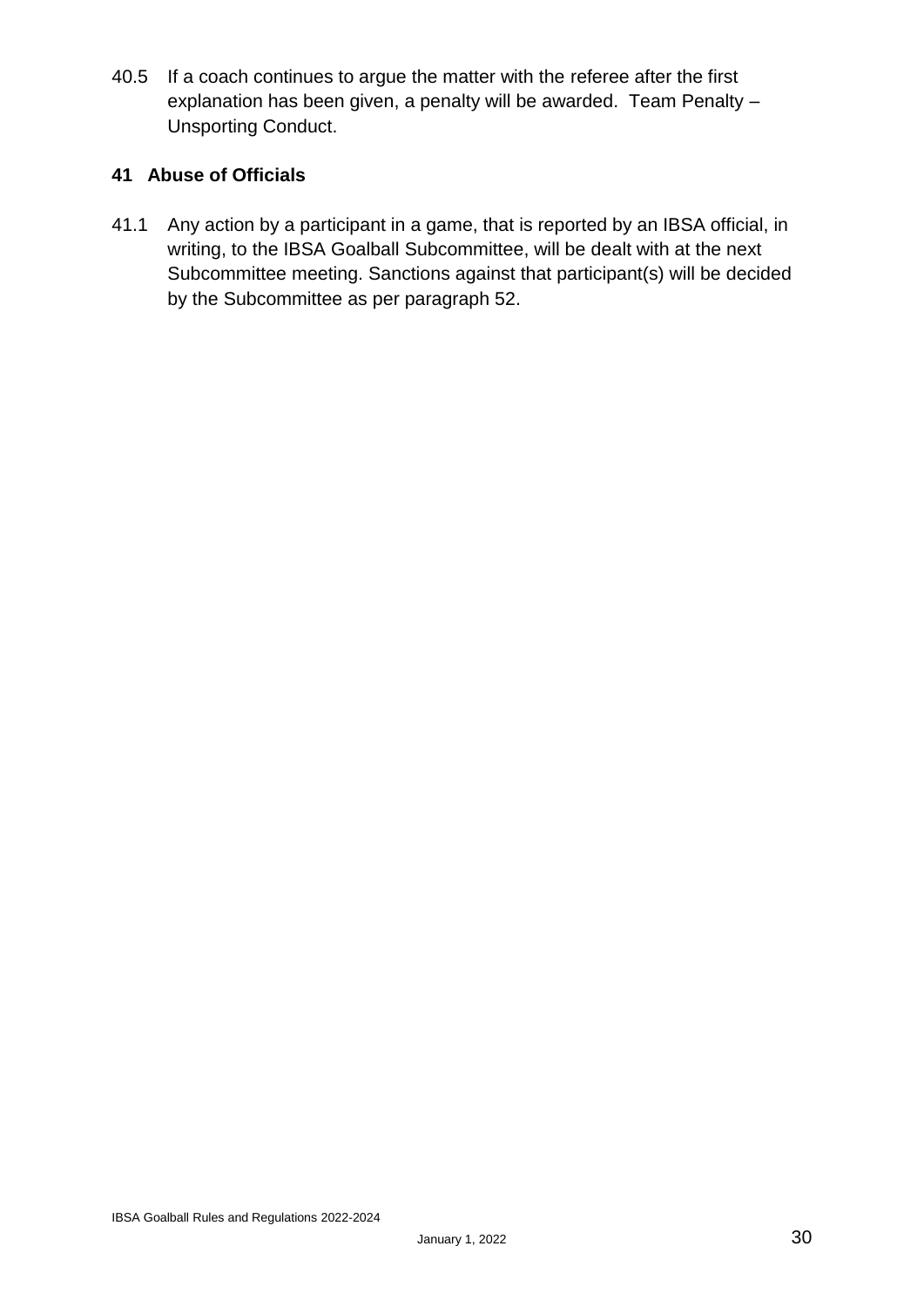#### **PART B – TOURNAMENT REGULATIONS**

#### **42 IBSA-Sanctioned Tournaments or Paralympic Games**

The IBSA Goalball Subcommittee reserves the right to change or modify tournament regulations as needed, provided they present 60 days written notice on the Goalball Subcommittee website: [www.ibsasport.org/sports/goalball.](http://www.ibsasport.org/sports/goalball) The rules, regulations and appendices to this document take effect January 1, 2022.

42.1 IBSA-Sanctioned Tournaments or Paralympic Games:

42.1.1 Paralympic Games Qualification Tournaments:

- IBSA Goalball World Championships
- IBSA Regional Championships IBSA Paralympic Goalball Qualification tournament

42.1.2 IBSA Goalball World Championships Qualification Tournaments:

- IBSA Goalball Regional Championships
- Any other tournament specifically designated by the IBSA Goalball **Subcommittee**

42.1.3 Other IBSA-Sanctioned Tournaments:

- IBSA Goalball Youth World Championships
- IBSA Goalball Youth Regional Championships
- Any other Goalball competitions formally sanctioned by IBSA
- 42.2 Sanctioning of Tournaments General

International Goalball Tournaments in which four or more countries participate will require the completion, submission and approval of an IBSA Sanction Application Form to be considered for approval as an IBSA-Sanctioned Tournament. The IBSA Competition – Application for Approval form needed to apply for a sanction can be found on the IBSA website under "IBSA Documents - Requests". Competitions with less than four countries may be considered on a case-by-case basis.

42.3 Information Required in Sanction Request can be found in the IBSA Competition - Application for Approval form.

#### 42.4 Sanction Penalties

IBSA Goalball Rules and Regulations 2022-2024 If a sanctioned tournament deviates on essential points from those agreed, the organising country may be penalised to a maximum of €10,000.00 (ten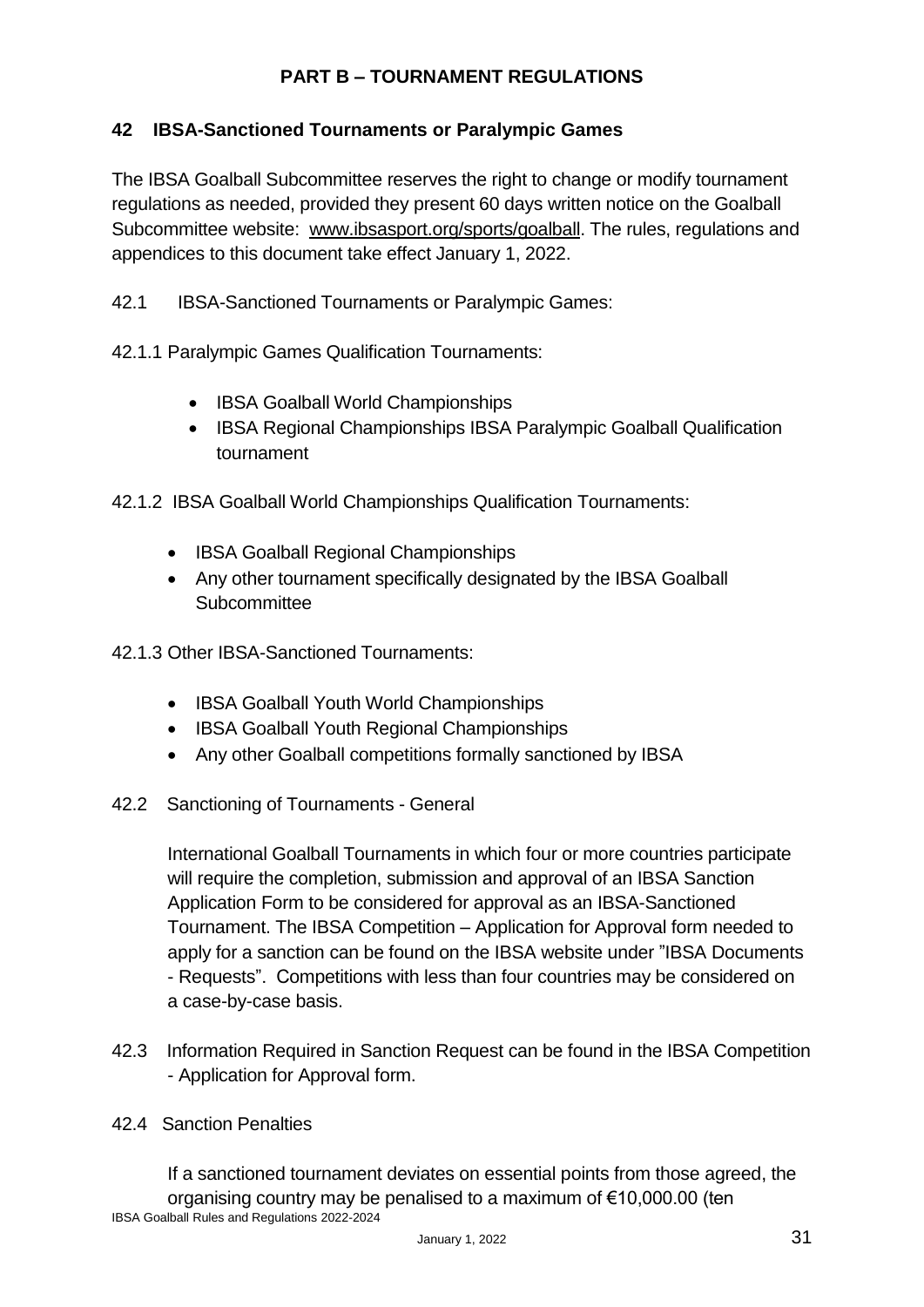thousand euros) and may be subject to being barred from applying for future tournament sanctioning for a maximum period of five (5) years.

#### 42.5 Procedure for Reviewing Sanction Penalties

The procedure for reviewing sanction penalties is as follows:

The technical delegate for the tournament or member organisation (plaintiff) will, within 28 days from the completion of the tournament, lodge a complaint in writing to the Secretary of the IBSA Goalball Subcommittee (Secretary) which will include the following details.

- the name and contact details of the plaintiff;
- the name of the tournament;
- the date of the tournament;
- details to the nature of the complaint;
- name and contact details of any other person or organisation (if any) who support the complaint

The Secretary will immediately inform the IBSA Goalball Subcommittee (Committee) of the complaint. The Secretary will also refer the complaint to the organising committee for the tournament (defendant).

The defendant will have a further 28 days from the day the Secretary referred the complaint, to respond in writing to the allegations. The response will include details such as:

- how the agreed essential points were carried out;
- reasons why the agreed essential points were not carried out;
- any circumstances that did not allow the defendant to carry out the agreed essential points.

A lack of response from the defendant will be treated by the Subcommittee as if there are no grounds to protest the complaint.

Having received all the information, the Subcommittee will decide the penalty(ies) (if any) at their next meeting.

The Secretary will then inform the plaintiff and the defendant in writing of the result of the complaint.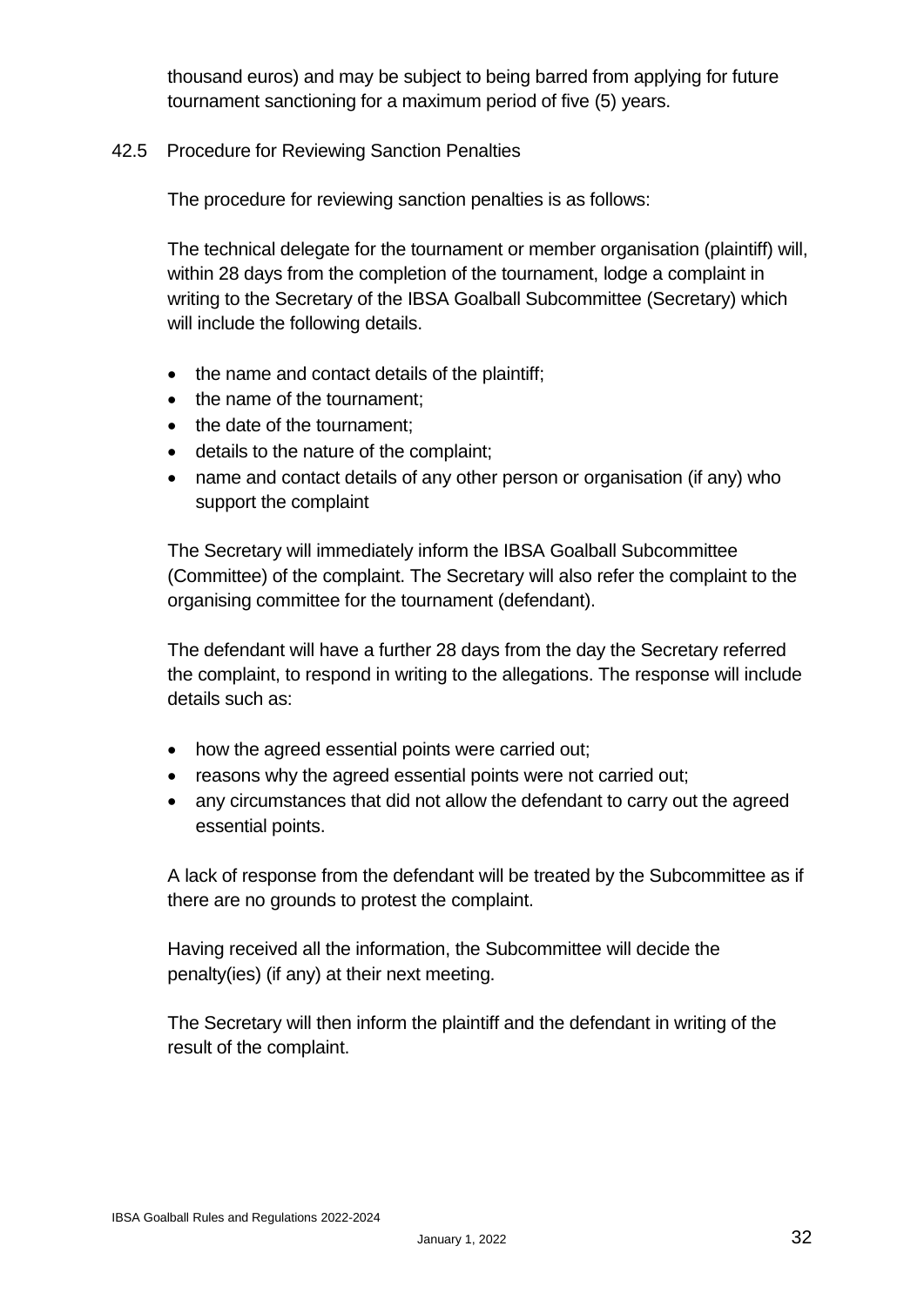#### **43 Facilities and Equipment**

#### 43.1 Playing Venue (Sports Hall)

The venue will be acoustically suitable for Goalball. Air conditioning or heating will be quiet so as not to impact on the games if it is to be used during the tournament. Open air venues that permit outside noise shall be avoided.

43.2 Goalball Field of Play Dimensions

The Field of Play for a Goalball competition must have minimum floor dimensions of 20.0 X 30.0 metres, and a minimum height of 5.0 metres.

#### 43.3 Floor

- 43.3.1 The floor of the court must have a smooth surface, and be approved by the IBSA Technical Delegate. For Paralympic Games, World Championships and Regional Championships, synthetic, wood or plastic floors must be used.
- 43.3.2 The organising committee must announce the type of floor one year before the start of the tournament or as soon as practical after the tournament has been announced.
- 43.4 Spectator Area

Spectators must be restricted to an area no closer than 4.0 metres from any part of the court. This area will be clearly tactile marked or fenced so that spectators do not encroach on or near the playing area.

#### 43.5 Equipment

All equipment will meet the criteria established in the Rules of the Game and be approved by the IBSA Technical Delegate.

#### 43.6 Score Board

For the benefit of spectators and coaches, a visual scoring system must be maintained. The scoreboard must be visible at all times from the team bench area.

43.7 Clocks

There will be three clocks. The first clock is the official time/game clock and must be visible at all times from the team bench area. The second clock is a backup clock, which is not official unless required by the referee who can then designate it as official.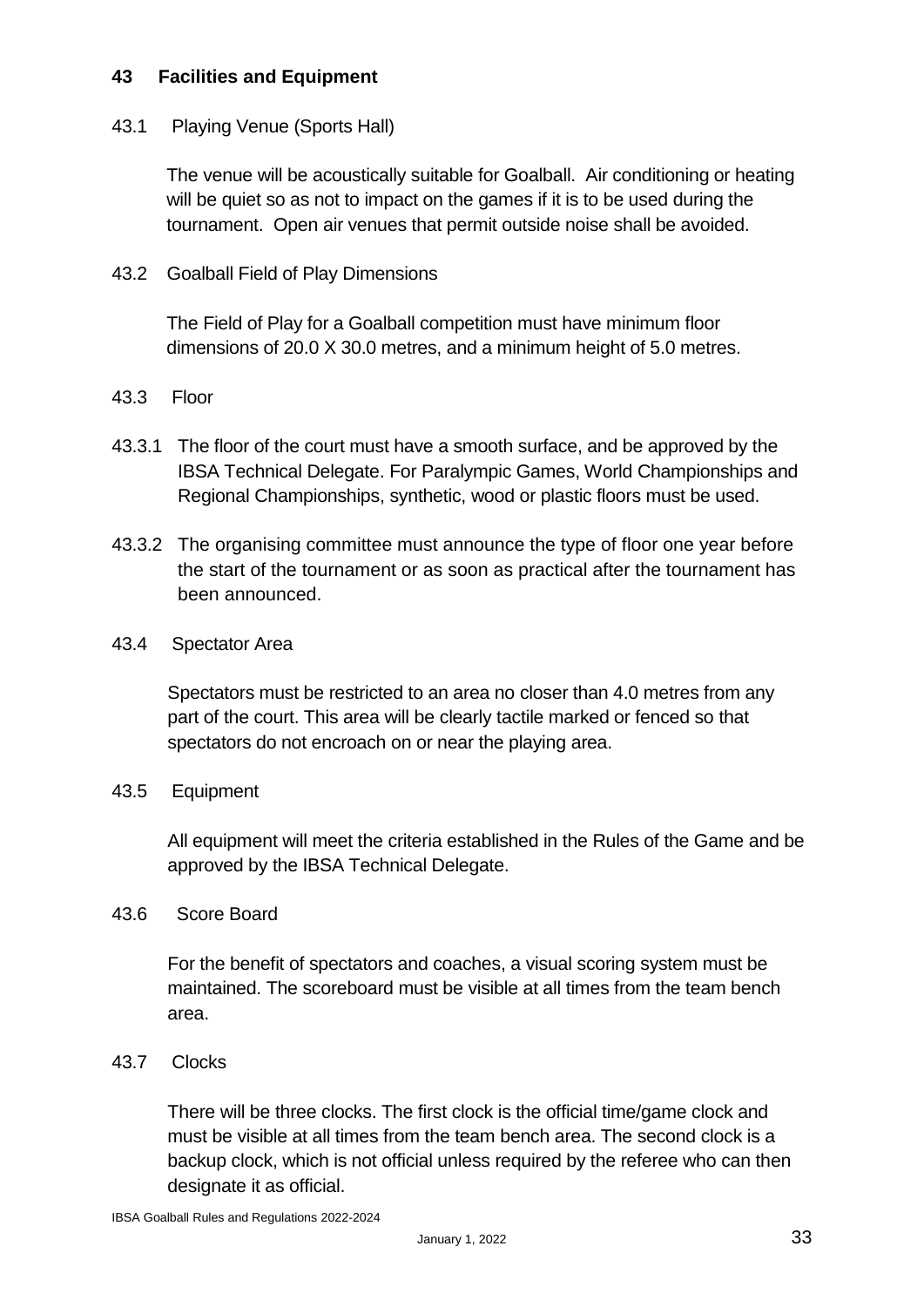For the Paralympic Games and World Championships the main clock shall be a basketball type clock with a  $10<sup>th</sup>$  of a second count down during the last minute.

A third clock must be placed in the coin toss area and will be the official clock used for coin tosses.

43.8 Official Game Sheets

The following official game sheets will be used:

- Score Sheet-Game Information
- Score Sheet-Regulation time
- Score Sheet-Overtime and Extra throws
- Line up Sheets
- Protest Form
- **•** Protest Decision Form

All sheets must be of the type included in the IBSA ITO Manual. The Information for the IBSA ITO Manual can be found at [www.ibsasports.org/sports/goalball.](http://www.ibsasports.org/sports/goalball)

43.9 Substitution Boards

Substitution boards must be used by the coach for any player substitution indicating the number of the incoming player and the number of the outgoing player. Numbers must be at least 15 cm high.

- 43.10 Balls
- 43.10.1 The organising committee must select and announce the game balls twelve (12) months before the start of any IBSA-sanctioned tournament or as soon as practical after the tournament has been announced. The Organising Committee will inform all participating teams, the type of balls that will be used in that tournament. Failure to comply will compel the IBSA Goalball Sub-Committee to select the manufacturer of the balls.
- 43.10.2 For all IBSA World Championships and Paralympic Games, the balls used will be new and not previously used. Balls will be replaced after being used for three games. Competition balls and warm up balls will be from the same manufacturer. For other IBSA-sanctioned tournament decision is under discretion of Technical Delegate.
- 43.11 Practice on the Competition Court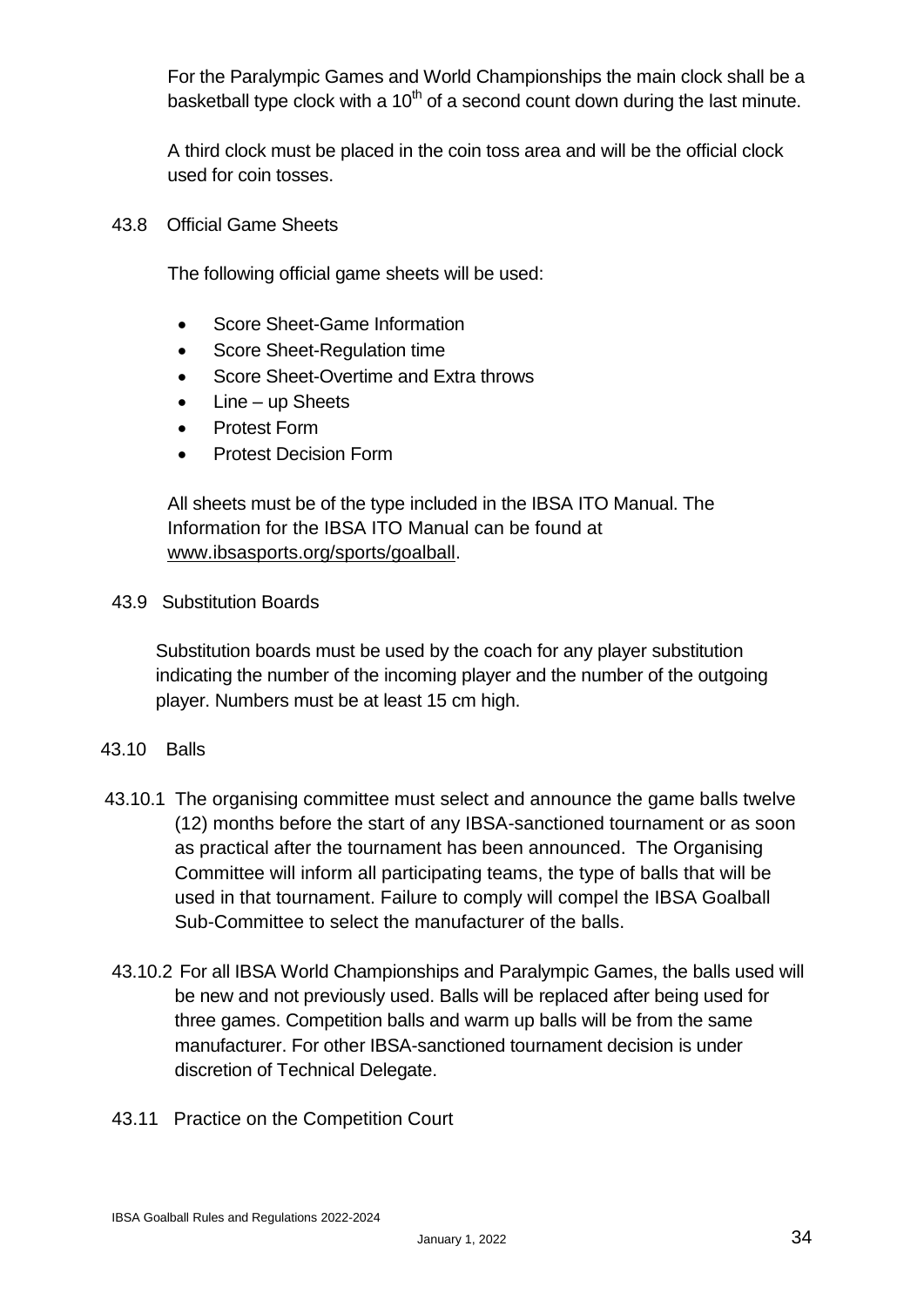For all Paralympic, World and Regional Championships, all teams must have access to the competition playing court for at least a one (1) hour practice prior to the start of the competition.

#### 43.12 Eyeshades

At Paralympic, World and Regional Championships, the eyeshades must not let in any light and they shall be of a size and form so that it is not possible to see. Eyeshades may be provided by the Organising Committee; however, only equipment approved by the Technical Delegate for the tournament must be used. Eyeshades provided by the Organising Committee shall be provided to the teams before their practice on the training or competition courts.

#### 43.13 Approval of Equipment and Facilities

All equipment and playing facilities to be used for any IBSA-sanctioned tournament must be approved by the IBSA Goalball Subcommittee or a representative designated by the IBSA Goalball Sub-committee.

#### **44 Accommodations**

44.1 Housing

At Paralympic Games, World Championships and any tournament sanctioned by IBSA, housing of the teams must be of a standard that will not have any negative influence on the players and their performance during competition. If possible, players will be housed in rooms that do not accommodate more than two (2) individuals.

#### 44.2 Catering

Food and water must be provided with consideration to the players, and be of a standard that permits optimal performance. The needs of special diets will be taken into account.

#### 44.3 Transportation

Residential accommodation is to be reasonably near to playing venues and adequate transportation between the two sites will be made available.

#### **45 Officials**

#### 45.1 Referees

#### 45.1.1 Number of Required Referees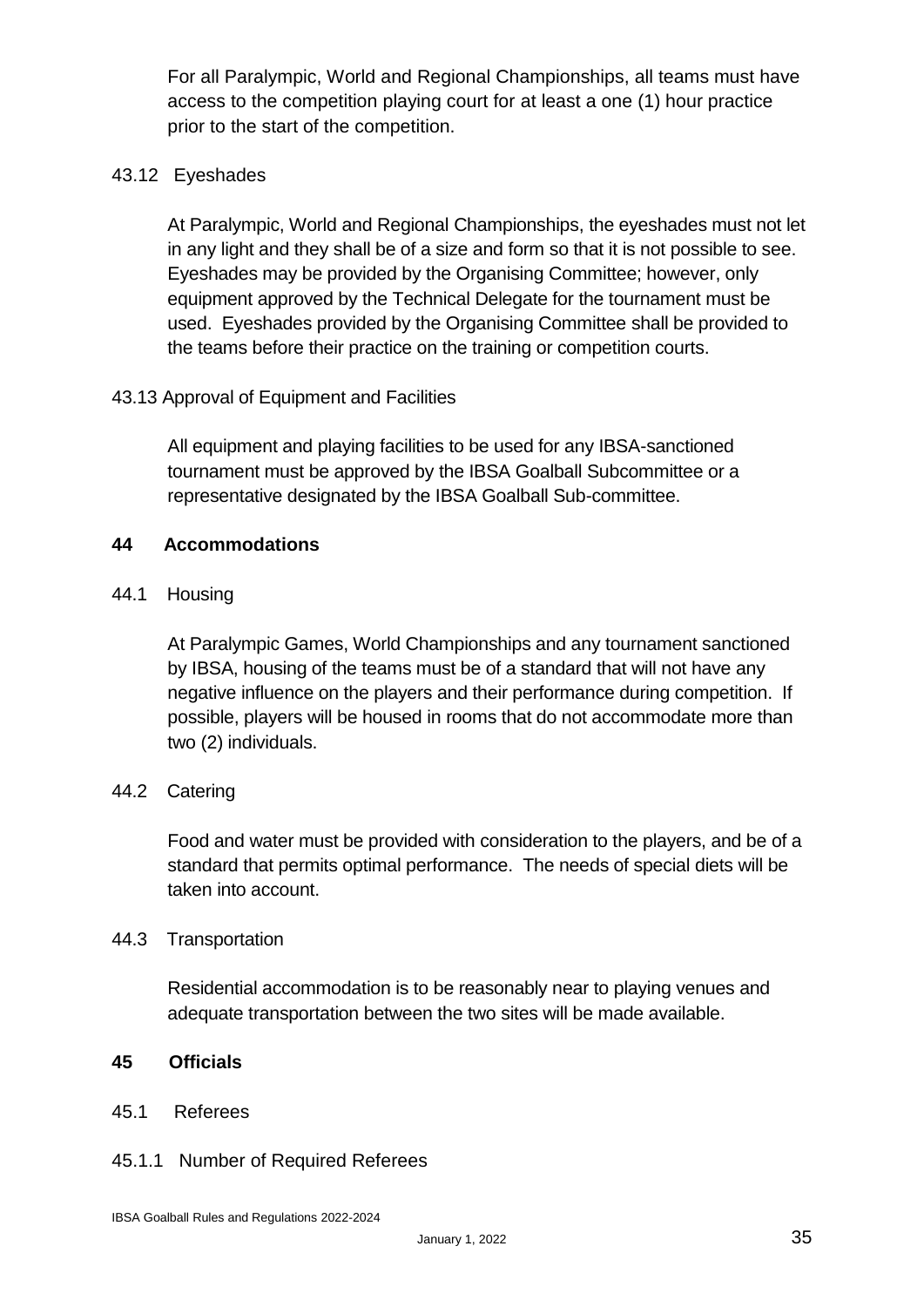Goalball competition requires a minimum of six (6) referees per venue. For the Paralympic Games, a minimum of twelve (12) referees are required unless otherwise negotiated by the Technical Delegate. Regional and World Championship requirements are to be determined by the Technical Delegate in consultation with the Organising Committee.

- 45.1.2 Appointment of Referees
- 45.1.2.1 For Paralympic Games, World Championships, Regional Championships and other IBSA-sanctioned tournament, referees will be appointed subject to approval by the IBSA Goalball Subcommittee.
- 45.1.2.2 No more than two referees from any country may be selected to referee at any Paralympic Games or World Championships. No more than three referees from any country will be appointed to referee any Regional Championships.
- 45.1.2.3 No referee will officiate a game in which their own nation is taking part.
- 45.1.3 Certification of Referees

At IBSA-sanctioned tournaments, all referees must have the appropriate IBSA certification. For Paralympic Games and World Championships, all referees must have Level three (3) certification. For Regional Championships and Youth World Championships all referees must have minimum Level two (2) certification. For all other IBSA-sanctioned tournaments, all referees must have Level one (1) certification.

45.2 Ten (10) Seconds Timers

In IBSA-sanctioned tournaments, ten second timers must have the same level certification as per the referees for the same event.

45.3 Table Officials

Table officials at all IBSA-sanctioned tournaments must be IBSA certified.

45.4 Goal Judges

The organising committee and Technical Delegate are responsible to select and train the goal judges in any IBSA-sanctioned tournaments

45.5 Technical Delegate

All IBSA-sanctioned tournaments must have an IBSA Technical Delegate appointed by the IBSA Goalball Subcommittee or its Chairman.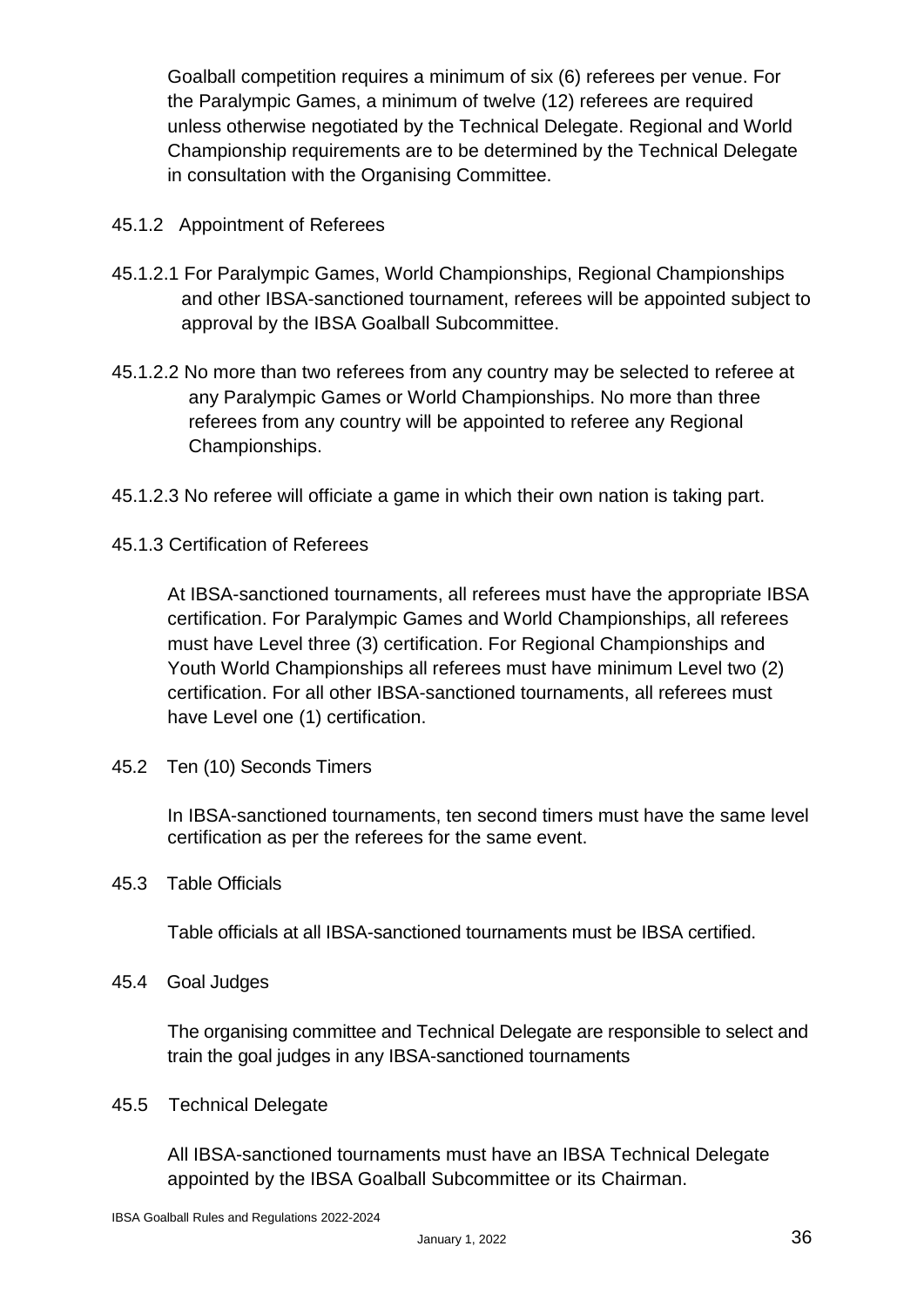The Technical Delegate will be responsible for liaising with the tournament organisers prior to the event and will be responsible for ensuring the necessary standards in all technical matters at the tournament including:

- the court and its marking;
- the conduct of the tournament;
- scheduling;
- management of technical officials;
- ratification of score sheets and approval of official results;
- approval and maintenance of equipment and their correct use;
- management of protests.
- 45.6 Commissioner
- 45.6.1 The main duties of the Commissioner are to:
	- observe referees during IBSA World Championships, Paralympic Games, Regional championships and other IBSA-sanctioned tournaments;
	- assist Technical Delegate in selecting the best performing referees after round robin games are played ( Technical Delegate has the final choice);
	- serve as chairman of the Protest Committee;
	- assist the Technical Delegate to give referees immediate performance feedback at major tournaments to with the intent of assuring better consistency among referees.
- 45.6.2 The Commissioner and TD will be nominated by the IBSA Goalball Subcommittee or its chairman.
- 45.6.3 An individual will not referee at a tournament while serving as Commissioner for that tournament.

#### **46 Organisation (Non-Paralympic Tournaments)**

46.1 Participants

The following items are the responsibility of participants:

- delegation travel to and from the competition site;
- all expenses for health and accident insurance as the organiser cannot be held responsible for accidents or illness, unless caused by negligence;
- payment of Entry Fees to the organising committee prior to competition.
- 46.2 Organisers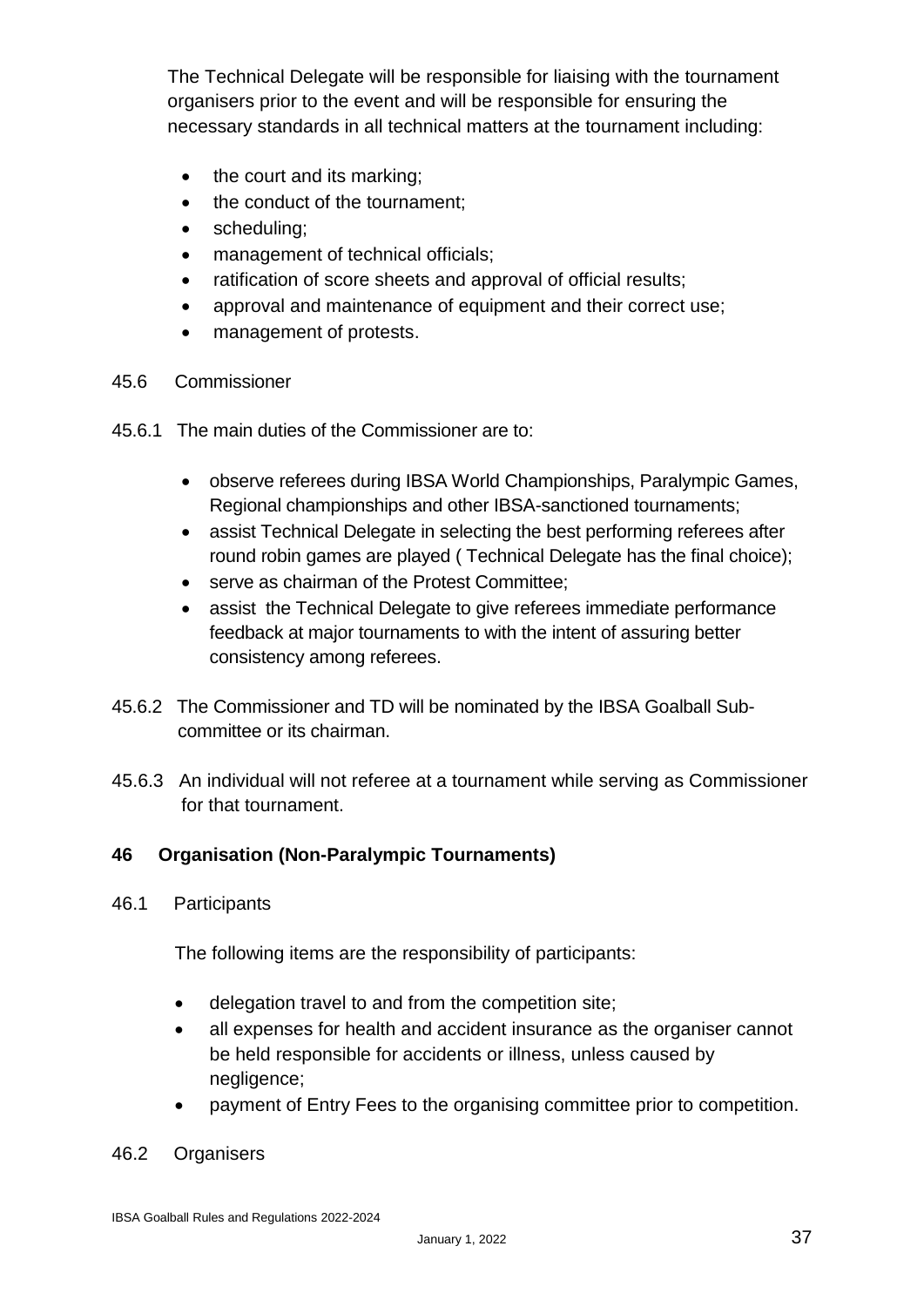The following items are the responsibility of organisers:

- facilities and equipment needed for competition (as per paragraph 45);
- accommodation for the competing teams;
- catering for competing teams and officials during competition times;
- all board, lodging, travel expenses and per diem for referees, IBSA Technical Delegate, classifiers, commissioner and any necessary IBSA ITOs;
- medals and awards.

#### **47 Qualifying Standards**

The following criteria are in place for the Paralympic Games and the World Goalball Championships. The four competition regions are Africa, America, Asia/Pacific and Europe Regional Championships will be held in the alternate years between the Paralympic Games and the World Goalball Championships. All Regional Championships must be approved by the IBSA Goalball Subcommittee and must be open to all member nations within the region.

Tournaments must have a minimum of four participating countries to qualify as a Regional Championship tournament with a Technical Delegate and Commissioner appointed by the IBSA Goalball Subcommittee. IBSA Level II referees or higher must officiate regional tournaments.

IBSA Regional Championships or Pre-Paralympic Regional Championships should be held between six (6) and eighteen (18) months prior to the World Goalball Championships or Paralympic Games.

If a Pre-Paralympic Regional Championships is not held prior to the Paralympic Games, the Paralympic qualification slot for that region will be lost and a slot will be allotted to the IBSA Paralympic Goalball Ranking Tournament. If there is no IBSA Regional Championship held prior to World Goalball Championships, all regional qualifying slots for that region will be lost and allotted to the Ratio Formula.

47.1 World Championships

#### 47.1.1 Qualifying Criteria - Men's and Women's Competition

At World Championships, there will be a maximum number of sixteen (16) participating men's and sixteen (16) participating women's teams:

- Host Country
- Paralympic Games Champion
- Paralympic Games 2nd Place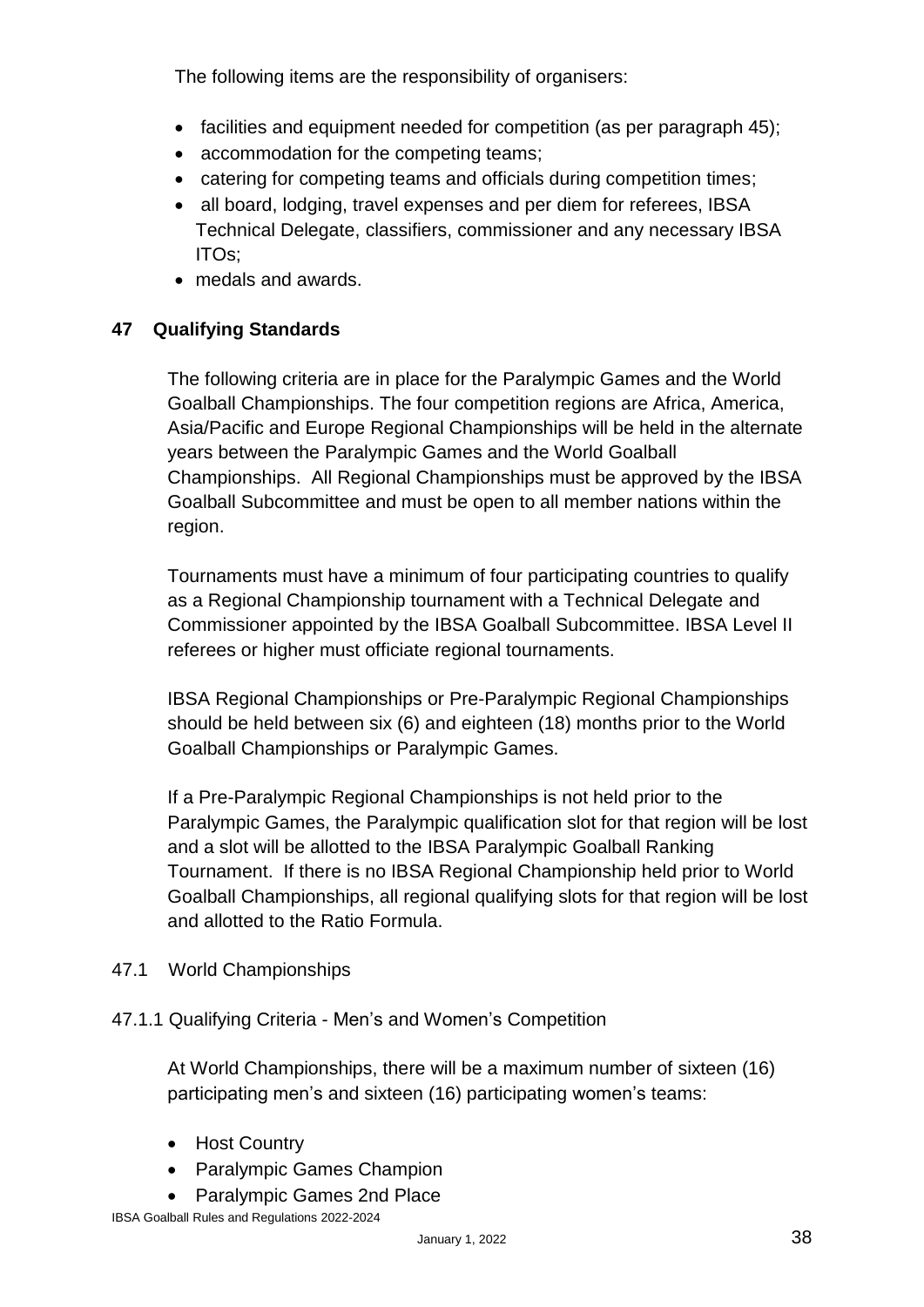- Paralympic Games 3rd Place
- Regional Champion (from IBSA Regional Championships)
- Regional Champion (from IBSA Regional Championships)
- Regional Champion (from IBSA Regional Championships)
- Regional Champion (from IBSA Regional Championships)
- Regional Runner Up
- Regional Runner Up
- Regional Runner Up
- Regional Runner Up
- Ratio formula
- Ratio formula
- Ratio formula
- Ratio formula

Regional Champion for this process is defined as the highest available team within that Region that has not already qualified (Host Country or Paralympic medallists).

#### 47.2 Ratio Formula

Each place available for the Ratio Formula will be filled by a team from the IBSA Goalball Region with the highest score using the following principle:

The total number of competing countries in the previous two years' IBSA Regional Championships divided by the number of competing countries from that region already qualified for the World Goalball Championships. This formula will be recalculated for every spot available under the Ratio Formula.

A region will only be able to obtain a maximum of half the available places from the ratio formula. Once a region has obtained half the places or more, that region will be removed from any further calculations.

If there are four places allocated to the Ratio Formula, any region may only be allocated a maximum of two places under the formula. If there are five places allocated to the Ratio Formula, any region may only be allocated a maximum of three places under the formula.

If the ratio formula calculation is the same for two or more regions, the slot will be given to the highest ranked team of the tied regions on the IBSA World Ranking.

#### 47.3 Paralympic Games

Qualifying criteria and procedures will be posted a minimum of 24 months prior to the Paralympic Games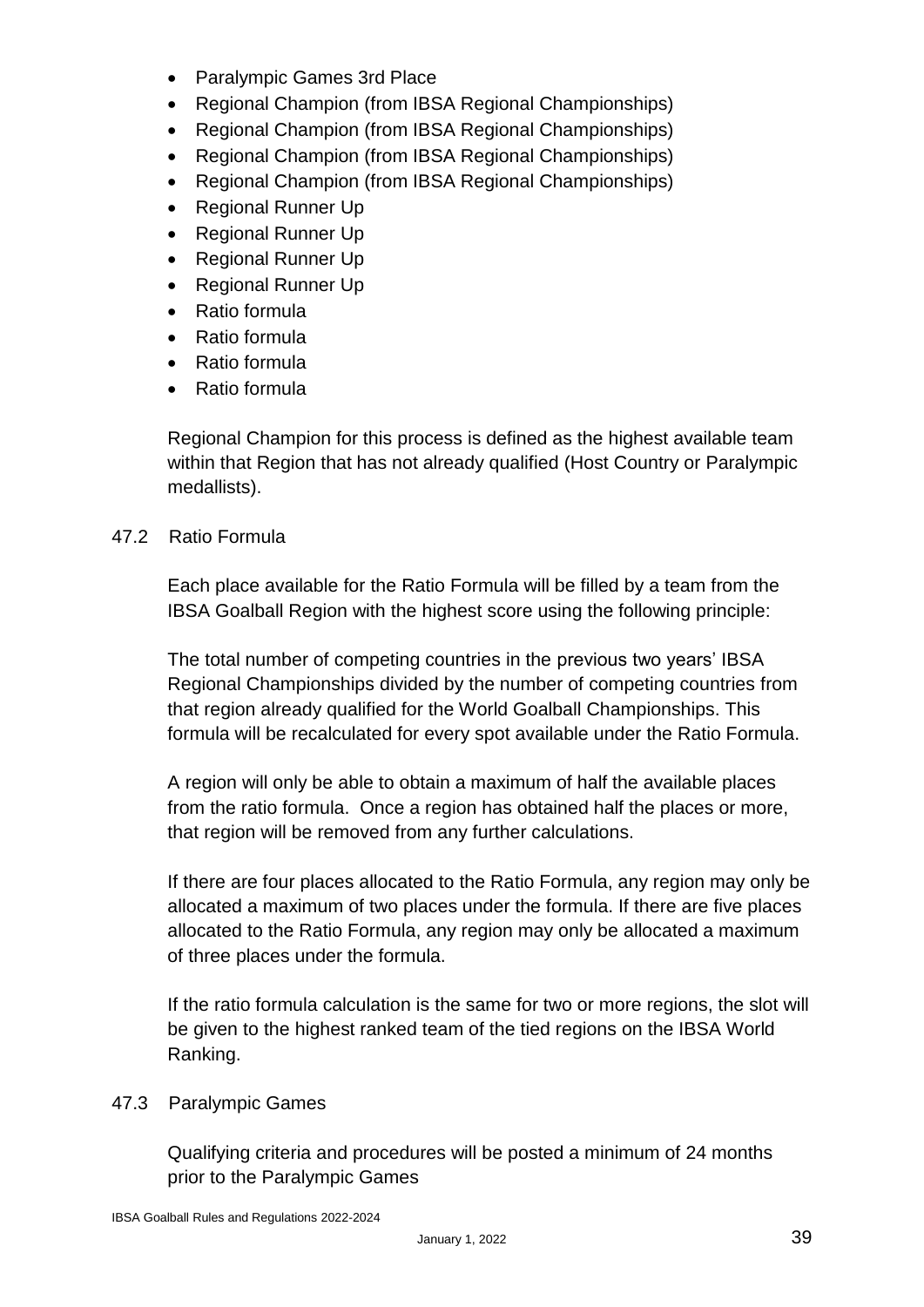#### 47.3.1 Qualifying Criteria - Men's Competition

At the Paralympic Games, there will be a maximum of eight (8) participating men's teams:

- Host Country
- World Championships 1st Place
- World Championships 2nd Place
- Regional Champion (from Pre-Paralympic Regional Championships)
- Regional Champion (from Pre-Paralympic Regional Championships)
- Regional Champion (from Pre-Paralympic Regional Championships)
- Regional Champion (from Pre-Paralympic Regional Championships)
- IBSA Paralympic Goalball Ranking Tournament 1st Place

Regional Champion for this process is defined as the highest available team within that Region that has not already qualified (Host Country or World Goalball Championship Medallist). IBSA Paralympic Goalball Ranking Tournament place for this process is defined as the highest available team that has not already qualified (Host Country, World/Regional Goalball Championship).

#### 47.3.2 Qualifying Criteria - Women's Competition

At the Paralympic games, there will be a maximum of eight (8) participating women's teams:

- Host Country
- World Championships 1st Place
- World Championships 2nd Place
- Regional Champion (from Pre-Paralympic Regional Championships)
- Regional Champion (from Pre-Paralympic Regional Championships)
- Regional Champion (from Pre-Paralympic Regional Championships)
- Regional Champion (from Pre-Paralympic Regional Championships)
- IBSA Paralympic Goalball Ranking Tournament 1st Place

Regional Champion for this process is defined as the highest available team within that Region that has not already qualified (Host Country or World Goalball Championship Medallist). IBSA Paralympic Goalball Ranking Tournament place for this process is defined as the highest available team that has not already qualified (Host Country, World/Regional Goalball Championship).

47.4 IBSA Paralympic Goalball Ranking Tournament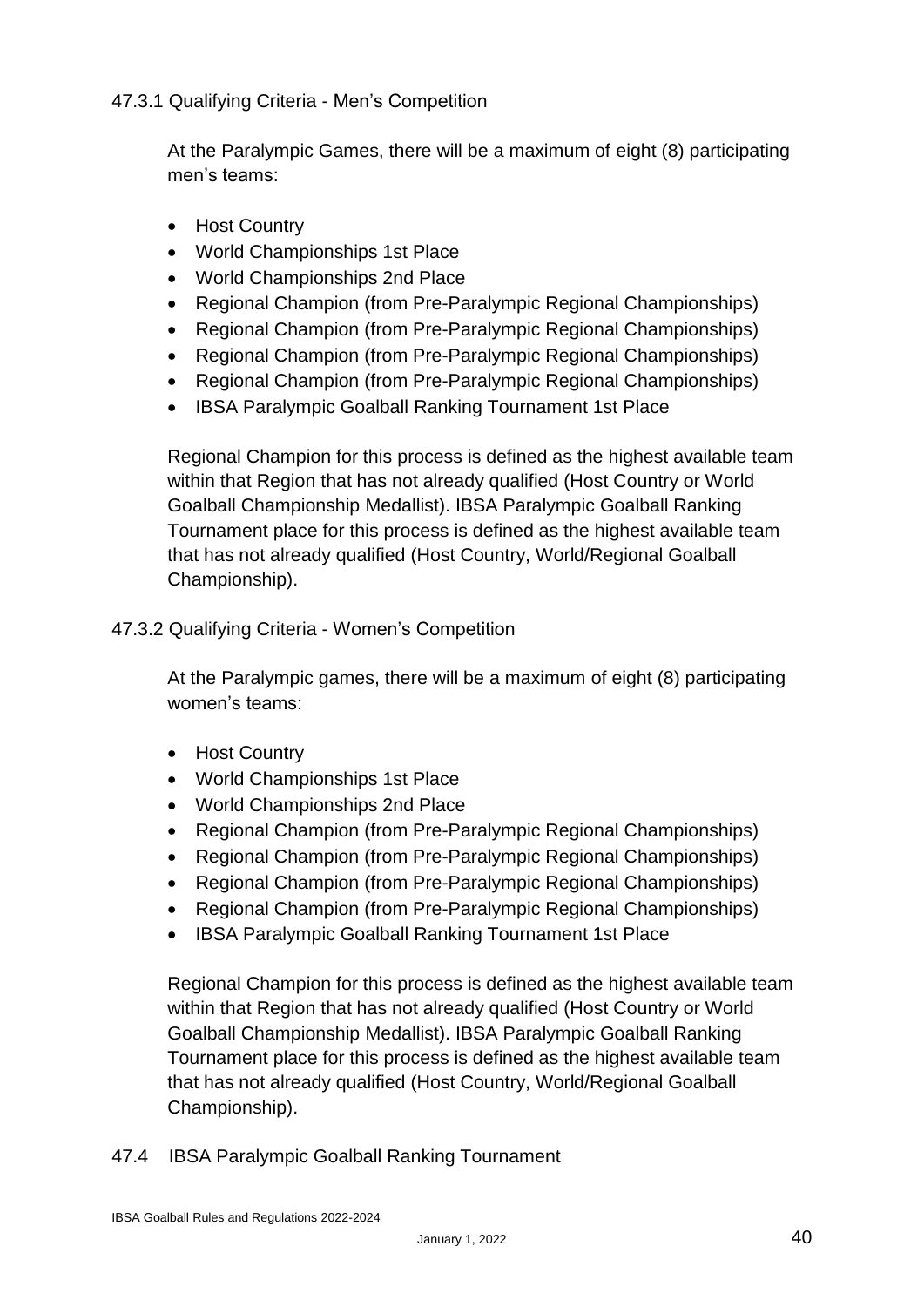- 47.4.1 The IBSA Paralympic Goalball Ranking Tournament may be held prior to all Pre-Paralympic Regional Championships. The Pre-Paralympic Regional Championships should be completed between six (6) and eighteen (18) months prior to the Paralympic Games.
- 47.4.2 A maximum of sixteen (16) men's teams and sixteen (16) women's teams will be selected by the IBSA Goalball Subcommittee to participate in the IBSA Paralympic Goalball Ranking Tournament.

The IBSA Goalball Sub-Committee's selection will be based on team performance at the previous IBSA World Goalball Championships followed by the ranking of teams within their regional qualification tournaments preceding the previous IBSA Goalball World Championships.

47.4.3 Places for the men's and women's tournament will be allocated to regions as set out in this sub section. If a region is not able to occupy their full allocation, those spots left unoccupied will be allocated to teams by IBSA Goalball Sub-Committee depending on when their application to participate in the tournament was received by the organising committee. This list will be published on the IBSA Goalball website each month from the first application and will continue to be published up to final applications are received. A region may not be allocated more than half the available tournament slots.

- 1 Host Country 1 Host Country
- 2 Europe 1st 2 Europe 1st
- 
- 4 Europe 3rd **4 Europe 3rd**
- 5 Europe 4th 5 Europe 4th
- 
- 
- 8 Asia Pacific 1st 8 Asia Pacific 1st
- 9 Asia Pacific 2nd 9 Asia Pacific 2nd
- 10 Asia Pacific 3rd 10 Asia Pacific 3rd
- 
- 
- 13 Americas 2nd 13 Americas 2nd
- 14 Americas 3rd 14 Americas 3rd
- 15 Africa 1st 15 Africa 1st
- 16 Africa 2nd 16 Africa 2nd

#### **Men's Competition Women's Competition**

- 
- 
- 3 Europe 2nd 3 Europe 2nd
	-
	-
- 6 Europe 5th 6 Europe 5th
- 7 Europe 6th 7 Europe 6th
	-
	-
	-
- 11 Asia Pacific 4th 11 Asia Pacific 4th
- 12 Americas 1st 12 Americas 1st
	-
	-
	-
	-

IBSA Goalball Rules and Regulations 2022-2024 47.4.4 At the end of the IBSA Paralympic Goalball Ranking Tournament, teams will be placed in rank order for each competition based on tournament finish. The ranking of teams finishing outside the quarter-finals and medal games  $(9<sup>th</sup>$  to 16<sup>th</sup>) will be determined by their total points and goal difference (as per Rule 49) from the round robin. Losers of quarter-finals have to play for  $5<sup>th</sup>$  - 8th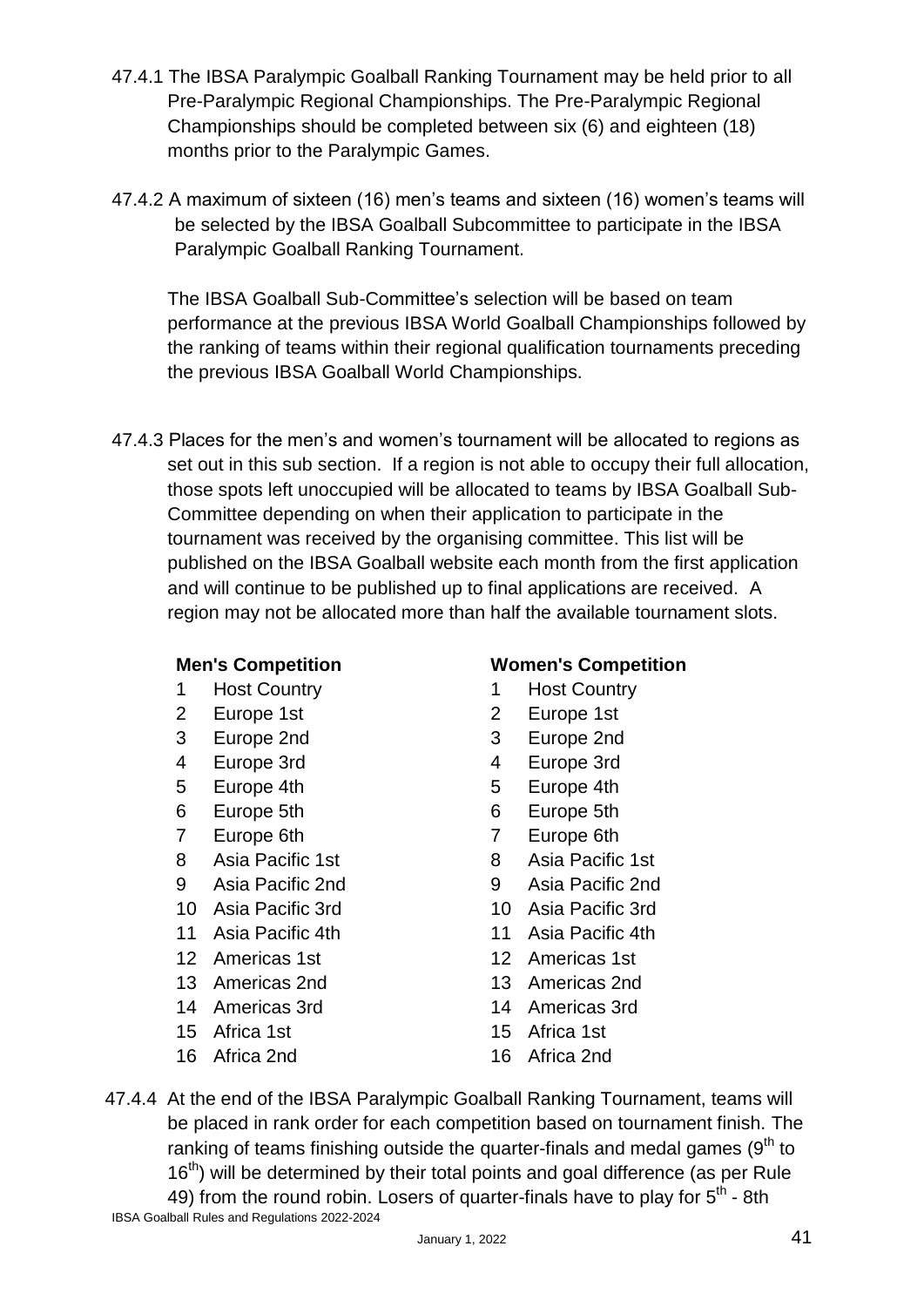places according to their total points and goal difference (as per Rule 49) from the round robin (teams 1-4, 2-3). Winners play for  $5^{\text{th}}$  and  $6^{\text{th}}$ , losers for  $7^{\text{th}}$ and  $8^{\text{th}}$ .

- 47.4.5 After all Pre-Paralympic Qualification Tournaments are completed, the remaining Paralympic Games qualification slots will be filled using the results from the IBSA Paralympic Goalball Ranking Tournament, selecting teams in the order of finish.
- 47.4.6 Only teams that have not already qualified through Pre-Paralympic Regional Championships (does not include any regional championships conducted for the purpose of qualification for World Championships) will be considered for a qualification slot.

#### **48 Conduct of Tournaments**

48.1 Drawing and Seeding

At the World Championships and Paralympic Games, teams will be divided into two pools.

To ensure equal weighting in each pool, seeding will be conducted according to the following schemes.

48.1.1 Paralympic Games

Those teams that are not automatically seeded ( $1<sup>st</sup>$  and  $2<sup>d</sup>$  at previous World Championships) will be allocated to their pools in two separate draws. The first draw will only contain the teams allocated from the four Regional tournaments. The second draw will contain the teams that qualified via the Paralympic Ranking Tournament as well as the host country.

- $\bullet$  Pool A:
	- o 1<sup>st</sup> at last World Championships
	- $\circ$  1<sup>st</sup> drawn Regional Champion (first draw)
	- $\circ$  3<sup>rd</sup> drawn Regional Champion (first draw)
	- o 1<sup>st</sup> drawn Paralympic Ranking Tournament or Host Country (second draw)
- Pool B:
	- o 2<sup>nd</sup> at last World Championships
	- $\circ$  3<sup>rd</sup> at last World Championships
	- $\circ$  2<sup>nd</sup> drawn Regional Champion (first draw)
	- $\circ$  4<sup>th</sup> drawn Regional Champion (first draw)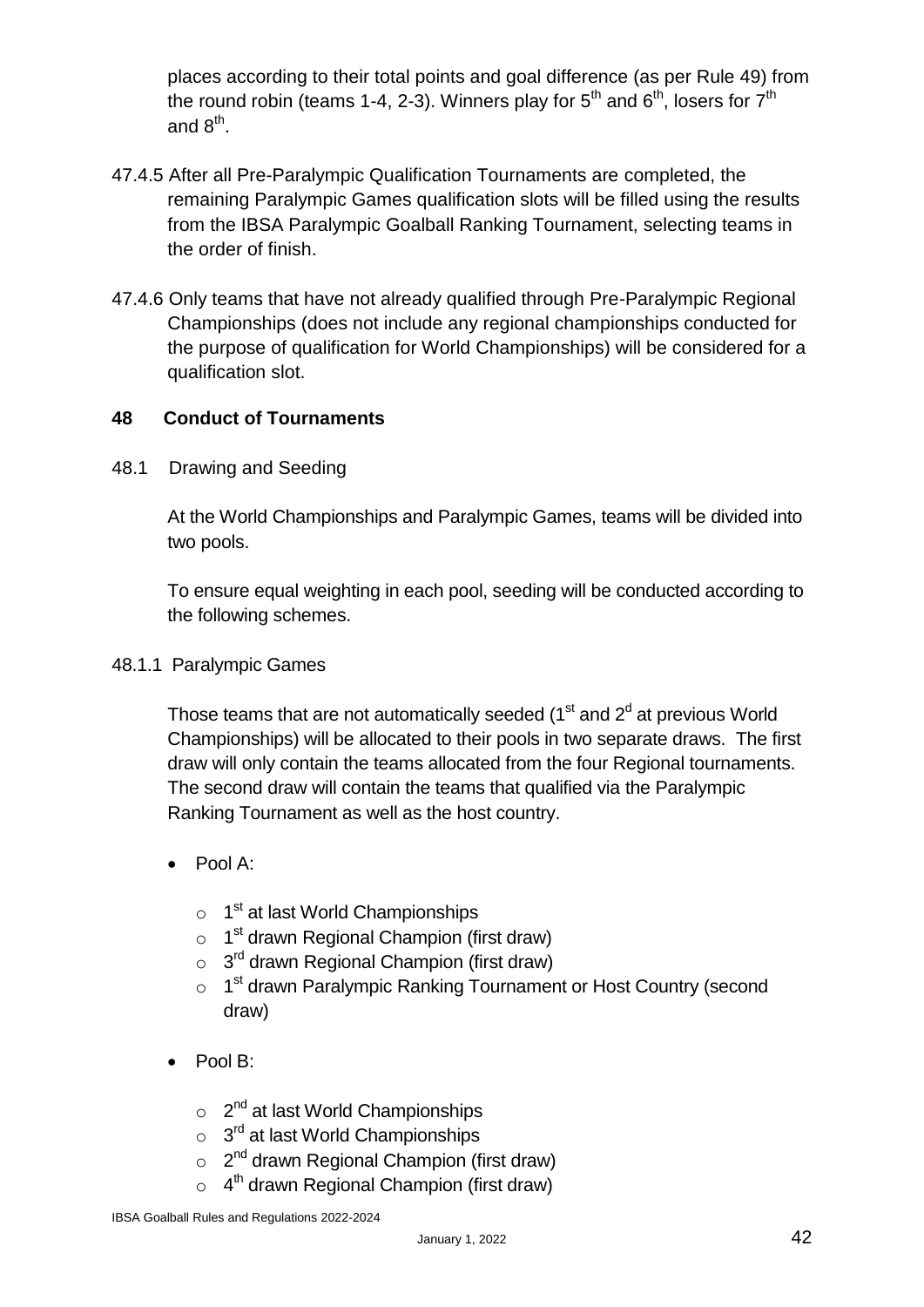#### 48.1.2 World Championships

Those teams that are not automatically seeded  $(1<sup>st</sup>$  to  $3<sup>rd</sup>$  at previous Paralympic Games) will be drawn from a hat in three separate draws. The first draw will only contain the first four highest ranking teams allocated from the four Regional tournaments. The second draw will only contain the second four highest ranking teams allocated from the four Regional tournaments. The third draw will contain the teams that qualified via the Ratio Formula as well as the host country.

Teams that qualified through the same Regional tournament cannot be placed in the same pool.

- Pool A:
	- o 1<sup>st</sup> at last Paralympic Games
	- $\circ$  1<sup>st</sup> drawn Regional Champion (first draw)
	- $\circ$  3<sup>rd</sup> drawn Regional Champion (first draw)
	- $\circ$  2<sup>nd</sup> drawn Regional Runner Up (second draw) (Men only)
	- $\circ$  4<sup>th</sup> drawn Regional Runner Up (second draw) (Men only)
	- o 1<sup>st</sup> drawn Ratio Formula or Host Country (third draw)
	- $\circ$  3<sup>rd</sup> drawn Ratio Formula or Host Country (third draw)
	- $\circ$  5<sup>th</sup> drawn Ratio Formula or Host Country (third draw)
- Pool B:
	- o 2<sup>nd</sup> at last Paralympic Games
	- o 3<sup>rd</sup> at last Paralympic Games
	- $\circ$  2<sup>nd</sup> drawn Regional Champion (first draw)
	- $\circ$  4<sup>th</sup> drawn Regional Champion (first draw)
	- o 1<sup>st</sup> drawn Regional Runner Up (second draw) (Men only)
	- $\circ$  3<sup>rd</sup> drawn Regional Runner Up (second draw) (Men only)
	- $\circ$  2<sup>nd</sup> drawn Ratio Formula or Host Country (third draw)
	- $\circ$  4<sup>th</sup> drawn Ratio Formula or Host Country (third draw)

#### 48.1.3 Dual Qualification

Should a country qualify for Paralympic Games or World Championships as both the Host Country or through one of the qualification spots from the previous Paralympic Games or World Championships, that country's Host Nation spot will be allocated to either the Paralympic Ranking Tournament for Paralympic Games or to the ratio formula for World Championships.

48.2 Type of Tournament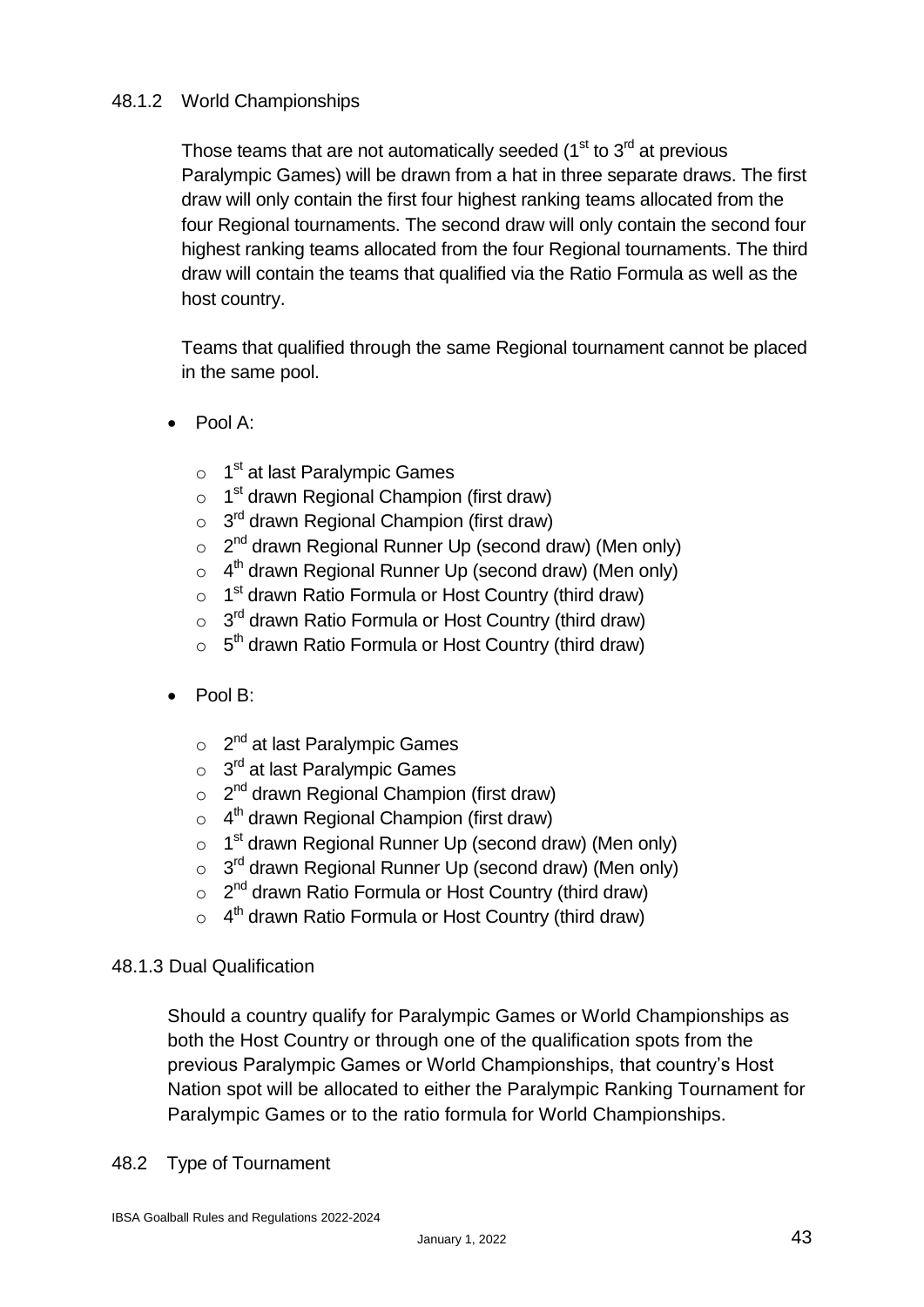The type of tournament utilised for all international championships, with the exception of World Championships and Paralympic Games will be as follows.

- 48.2.1 In the event, there are no more than four (4) teams, a double round robin system will be used. After this double round robin, the top team will progress directly to the final. The second and third place teams will play against each other in a single elimination type semi-final. The first-place finisher after the round robin will then play the winner of the semi-final for the championship.
- 48.2.2 In the event there are more than four (4) but no more than seven (7) teams, a single round robin system will be used. After this round robin, the top four (4) teams will play against each other in a single elimination type competition. The first-place finisher will play the fourth-place finisher in semi-final 1. The secondplace finisher will play the third-place finisher in semi-final 2. The winners of the two in semi-finals will play for the championship. The losers of the two in semifinals will play for third and fourth place respectively.
- 48.2.3 In the event there are more than seven (7) but no more than sixteen (16) teams, teams will be equally divided into two pools. In each pool, a single round robin system will be used. If there are an odd number of teams the size of the two pools will only differ in size by one team. In the event that there are two uneven pools, the results of the games that involved the bottom placed team in the larger pool will be removed before using the method in Rule 49 to rank teams from the two pools.

 At the end of the round robins, the top four teams from each pool will play against each other in a single elimination format, A1 vs. B4, B2 vs. A3 (winners to semi-final 1), B1 vs. A4, A2 vs. B3 (winners to semi-final 2). The losers will be eliminated from the competition unless placement games are scheduled for that tournament. The winners of the two semi-finals will play for the championship. The losers of the two semi-finals will play for third and fourth place respectively.

48.2.4 In the event there are more than sixteen (16) teams, teams will be equally divided into a divisional competition with no fewer than eight teams in each division. The divisions will run in conjunction with each other and will be subject to a promotion and relegation system.

Competition will be conducted either in a single round robin format amongst all teams or teams can be split in to two equal pools. In the case of a single round robin, the top four teams will compete in the finals (as per 48.2.2). In the case of two equal pools (as per 48.6 & 48.7). The remaining teams will be seeded as they finished on the points table. Teams on equal points will be separated using the method in Rule 49. In the event that there are two uneven pools, the results of the games that involved the bottom placed team in the larger pool will be removed before using the method in Rule 49 to rank teams from the two pools.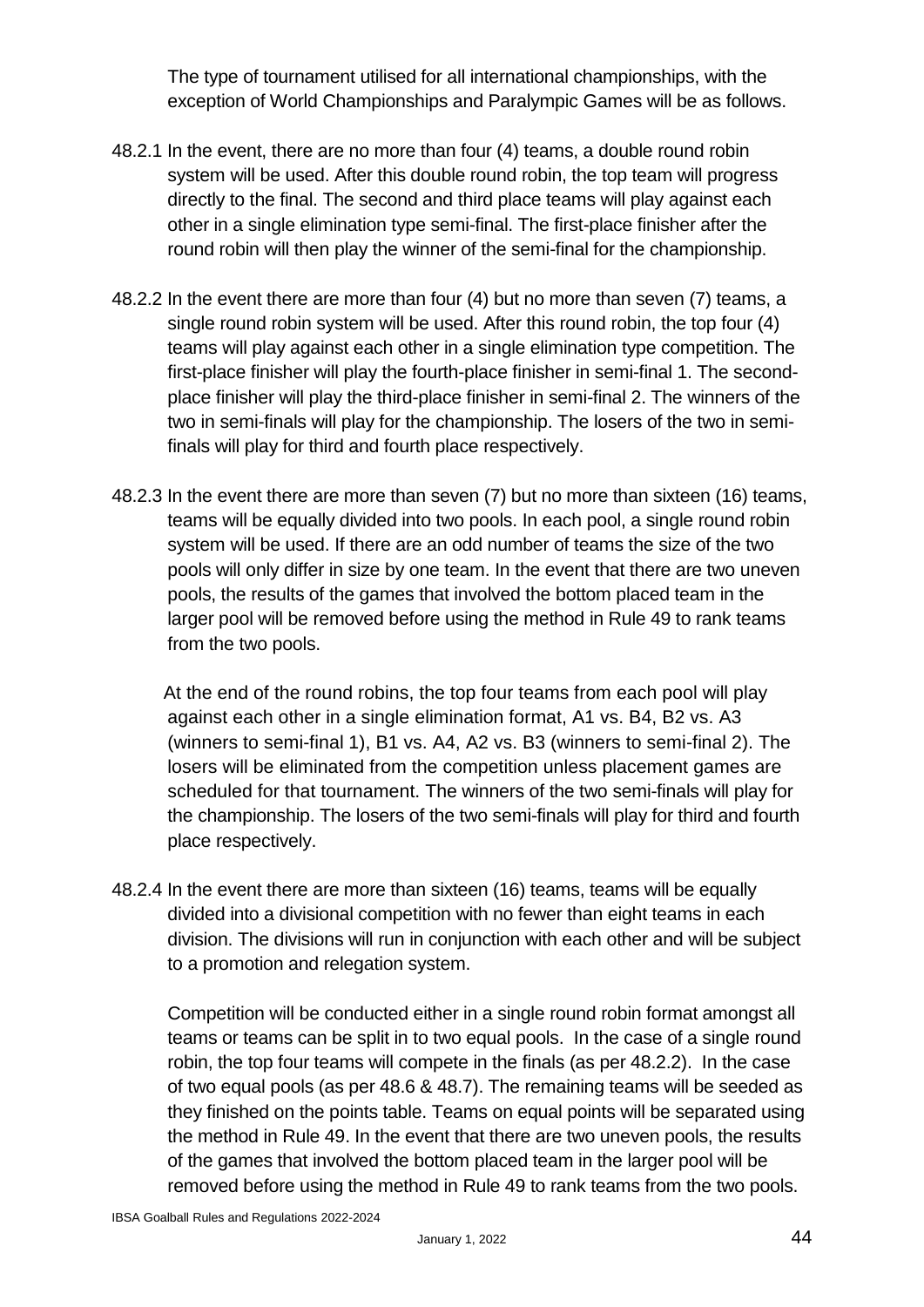The groups will be called Group A, Group B, Group C. Group A being considered the premier group. At the conclusion of all competitions, the bottom three (3) teams in each group will be relegated to the group immediately below it (Group A to Group B). Alternately, the top three (3) teams in each group will be promoted to the group immediately above it (Group B to Group A).

#### 48.3 Seeding of Teams

.

To ensure equal weighting of pools at regional championships, seeding will be based on placement at the previous Regional Championships. If a team did not compete in the previous regional championships they would be placed at the bottom of the list. If the event there is more than one team that did not compete in the previous regional championships, those teams would be seeded by draw and placed at the bottom of the list. For example:

- Pool A:
	- o 1st at previous Regional Championships
	- o 4th at previous Regional Championships
	- o 5th at previous Regional Championships
	- o 1st team drawn that did not compete at previous Regional **Championships**
	- o 3rd team drawn that did not compete at previous Regional Championships
- Pool B:
	- o 2nd at previous Regional Championships
	- o 3rd at previous Regional Championships
	- $\circ$  6th at previous Regional Championships
	- o 7th at previous Regional Championships
	- o 2nd team drawn that did not compete at previous Regional Championships

#### 48.4 Format for Men's Competition at World Championships

Teams will be equally divided into two pools. In each pool, a single round robin system will be used.

At the conclusion of the round robin, the top four teams from each pool will play against each other in a single elimination format:.A1 versus B4; B2 versus A3 (winners to semi-final 1); B1 versus A4; A2 versus B3 (winners to semi-final 2). The losers will be ejected from the competition. The winners of the two semi-finals will play for the championship. The losers of the two semi-finals will play for third and fourth place respectively.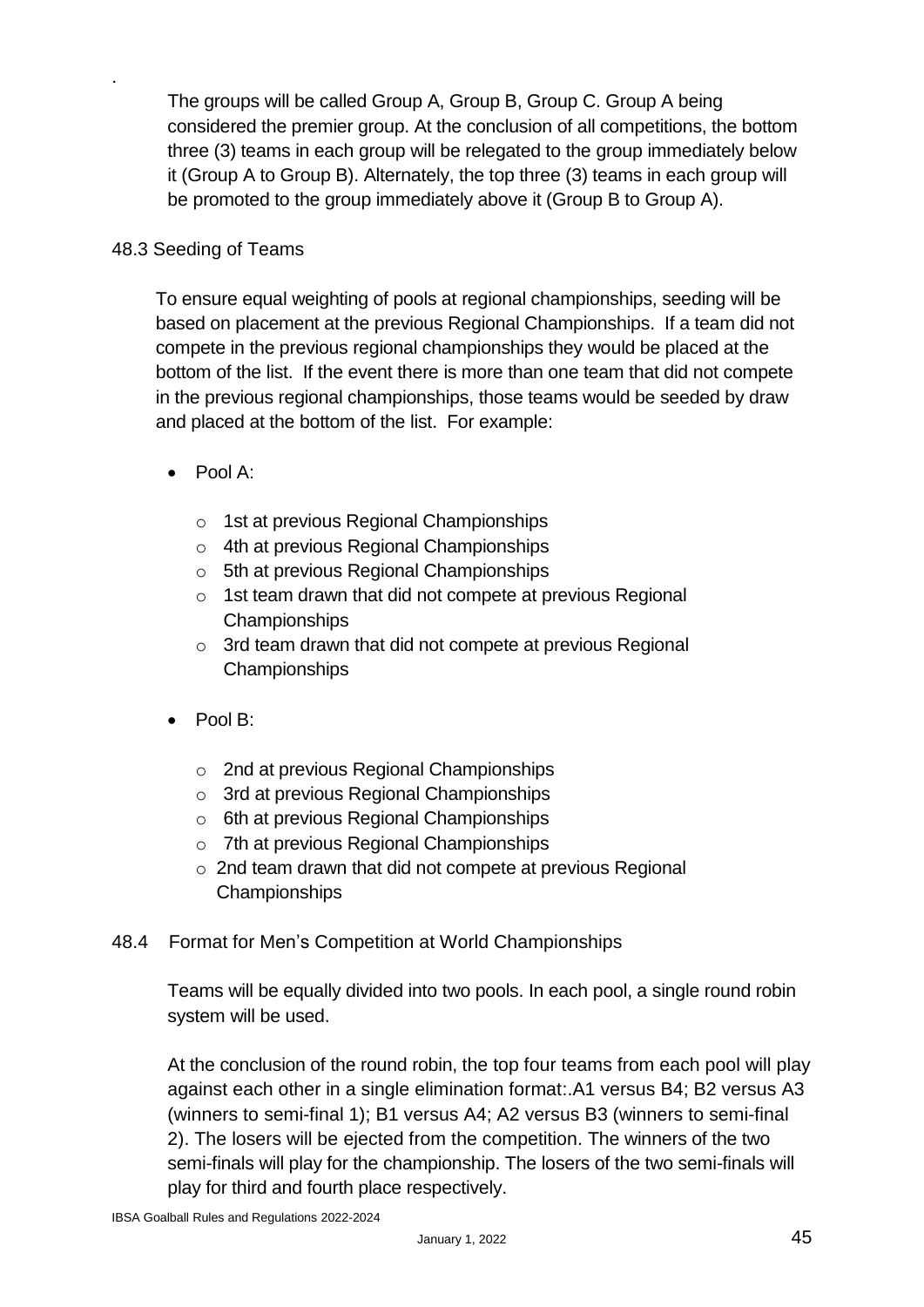#### 48.5 Format for Women's Competition at World Championships

Teams will be equally divided into two pools. In each pool, a single round robin system will be used.

At the conclusion of the round robin, the top four teams from each pool will play against each other in a single elimination format: A1 versus B4; B2 versus A3 (winners to semi-final 1), B1 versus A4; A2 versus B3 (winners to semi-final 2). The losers will be ejected from the competition. The winners of the two semi-finals will play for the championship. The losers of the two semi-finals will play for third and fourth place respectively.

#### 48.6 Format for Men's Paralympic Competition

Teams will be equally divided into two pools. In each pool, a single round robin system will be used.

At the conclusion of the round robin, the top four teams from each pool will play against each other in a single elimination format, A1 versus B4, B2 versus A3 (winners to semi-final 1): B1 versus A4; A2 versus B3 (winners to semi-final 2). The losers will be ejected from the competition. The winners of the two semi-finals will play for the championship. The losers of the two semi-finals will play for third and fourth place respectively.

48.7 Format for Women's Paralympic Competition

Teams will be equally divided into two pools. In each pool, a single round robin system will be used.

At the conclusion of the round robin, the top four teams from each pool will play against each other in a single elimination format, C1 versus D4, D2 versus C3 (winners to semi-final 1), D1 versus C4, C2 versus D3, (winners to semi-final 2). The losers will be ejected from the competition. The winners of the two semi-finals will play for the championship. The losers of the two semi-finals will play for third and fourth place respectively.

#### **49 Ranking of Teams in a Round Robin**

The final ranking of teams at the conclusion of a round robin will be determined by the number of points earned. Each team will earn three (3) points for every win, one (1) point for every tie score, and zero (0) points for every loss. If two or more teams have the same number of points at the end of the round robin, the teams will be separated by using the following methods in this order: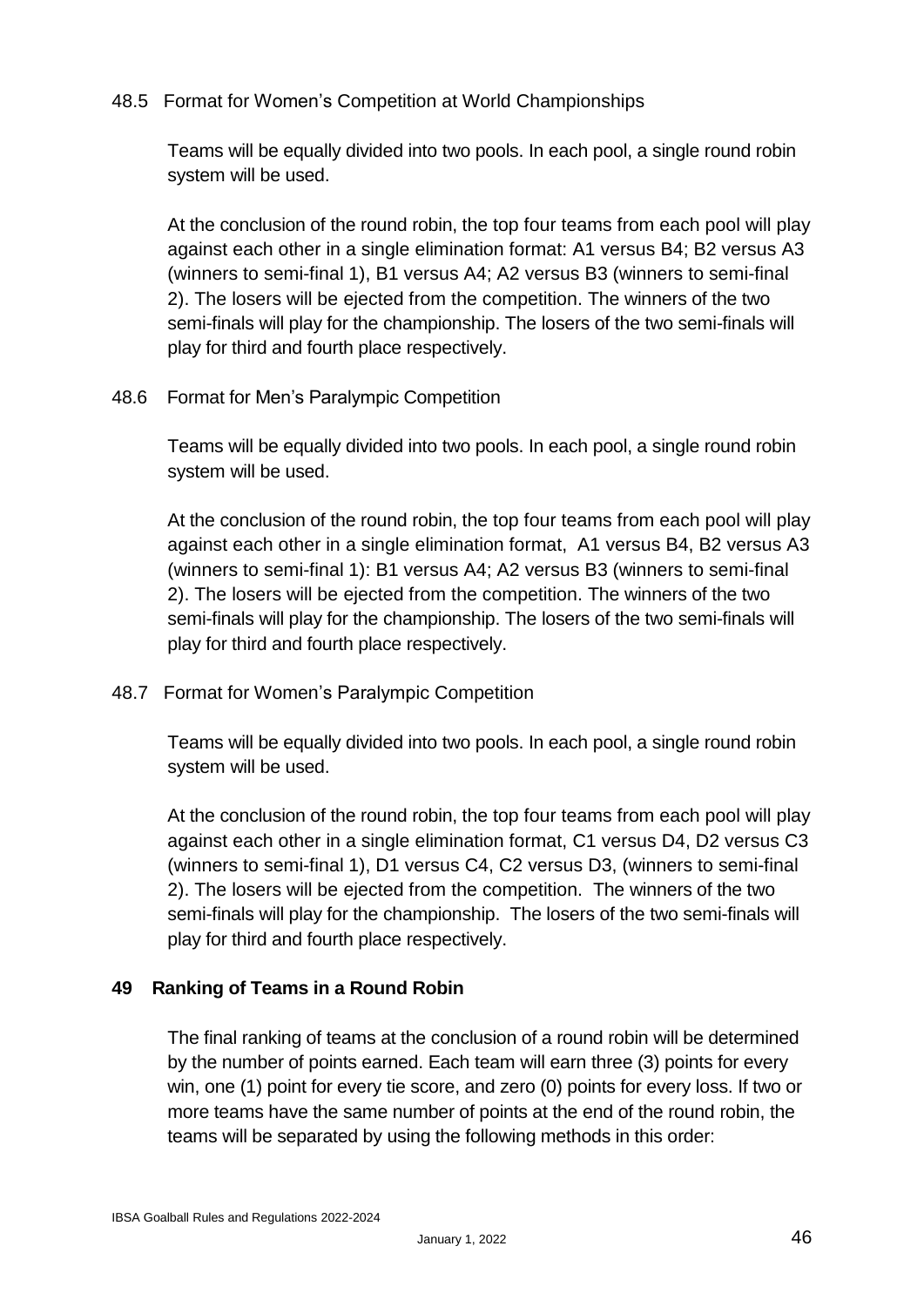- Goal Difference subtracting a team's goals scored against from their goals scored in the total round robin
- Number of Wins teams will be assessed on the number of wins in the round robin. Teams with the most wins will be given the higher ranking.
- Goals Against– the team with the lowest goals against-in the overall competition will be given the higher ranking.
- Goal Difference The same procedure shall be used again, but this time only the games in the round robin between the teams that have to be separated shall be included.

In the event that a tie occurs between more than two teams, the above criteria will be used, in order, until one team has been separated. The above criteria will then be used again, from the beginning and order (and will continue to do so), until all teams have been separated and ranking has been decided. In case of tie, draw will apply.

#### **50 Forfeits**

A forfeit counts as a loss with the winning team earns three (3) points and a ten (10) goal score. If a team leaves the competition for any reason, all teams earn three (3) win points and zero (0) goals difference. Previous results are automatically cancelled. This rule may be waived by the Technical Delegate or their assistant based on circumstances beyond control of the team or caused by the Organising Committee. Rescheduling of the game can be permitted.

#### **51 Maximum Number of Games per Team per Day**

There will never be more than three (3) games per team per day.

#### **52 Gross Misconduct**

- 52.1 Any team, player, coach, escort, delegation member, referee or official found, in the lead up to or during a tournament, to be behaving in a manner that is contrary to the spirit of the game will be duly penalized. Behaving in a manner that is contrary to the spirit of the game may include but is not limited to the following actions:
	- unsporting behaviour;
	- dissent by word or action;
	- persistent infringement of the rules of the game;
	- violent conduct;
	- spitting at any other person;
	- using offensive, insulting or abusive language and/or gestures;
	- not attending a game without a valid reason.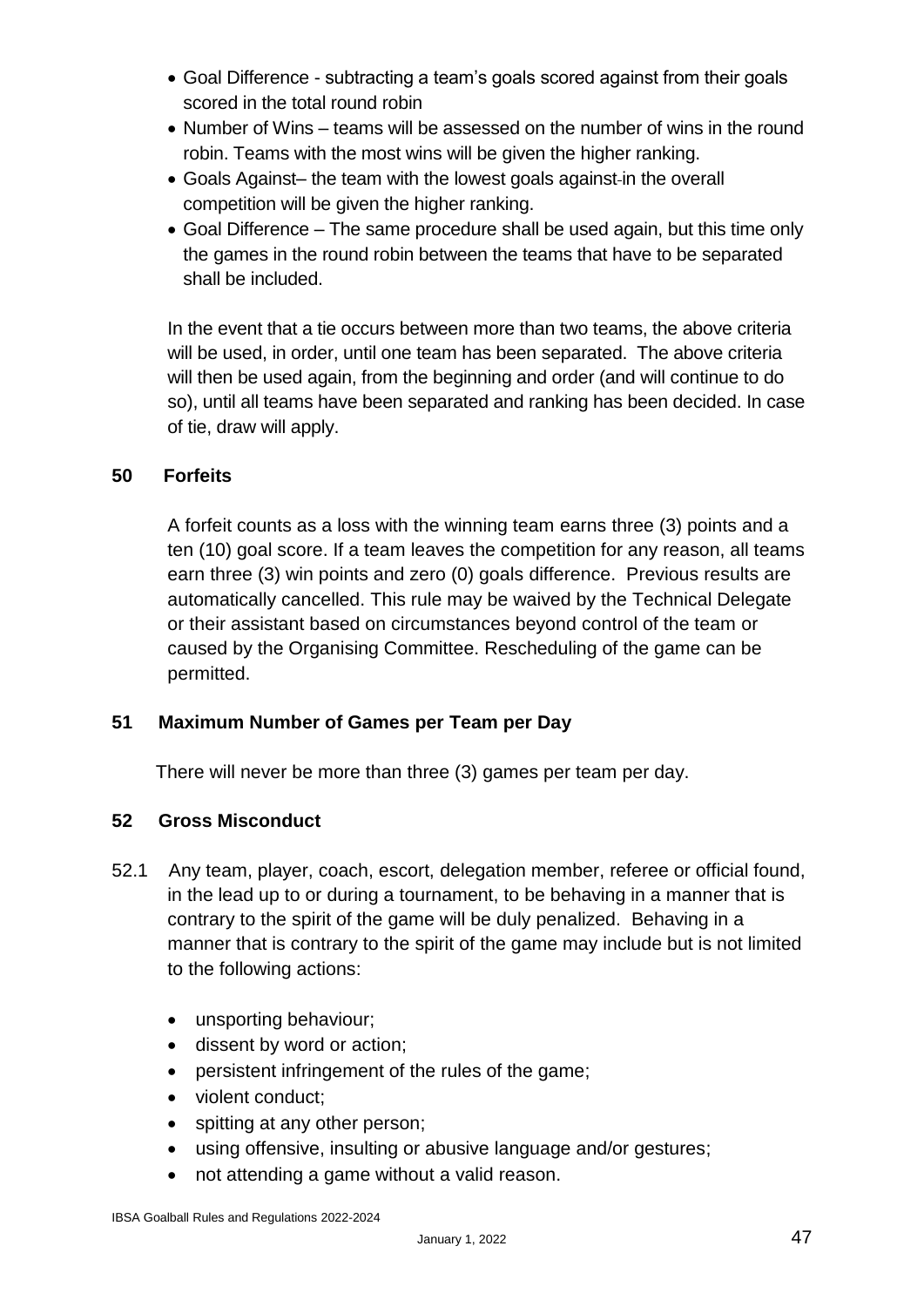- 52.2 In the event of any issue regarding Gross Misconduct at a tournament, the Technical Delegate, in consultation with the protest committee, will sanction that person and/or their team. Such sanctions may include but will not be limited to disqualification of the individual and/or team from the tournament or disqualification of the individual and/or team from future tournaments
- 52.3 Any event of Gross Misconduct will be reported to the IBSA Goalball Subcommittee. The report can be sent by the Technical Delegate or any other interested party and should be in writing. It will contain details of the defendant(s) and of the details regarding the Gross Misconduct that occurred. The report may include any supporting material such as eye witness accounts, medical reports, video and/or audio evidence.
- 52.4 Upon receipt of a report regarding Gross Misconduct by any individual or team, the IBSA Goalball Subcommittee will advise the defendant(s) and their IBSA Member Body that it has received a report along with the details of the reporting party and the incident in the report. The IBSA Goalball Subcommittee will allow the defendant(s) and/or their Member Body to respond to the accusations in the report within fourteen (14) days, after which the Subcommittee will convene a meeting where they will decide what sanctions (if any) will be mandated.
- 52.5 Any sanctions handed down by the IBSA Goalball Subcommittee may include but will not be limited to:
	- disqualification of the defendant(s) from future tournaments
	- loss of ranking points
	- any other sanction as deemed appropriate by the subcommittee
- 52.6 Upon making the decision the IBSA Goalball Subcommittee will inform the defendant(s) and their IBSA Member Body of their decision in writing within seven (7) days of making that decision.
- 52.7 The defendant(s) will then have further fourteen (14) days from the day the IBSA Goalball Subcommittee advised its decision, to respond in writing to the sanctions. The response must contain information not already given to the Subcommittee and will include details such as:
	- reasons why the misconduct was carried out
	- any other reasons that should be taken into consideration for the misconduct
	- any arguments against the severity of the sanctions.
- 52.8 Upon receiving an appeal to its original decision, the Sub-Committee will send all documents including the original report, defendant(s) and/or their Member Body's response to the accusations as well as the appeal to the IBSA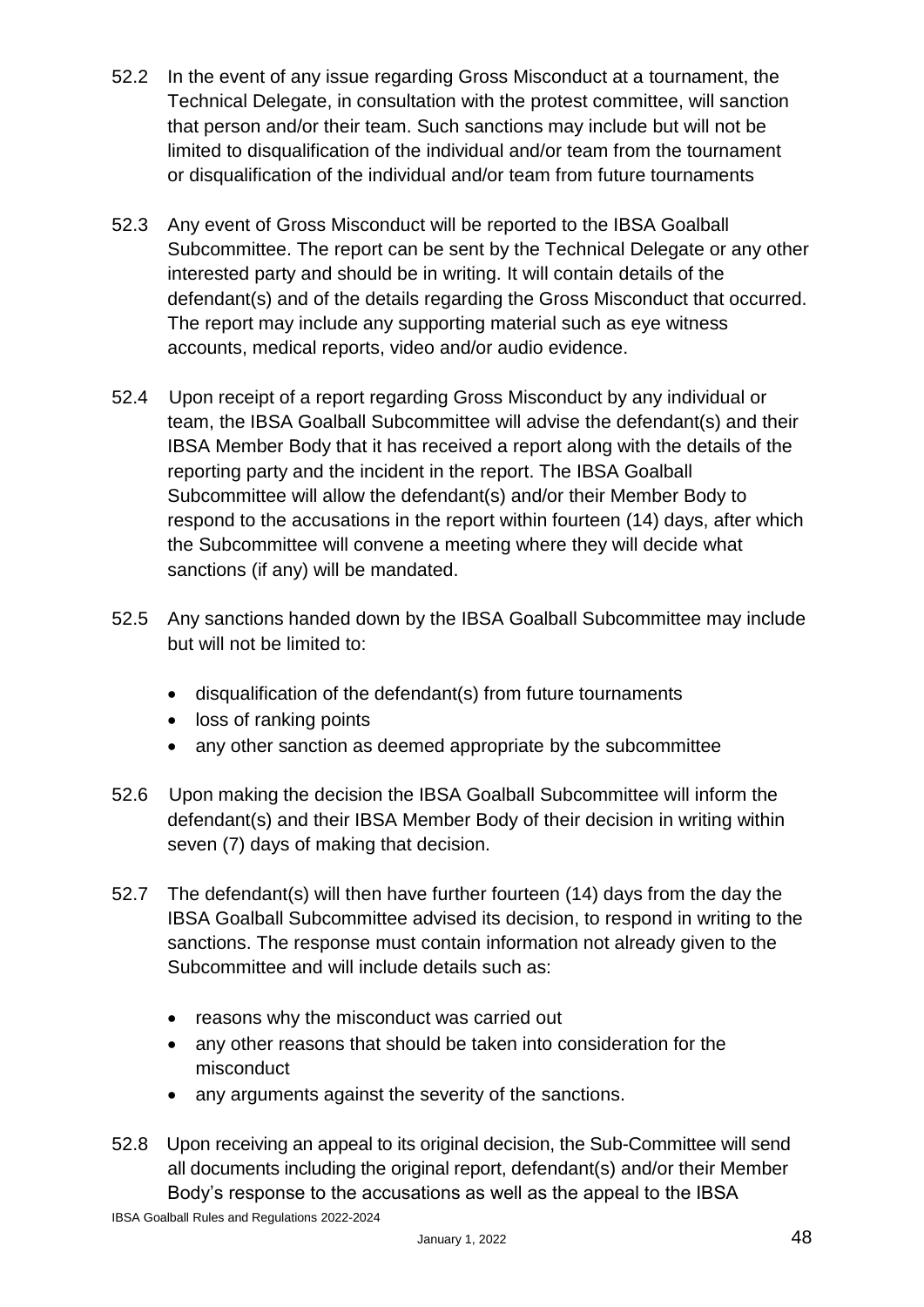Executive Board of receiving the appeal notice to consider the Sub-Committee's decision. The IBSA Executive must consider the contents of the original report(s) together with the contents of the appeal before making the final decision.

- 52.9 A lack of response to the original decision from the individual or team will be treated by the IBSA Goalball Sub-Committee as if there are no grounds to protest the sanction(s) and the decision will stay final.
- 52.10 Any decision made by the IBSA Executive Board regarding any appeal will be final and will be reported to the individual or team in the report, their National Body and will be recorded by the Sports Director of the IBSA Board for their information. The Goalball Subcommittee is authorized to share copies of any decisions made under this rule by the Goalball Subcommittee or the Executive Board with any tournament local organising committees and/or athlete licensing bodies for a particular competition for the purpose of ensuring that any sanctions are duly enforced.

#### **53 Game Protocol**

53.1 Team Check-in and Coin Toss

Before the start of the game, a representative of both teams will report to the designated check-in area, in order to validate the Score Sheets-Game Information and line-up sheets and to perform the coin toss. All participating players and coaches that will be in the team bench area must be listed on the Score Sheets-Game Information.

At the expiration of the final 90 seconds that indicates the beginning of the game, if there are any team members in the team bench area that are not listed on the line-up sheet, the team will be penalised (delay of games) and those individuals will be removed from the Field of Play for the half.

Also at the expiration of the final 90 seconds that indicates the beginning of the game, if there are any team members listed on the Score Sheets-Game Information that are not in the team bench area, the team will be penalised for a delay of game and those team members will not be allowed to enter the Field of Play for the half.

#### 53.2 Warm Up

All teams must have the opportunity to warm up in a suitable area at least half an hour before they are called to their game. The warm up area for both teams will be similar and as close as possible to the same conditions as the competition venue. Warm up balls shall be of the same brand or model as used in the competition games for that tournament.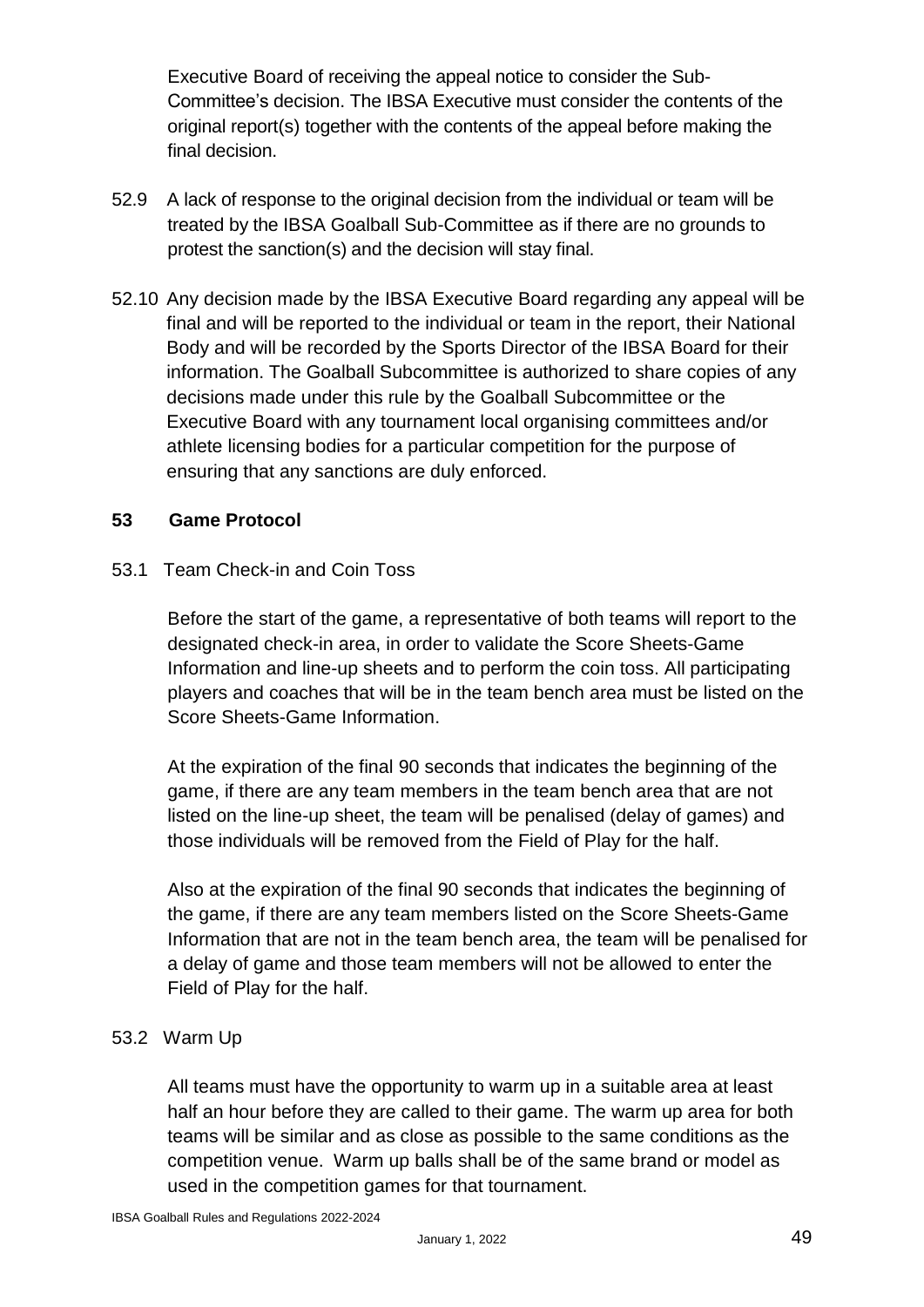#### 53.3 March-In

For all major Championships the teams will march into the Field of Play. If any player does not have their team uniform available at March In, they will not be allowed to enter with the team or warm up on the Field of Play. If the player's uniform is not available at the 30 second warning, that player will be ejected from play in that game and will be considered a non-participant and be required to wear the identifying jersey as provided by the organising committee of the tournament.

#### 53.4 Introduction of the Teams

Before the start of the game, both teams will be called to line up on the 6.0 m line. The names of all players, coaches/escorts and referees will be announced.

#### 53.5 Use of Announcers, Music or other Sounds During a Tournament

No music, announcers, or other sounds may be made during the game except during team time-outs, medical time-outs, three minute half-times and during the five minute period prior to the start of a game. Music, announcers or other sounds must not obstruct referee calls or other warning tones. For consistency, any use of music, announcers or other sounds must be equally used in all gyms and during all games. Any music used must not violate any copyright or use laws.

#### 53.6 Protest Committee

At IBSA sanctioned tournaments, all protests and matters of expulsion (as in paragraph 52) concerning the tournament will be dealt with by a protest committee, whose decision is final. The protest committee will consist of the Commissioner, the IBSA Technical Delegate, a Tournament Referee appointed by the IBSA Technical Delegate, the Tournament Director (Competition Manager), and one (1) extra person appointed by the Technical Delegate.

#### **54 Exceptions to Tournament Regulations**

Any exception to these tournament regulations must be:

• requested in writing to the IBSA Goalball Subcommittee or its Chairman no later than sixty (60) days prior to the commencement of the tournament;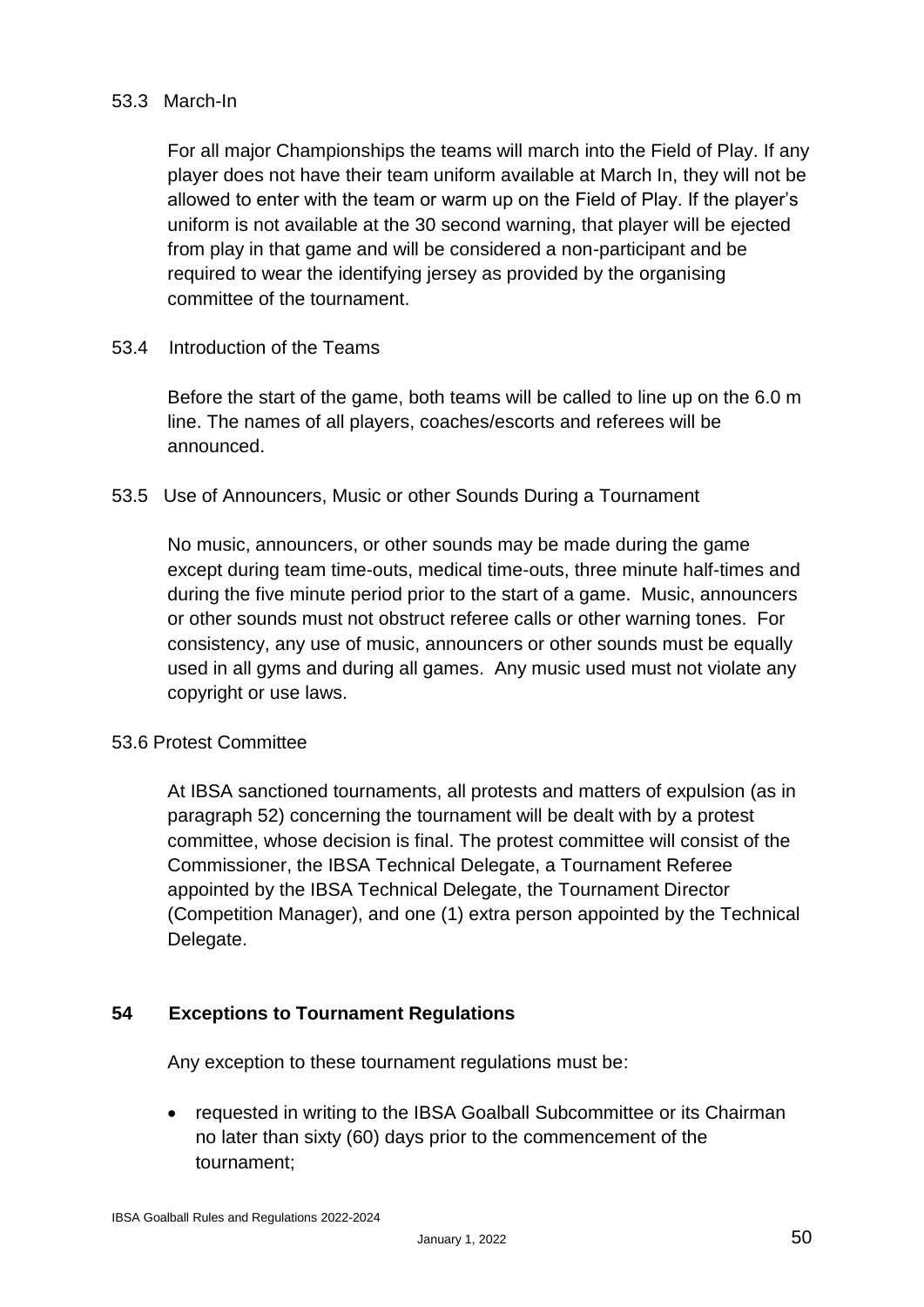- approved, by the IBSA Goalball Subcommittee or its Chairman within twenty-one (21) days from the receipt of the request, and;
- communicated to the other participating teams by the IBSA Goalball Subcommittee or its Chairman immediately upon approval.

The IBSA Goalball Subcommittee reserves the right to change or modify Goalball rules and tournament regulations as needed, provided they present 60 days written notice on the Goalball Subcommittee website:

#### <https://goalball.sport/>

The rules, regulations and appendices to this document take effect January 1, 2022 and will remain in effect through December 31, 2024.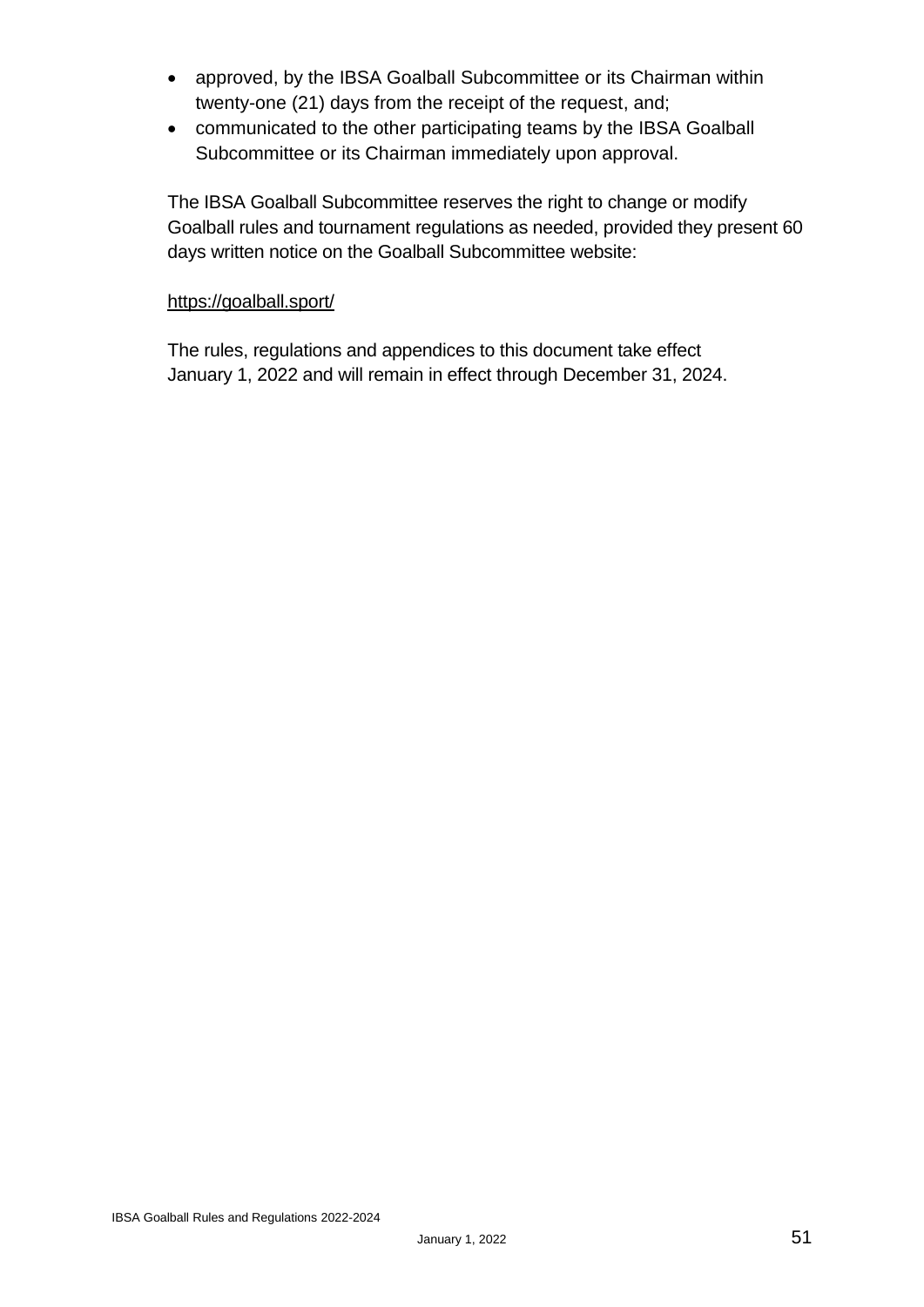

**COURT DIAGRAM**

DECLINE PENALTY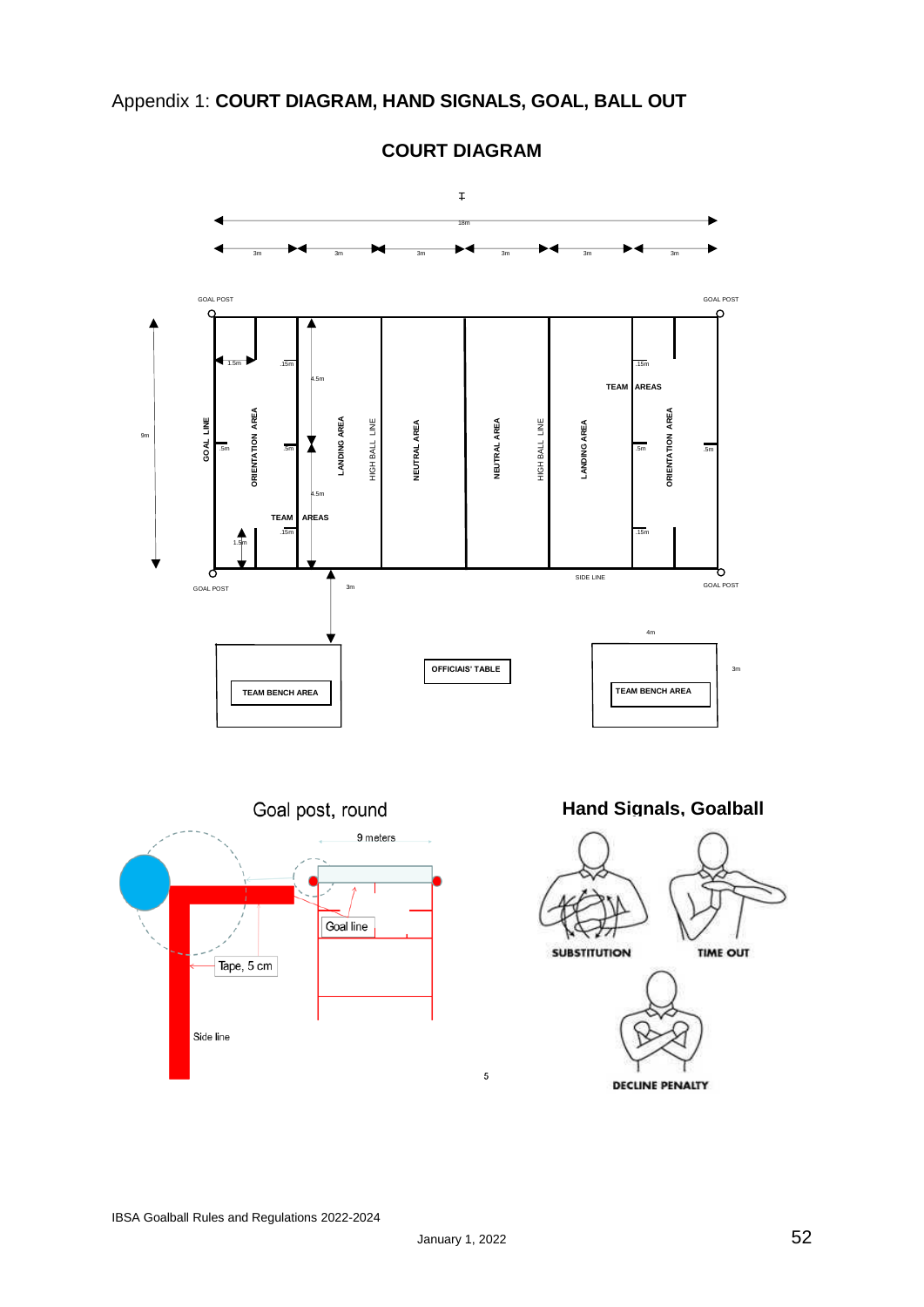#### **GOAL DETERMINATION**



GOAL

#### **BALL OUT DETERMINATION**

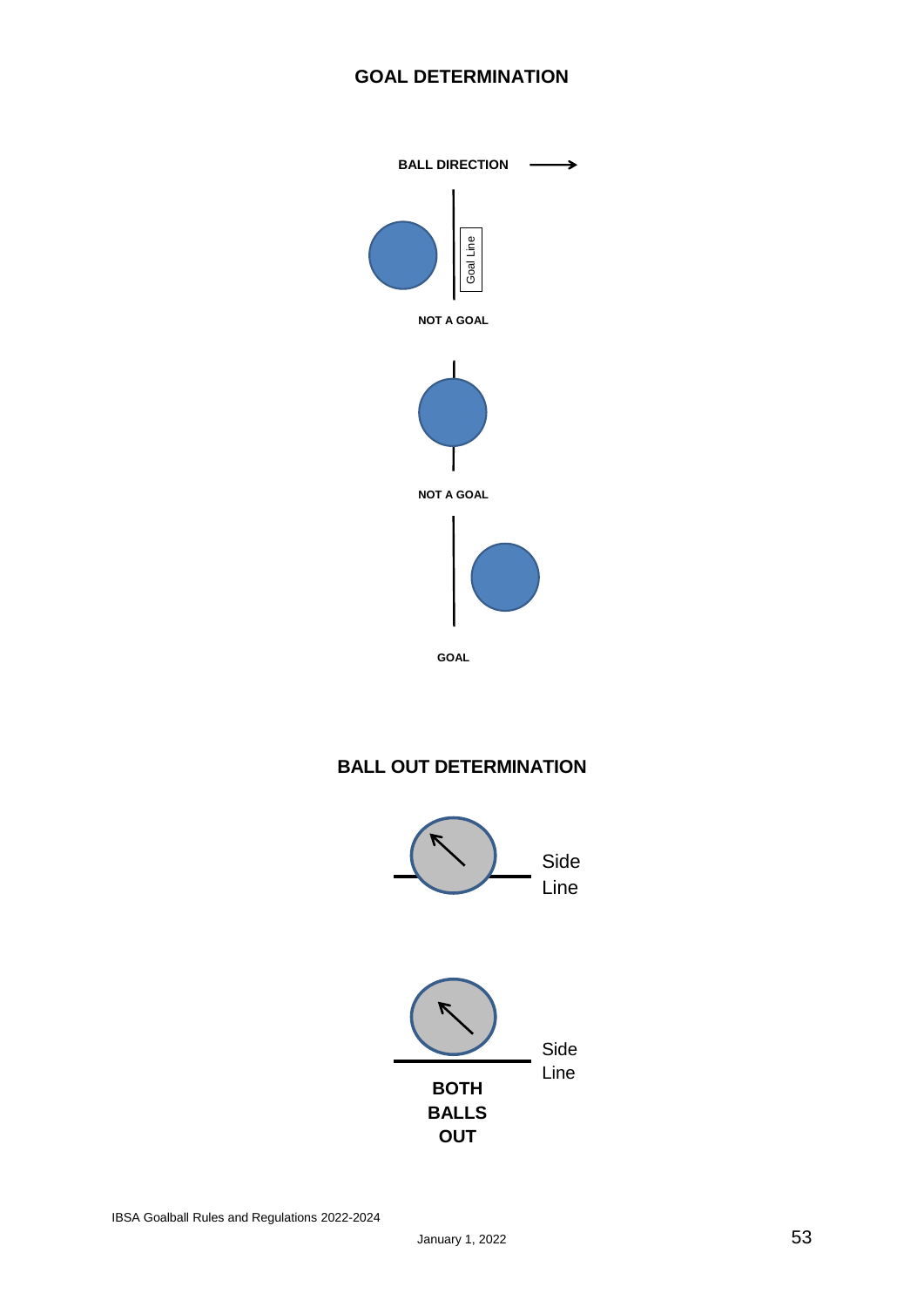#### Appendix 2: **GLOSSARY OF TERMS**

| Acknowledgement            | When the referee verbally announces the requesting team<br>by name.                                                                                                                                                                   |
|----------------------------|---------------------------------------------------------------------------------------------------------------------------------------------------------------------------------------------------------------------------------------|
| Act of Throwing            | The period of time from when the thrower begins their<br>backswing to the point where the ball makes first contact<br>with an opposing team player.                                                                                   |
| <b>Ball Over</b>           | A situation where a ball departs a team's area in the<br>direction of the opponent and the majority of the ball crosses<br>the centre line or over the side line in the neutral area. The<br>ball may be in the air or on the ground. |
| Championships              | Paralympic Games, World or IBSA Regional Tournaments                                                                                                                                                                                  |
| Coaching                   | Any communication from the team bench area to the players<br>on the court. Permitted under the rules and until the Referee<br>calls 'quiet please'.                                                                                   |
| <b>Control of the Ball</b> | When a player has stopped to ball sp that they can hold the<br>ball, throw the ball or pass the ball. A ball is considered<br>under control even if the ball is passed in the air.                                                    |
| Defence                    | The act of preventing the ball from scoring.                                                                                                                                                                                          |
| Delegation                 | Based on official entry documentation a delegation includes<br>a team's athletes, medical and coaching staff, team leaders,<br>national federation staff (if a national team).                                                        |
| <b>Defensive Penalty</b>   | Defensive penalties include eyeshades, unsporting conduct,<br>illegal defence and illegal coaching.                                                                                                                                   |
| Draw                       | A method of determining which teams go into which pools or<br>placement position (See Rule 48).                                                                                                                                       |
| <b>Extra Throws</b>        | A one player versus one player situation to decide a tie.                                                                                                                                                                             |
| Eyeshades                  | Eye covering which fully covers the eyes to prevent a player<br>using vision during play.                                                                                                                                             |
| Eye Patches                | Adhesive bandage or material under the eyeshade which<br>further assists in covering up the eyes to prevent seeing<br>during the game.                                                                                                |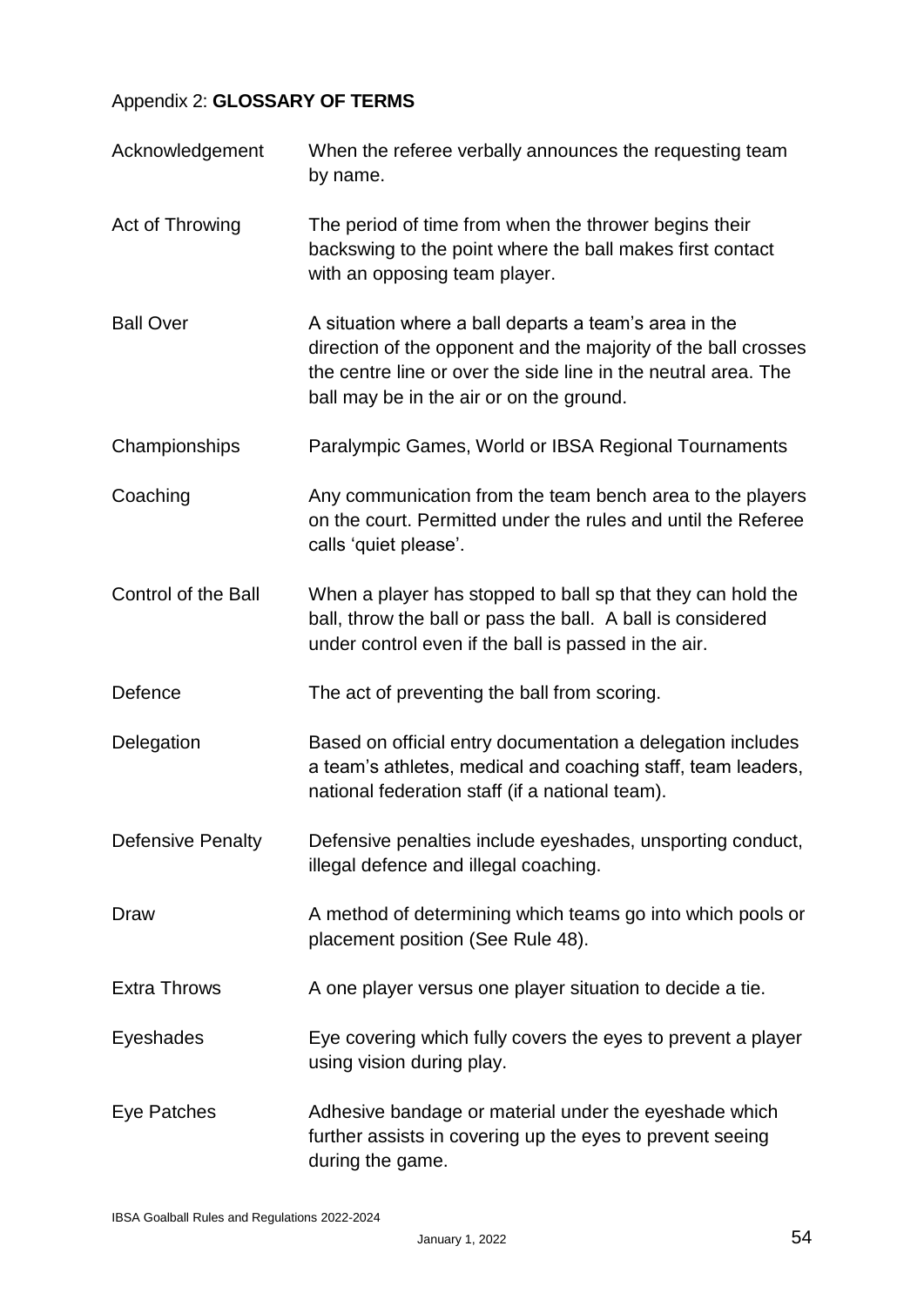| Field of Play (FOP)                      | The area within the venue where the Goalball game takes<br>place.                                                                                                                                                   |
|------------------------------------------|---------------------------------------------------------------------------------------------------------------------------------------------------------------------------------------------------------------------|
| Forfeit                                  | The loss of a game created when one team does not show<br>up to play by the time the game is scheduled to begin,<br>leaves the FOP during the game or there is less than the<br>minimum number of players to start. |
| Goal Judge                               | One of the International Technical Officials (ITOs). Duties<br>described in the IBSA ITO Manual.                                                                                                                    |
| Half                                     | A period of twelve (12) minutes in regulation time or three<br>(3) minutes in overtime.                                                                                                                             |
| <b>Half Time</b>                         | A three (3) minute break between game halves.                                                                                                                                                                       |
| <b>Hand Signals</b>                      | Non-verbal signals used by coaches to request<br>substitutions, time-outs and declined penalties as outlined in<br>Appendix 1.                                                                                      |
| <b>High Ball</b>                         | A penalty situation where the ball does not first touch the<br>floor in the team area after being thrown. The High Ball Line<br>is considered part of the team area.                                                |
| <b>IBSA</b><br>Infraction                | <b>International Blind Sports Federation</b><br>Any violation of the rules which results in a loss of<br>possession instead of a penalty.                                                                           |
| Identical                                | Same colours and design                                                                                                                                                                                             |
| International<br>tournament              | Any tournament when teams from two or more different<br>countries are participating.                                                                                                                                |
| Long Ball                                | A penalty situation where the ball does not touch the floor<br>at least once in the neutral area after being thrown                                                                                                 |
| <b>Maximum Goal</b><br><b>Difference</b> | Any time one team has scored ten (10) goals more than the<br>team it is playing.                                                                                                                                    |
| <b>Official Break in Play</b>            | Any time the referee stops the game with their whistle.                                                                                                                                                             |
| Out                                      | A situation where a ball on the ground crossing a side line no<br>longer touches the line (it is more than half way over). It is<br>also a situation where the majority of a ball in the air crosses                |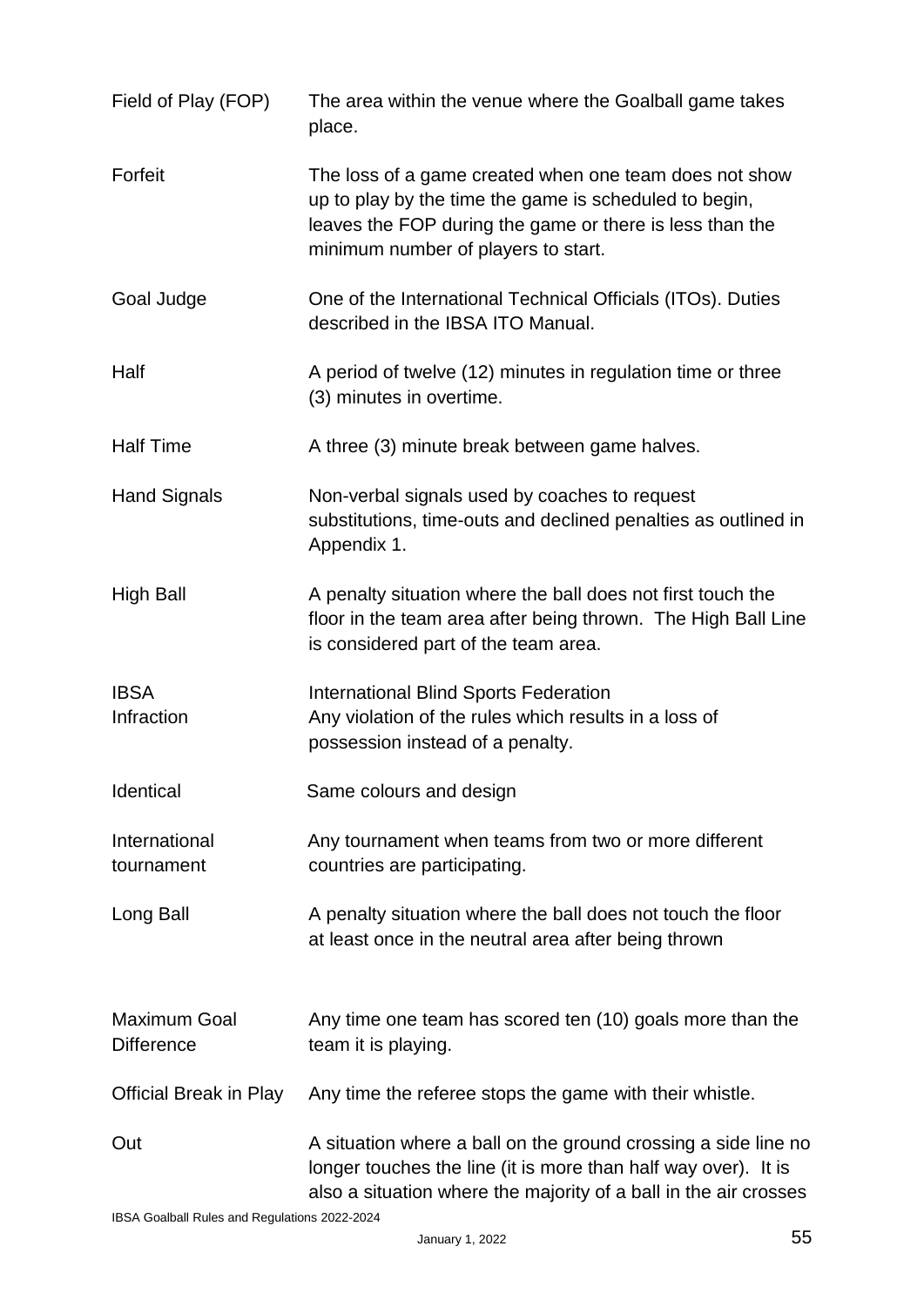|                            | a side line or over the team's own goal line and goal moving<br>off the court.                                                                                                                                |
|----------------------------|---------------------------------------------------------------------------------------------------------------------------------------------------------------------------------------------------------------|
| Out of Bounds              | Any area outside the court.                                                                                                                                                                                   |
| Overtime                   | Two (2) halves of three (3) minutes play to determine a<br>winner if a tie score exists at the end of regulation time.                                                                                        |
| Penalty                    | A violation of the rules that results in a penalty throw.                                                                                                                                                     |
| Pool                       | A group of teams who play each other on a 'round robin'<br>basis.                                                                                                                                             |
| Possession                 | A team has possession of the ball as soon as the team<br>becomes the throwing team.                                                                                                                           |
| Reorientation              | When a goal judge or referee repositions a player on the<br>court.                                                                                                                                            |
| <b>Round Robin</b>         | A tournament system where each team plays against every<br>other team in their group.                                                                                                                         |
| Scorer                     | One of the ITOs. Duties described in the IBSA ITO Manual.                                                                                                                                                     |
| Seeding<br>Substitution    | A method to divide teams into equally competitive pools on<br>the basis of performance at previous tournaments.<br>An act of removing a player from the court and replacing<br>that player with a substitute. |
| Substitute                 | A player on the team bench who is available to enter the<br>court and replace one of the existing court players.                                                                                              |
| <b>Substitution Boards</b> | A visual aid to be used by the coach for each player's<br>substitution.                                                                                                                                       |
| <b>Ten Second Timer</b>    | One of the ITOs. Duties described in the IBSA ITO Manual.                                                                                                                                                     |
| <b>Throw</b>               | Any action, not considered a pass, by a player to release the<br>ball on or out of the court once they have established control<br>of the ball and the game clock is running.                                 |
| Timer                      | One of the ITOs. Duties described in the IBSA ITO Manual                                                                                                                                                      |
| <b>Unsporting Conduct</b>  | Any action by a player, team or member of their delegation<br>that is contrary to the spirit of the game.                                                                                                     |